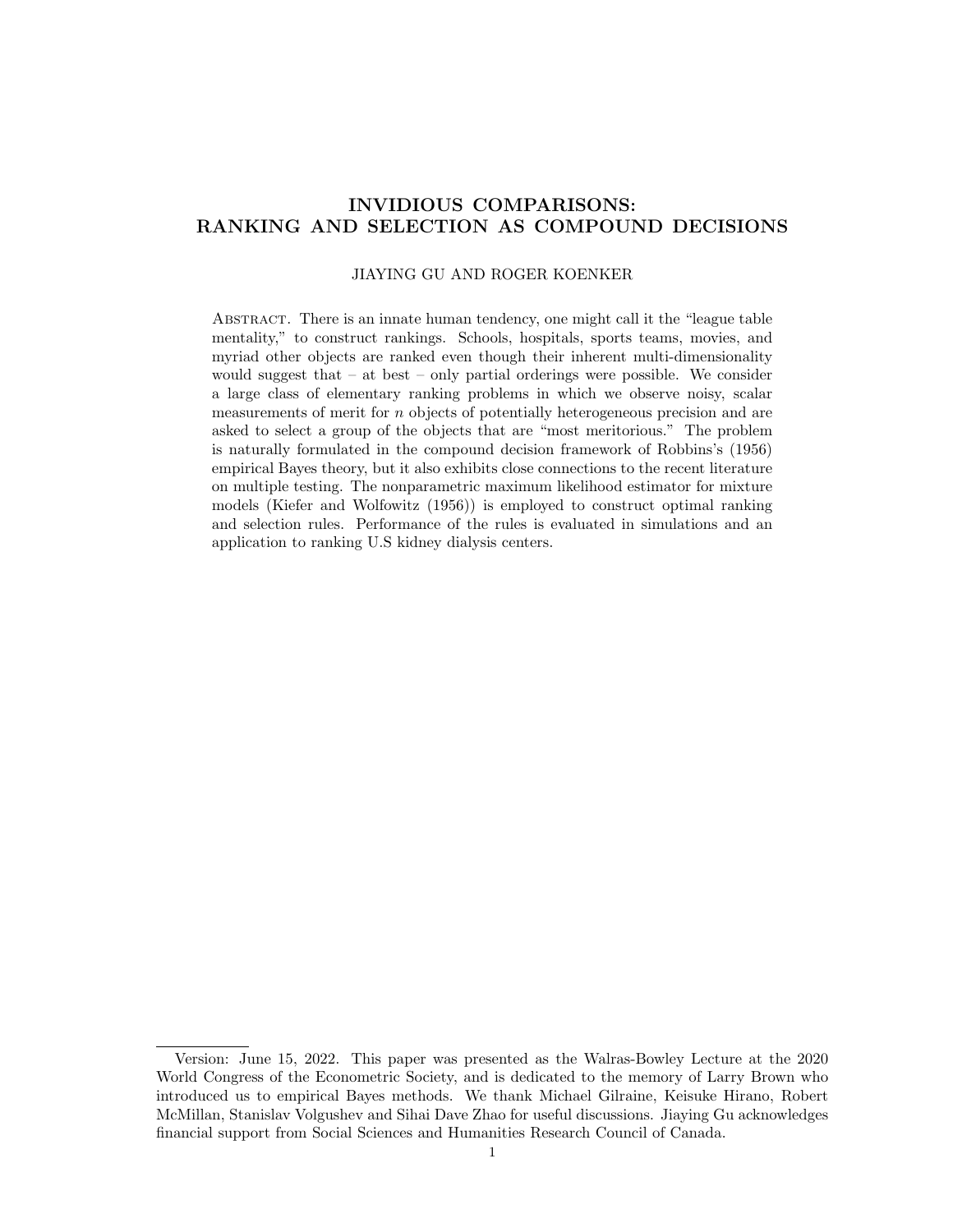#### 2 INVIDIOUS COMPARISONS

## 1. Introduction

In the wake of Wald's seminal monograph on statistical decision theory there was a growing awareness that the Neyman-Pearson testing apparatus was inadequate for many important statistical tasks. Ranking and selection problems featured prominently in this perception. Motivated by a suggestion of Harold Hotelling, Bahadur (1950) studied selection of the best of several Gaussian populations. Assuming that sample means were observed for each of K populations with means,  $\theta_k$  and common variance, the problem of selecting the best population,  $\theta^* = \max_i {\{\theta_1, \ldots, \theta_K\}}$ , was formulated as choosing weights  $z_1, \dots, z_K$  to minimize,

$$
L(\theta, z) = \theta^* - \sum_{k=1}^K z_k \theta_k / \sum_{k=1}^K z_k.
$$

Bahadur showed that among "impartial decision rules," i.e. permutation equivariant rules, it was uniformly optimal to select only the population with the largest sample mean, that is to choose  $z_i^* = 1$  if  $\bar{X}_i = \max\{\bar{X}_1, \cdots, \bar{X}_K\}$  and  $z_i^* = 0$  otherwise, thereby clearly demonstrating that procedures that did preliminary tests of equality of means and then chose  $z_i > 0$  for several or even all of the populations when tests failed to reject were inadmissible. This finding was reinforced in Bahadur and Robbins (1950) who focused on the two-sample setting but relaxed the common variance assumption. In related work, Bechhofer (1954) and Gupta (1956) sought to optimize the number of selected populations as well as their identities, see Gupta and Panchapakesan (1979) and Bechhofer, Kiefer, and Sobel (1968) for extensive reviews of subsequent developments.

Goel and Rubin (1977) pioneered the hierarchical Bayesian approach to selection that has been adopted by numerous authors in the ensuing decades, early on by Berger and Deely (1988) and Laird and Louis (1989). Portnoy (1982) showed that rankings based on best linear predictors were optimal in Gaussian multivariate variance components models, but cautioned that departures from normality could easily disrupt this optimality. A notable feature of the hierarchical model paradigm is the recognition that sample observations may exhibit heterogeneous precision; this is typically accounted for by assuming known variances for observed sample means. As ranking and selection methods became increasingly relevant in genomic applications there has been renewed interest in loss functions and linkages to the burgeoning literature on multiple testing. Our perspective is informed by recent developments in the nonparametric estimation of mixture models and its relevance for a variety of compound decision problems. This approach seeks to reduce the reliance on Gaussian distributional assumptions that pervades the earlier literature. As we have argued elsewhere, Gu and Koenker (2016a), and Koenker and Gu (2019) nonparametric empirical Bayes methods offer powerful complementary methods to more conventional parametric hierarchical Bayes for multiple testing and compound decision problems. Our primary objective in this paper is to elaborate this assertion for ranking and selection applications. Throughout we try to draw parallels and contrasts with the literature on multiple testing. We will restrict our attention to settings where we observe a scalar estimate of an unobserved latent quality measure accompanied by some measure of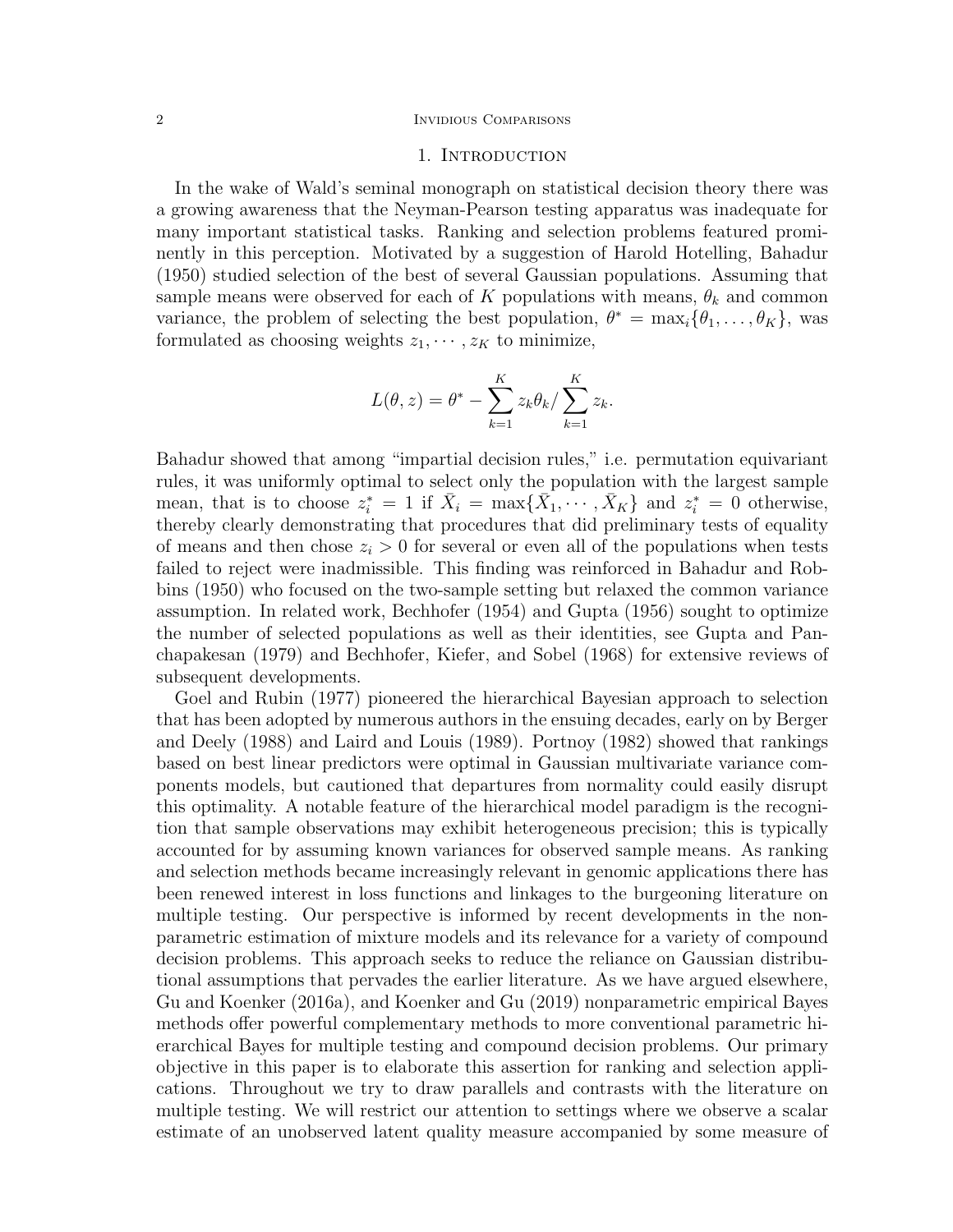its precision, thereby evading more complex multivariate settings, as in Boyd, Cortes, Mohri, and Radovanovic (2012) who employ quantile regression methods.

An important motivation for revived interest in ranking and selection problems in econometrics has been the influential work of Chetty and his collaborators on teacher evaluation and geographic mobility in the U.S. This has stimulated the important recent work of Mogstad, Romano, Shaikh, and Wilhelm (2020) proposing new resampling methods for constructing confidence sets for ranking and selection for a finite population. Armstrong, Kolesár, and Plagborg-Møller (2020) propose an innovative approach to the construction of confidence intervals for classical, linear shrinkage, empirical Bayes estimators of the type used by Chetty. Recent work by Andrews, Kitagawa, and McCloskey (2020) and Guo and He (2020) propose new confidence interval constructions for highly ranked individuals or treatments influenced by recent contributions to the "inference after model selection" literature. In contrast to these inferential approaches we focus instead on the complementary perspective of compound decision making, constructing decision rules for selecting the best, or worst, populations subject to control of the expected number of elements selected and among those selected, the expected proportion of false discoveries. Rather than treating each selection decision in isolation, the compound decision framework tries to exploit their common structure to produce improved collective performance. Our approach is thus more closely aligned to that of Kline and Walters (2021) who study decision rules for assessing employer discrimination from experiments involving fictitious job applications using closely related GMM methods for binomial mixture models.

Gilraine, Gu, and McMillan (2020) study teacher value added estimation employing nonparametric maximum likelihood methods for estimating Gaussian mixture models as we advocate below. Their analysis of data from both North Carolina and Los Angeles illustrates the advantages of more flexible mixture models for latent value added. In contrast to the present work, they focus on Bayes rules for posterior means that are often used to study teachers' influence on students' future outcomes. These more flexible nonparametric empirical Bayes methods improve upon traditional linear shrinkage rules especially in the tails of the distribution where policy attention is usually focused. This is a valuable, complementary perspective to the ranking and selection objectives of the present work.

Before proceeding it is important to acknowledge that despite its universal appeal and application there is something inherently futile about many ranking and selection problems as intimated by our title. If the latent measure of true quality is Gaussian, as assumed in virtually all of the econometric applications of the selection problem, and we wish to select the top ten percent of individuals given that their true quality is contaminated by Gaussian noise, accurate selection can be very challenging when the signal to noise ratio is low. We will see that conventional linear shrinkage as embodied in the classical James-Stein formula can improve performance considerably over naive maximum likelihood (fixed effects) procedures, and some further improvement is possible by carefully tailoring the decision rules for tail probability loss. However, we find that even oracle decision rules that incorporate complete knowledge of the precise distributional features of the problem may not be able achieve better than about even odds that selected individuals have latent ability above the selection thresholds when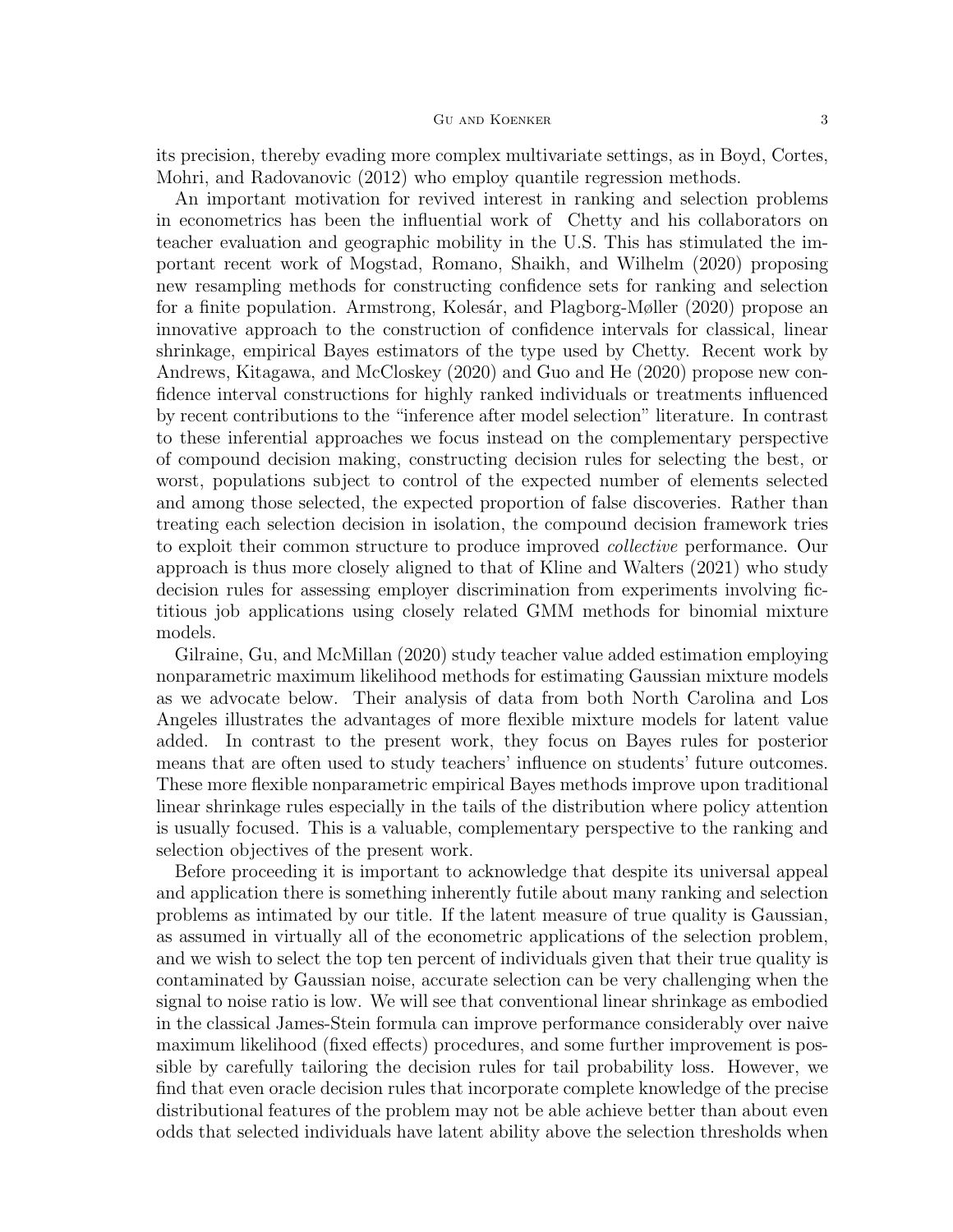## 4 Invidious Comparisons

measurement error is comparable in magnitude to Gaussian variability in latent ability. When the latent distribution of ability is heavier tailed then selection becomes somewhat easier, and more refined selection rules are more advantageous, but as we will show the selection problem still remains quite challenging.

Thus, a secondary objective of the paper is to add another cautionary voice to those who have already questioned the reliability of existing ranking and selection methods. A critical overview of the role of ranking and selection in public policy applications is provided by Goldstein and Spiegelhalter (1996). It is widely acknowledged that league tables as currently employed can be a pernicious influence on policy, a viewpoint underscored in Gelman and Price (1999). While much of this criticism can be attributed to inadequate data collection and inherently low signal to noise ratios, we believe that there is also room for methodological improvements.

Section 2 provides a brief overview of compound decision theory and describes nonparametric methods for estimation of Gaussian mixture models. Section 3 introduces a basic framework for our approach to ranking and selection in a setting with homogeneous precision of the observed measurements. In Section 4 we introduce heterogeneous precision of known form, and Section 5 considers settings in which the joint distribution of the observed measurements and their precision determines the form of the ranking and selection rules. Optimal ranking and selection rules are derived in each of these sections under the assumption that the form of the mixing distribution of the unobserved, latent quality of the observations is known. Section 6 introduces feasible ranking and selection rules and conditions under which they attain the same asymptotic performance as the optimal rules. Section 7 then compares several feasible ranking and selection methods, some that ignore the compound decision structure of the problem, some that employ parametric empirical Bayes methods and some that rely on nonparametric empirical Bayes methods. Finally, Section 8 describes an empirical application on evaluating the performance of medical dialysis centers in the United States. Proofs of all formal results are collected in Online Appendix A.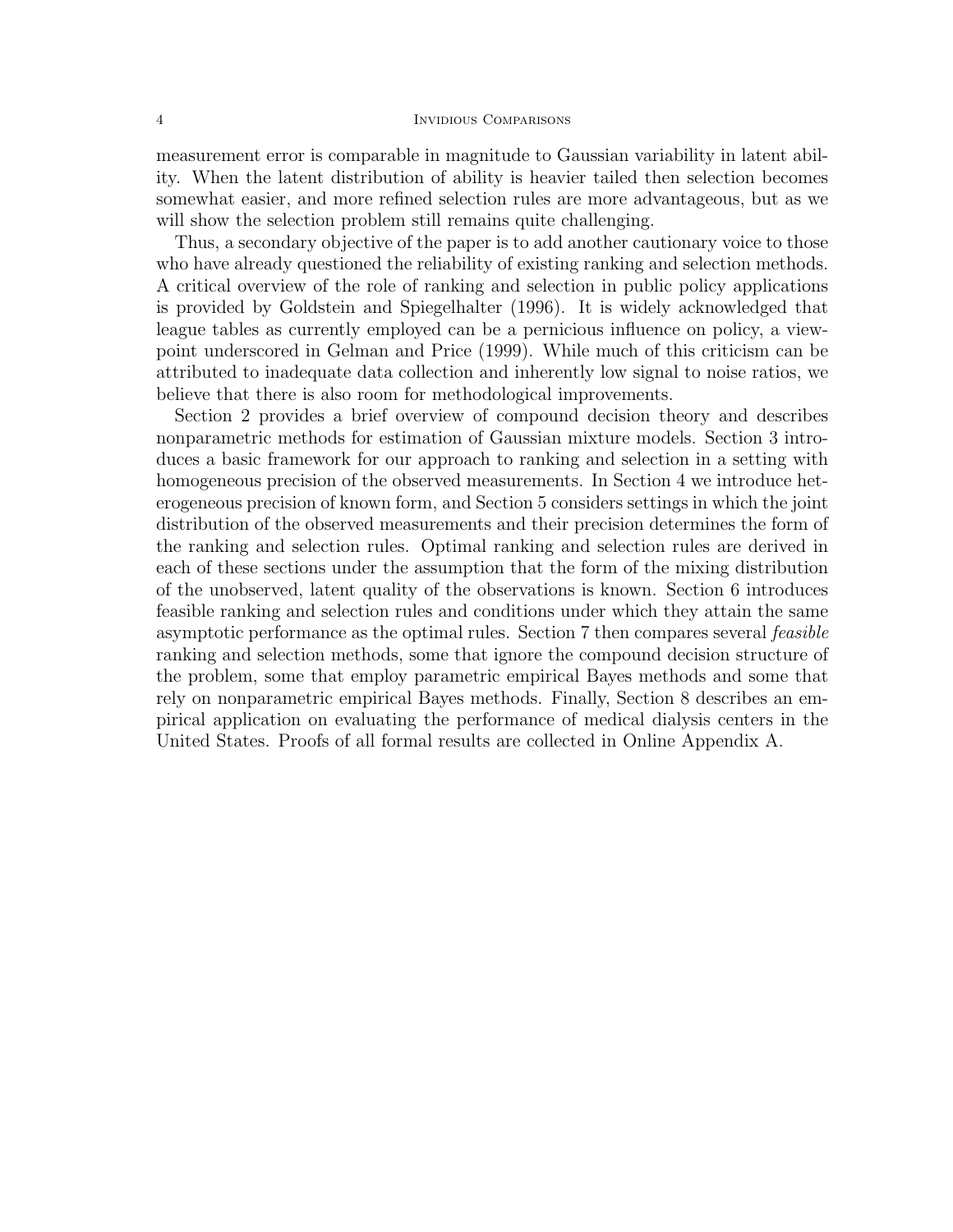## 2. The Compound Decision Framework

Robbins (1951) posed a challenge to the nascent minimax decision theory of Wald (1950): Suppose we observe independent Gaussian realizations,  $Y_i \sim \mathcal{N}(\theta_i, 1)$ ,  $i =$  $1, \dots, n$  with means  $\theta_i$  taking either the value +1 or −1. We are asked to estimate the *n*-vector  $\theta = (\theta_1, \dots, \theta_n)$  subject to mean absolute error loss,

$$
L(\hat{\theta}, \theta) = n^{-1} \sum_{i=1}^{n} |\hat{\theta}_i - \theta_i|.
$$

When  $n = 1$  Robbins shows that the minimax decision rule is  $\delta(y) = \text{sgn}(y)$ ; in the least favorable variant of the problem malevolent nature chooses  $\pm 1$  with equal probability, and the optimal response is to estimate  $\theta_i = +1$  when  $Y_i$  is positive, and  $\theta_i = -1$  otherwise. Robbins goes on to show that when  $n > 1$ , this rule remains minimax, each coordinate is treated independently as if viewed in complete isolation. This is also the maximum likelihood estimator, and may be viewed in econometrics terms as a classical fixed-effects estimator. But is it at all reasonable?

Doesn't our sample convey information about the relative frequency of  $\pm 1$  that might potentially contradict the pessimistic presumption of the minimax rule? If we happened to know the unconditional probability,  $p = \mathbb{P}(\theta_i = 1)$ , then the conditional probability that  $\theta = 1$  given  $Y_i = y$ , is given by,

$$
\mathbb{P}(\theta = 1|y) = \frac{p\varphi(y-1)}{p\varphi(y-1) + (1-p)\varphi(y+1)},
$$

where  $\varphi$  denotes the standard Gaussian density. We should guess  $\hat{\theta}_i = 1$  if this probability exceeds 1/2, giving us the revised decision rule,

$$
\delta_p(y) = \text{sgn}(y - \frac{1}{2}\log((1-p)/p)).
$$

Each observed,  $y_i$ , is modified by a simple logistic perturbation before computing the sign. Our observed random sample,  $y = (y_1, \dots, y_n)$ , is informative about p. We have the log likelihood,

$$
\ell_n(p|y) = \sum_{i=1}^n \log(p\varphi(y_i-1) + (1-p)\varphi(y_i+1)),
$$

which could be augmented by a prior of some form, if desired, to obtain a posterior mean for p and a plug-in Bayes rule for estimating each of the  $\theta_i$ 's. The Bayes risk of this procedure is substantially less than the minimax risk when  $p \neq 1/2$  and is asymptotically equivalent to the minimax risk when  $p = 1/2$ . This is the first principle of compound decision theory: borrowing strength across an entire ensemble of related decision problems yields improved collective performance.

What happens when we relax the restriction on the support of the  $\theta$ 's and allow support on the whole real line? We now have a general Gaussian mixture setting where the observed  $Y_i$ 's have marginal density given by the convolution,  $f = \varphi * G$ , that is,

$$
f(y) = \int \varphi(y - \theta) dG(\theta),
$$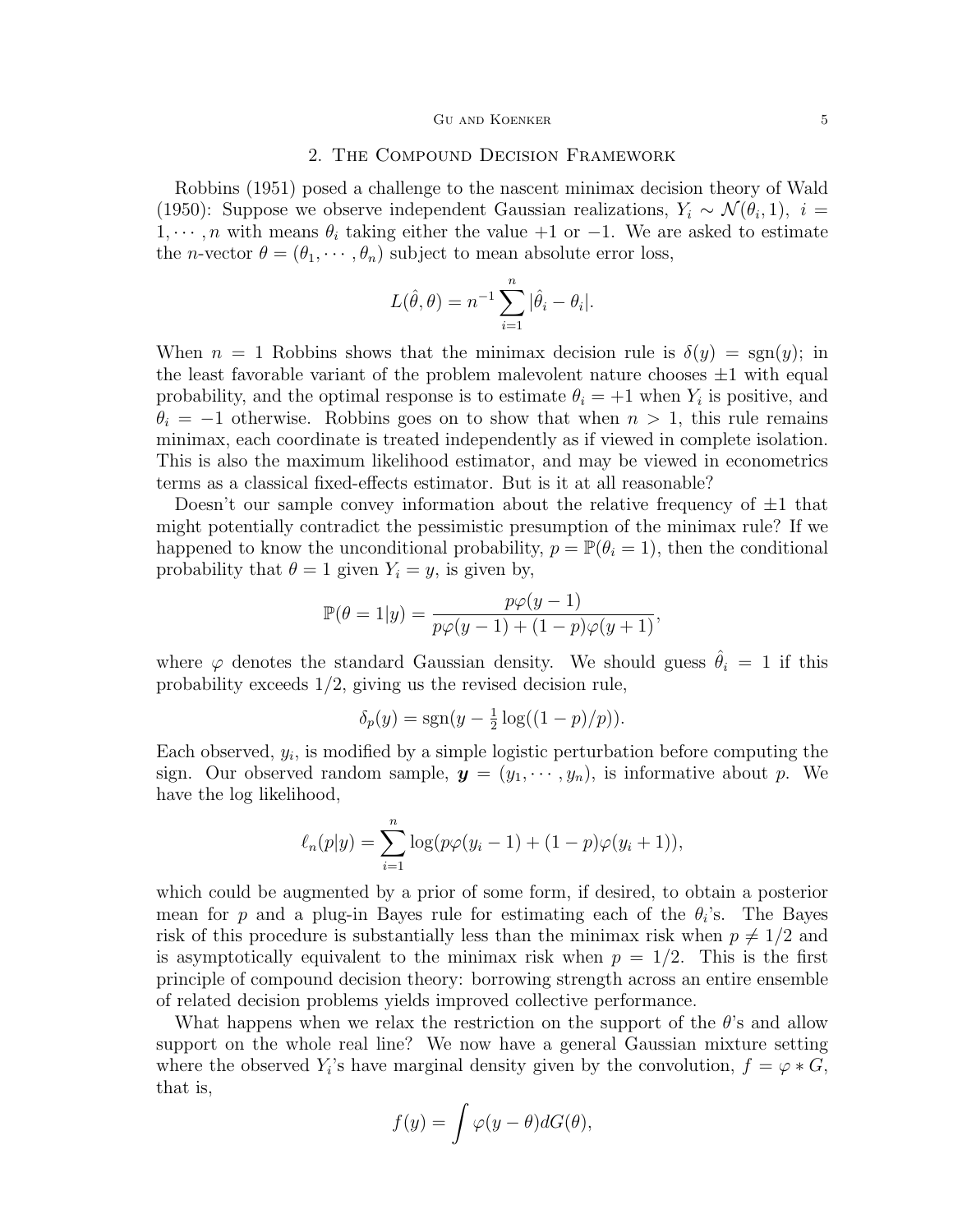## 6 INVIDIOUS COMPARISONS

and instead of merely needing to estimate one probability we need an estimate of an entire distribution function, G. Kiefer and Wolfowitz (1956), anticipated by an abstract of Robbins (1950), established that the nonparametric maximum likelihood estimator (NPMLE),

$$
\hat{G} = \operatorname{argmin}_{G \in \mathcal{G}} \{ - \sum_{i=1}^{n} \log f(y_i) \mid f(y_i) = \int \varphi(y_i - \theta) dG(\theta) \}
$$

where  $\mathcal G$  is the space of probability measures on  $\mathbb R$ , is a consistent estimator of  $G$ . This is an infinite dimensional convex optimization problem with a strictly convex objective subject to linear constraints. See Lindsay (1995) and Koenker and Mizera (2014) for further details on the geometry and computational aspects of the NPMLE problem. Heckman and Singer (1984) pioneered this approach in econometrics to argue that more flexible models of heterogeneity were needed to get reliable estimates of duration dependence in survival models.

A powerful consequence of the seemingly innocuous condition that G must be nondecreasing is that G must be atomic, a discrete distribution with fewer than  $n$  atoms. A secondary consequence is that the NPMLE is "self-regularizing," that is, the number, locations and mass of the atoms are all determined jointly by the optimization without any recourse to auxiliary tuning parameters. This is all a consequence of the classical Caratherodory theorem, but until quite recently little was known about the precise growth rate of the number of atoms characterizing the solutions, although empirical experience suggested it was quite slow. Polyanskiy and Wu (2020) have recently established that for G with sub-Gaussian tails the cardinality of its support, i.e. the number of atoms, of  $\hat{G}$ , grows like  $\mathcal{O}(\log n)$ . Thus, without any further penalization, maximum likelihood automatically selects a highly parsimonious  $\tilde{G}$ . This is in sharp contrast to the notorious difficulties with maximum likelihood for finite dimensional mixture models, or with Gaussian deconvolution employing Fourier methods.

Having seen that the upper bound on the complexity of the NPMLE  $\hat{G}$  was only  $\mathcal{O}(\log n)$ , one might wonder whether  $\mathcal{O}(\log n)$  mixtures are "complex enough" to adequately represent the process that generated our observed data. Polyanskiy and Wu (2020) also address this concern: they note that for any sub-Gaussian  $G$ , there exists a discrete distribution,  $G_k$ , with  $k = \mathcal{O}(\log n)$  atoms, such that for  $f_k =$  $\varphi * G_k$ , the total variation distance,  $TV(f, f_k) = o(1/n)$ , and consequently there is no statistical justification for considering estimators of G whose complexity grows more rapidly than  $\mathcal{O}(\log n)$ . This observation is related to recent literature on generative adversarial networks, e.g. Athey, Imbens, Metzger, and Munro (2019), that target models and estimators that, when simulated, successfully mimic observed data.

Other nonparametric maximum likelihood estimators for G are potentially also of interest. Efron (2016) has proposed an elegant log-spline sieve approach that yields smooth estimates of  $G$ ; this has advantages especially from an inferential perspective, at the cost of reintroducing the task of selecting tuning parameters. An early proposal of Laird and Louis (1991) merged parametric empirical Bayes estimation of G with an EM step that pulled the parametric estimate back toward the NPMLE.

Given an estimate,  $\tilde{G}$ , it is straightforward to compute posterior distributions for each sample observation, or for that matter, for out-of-sample observations. In effect,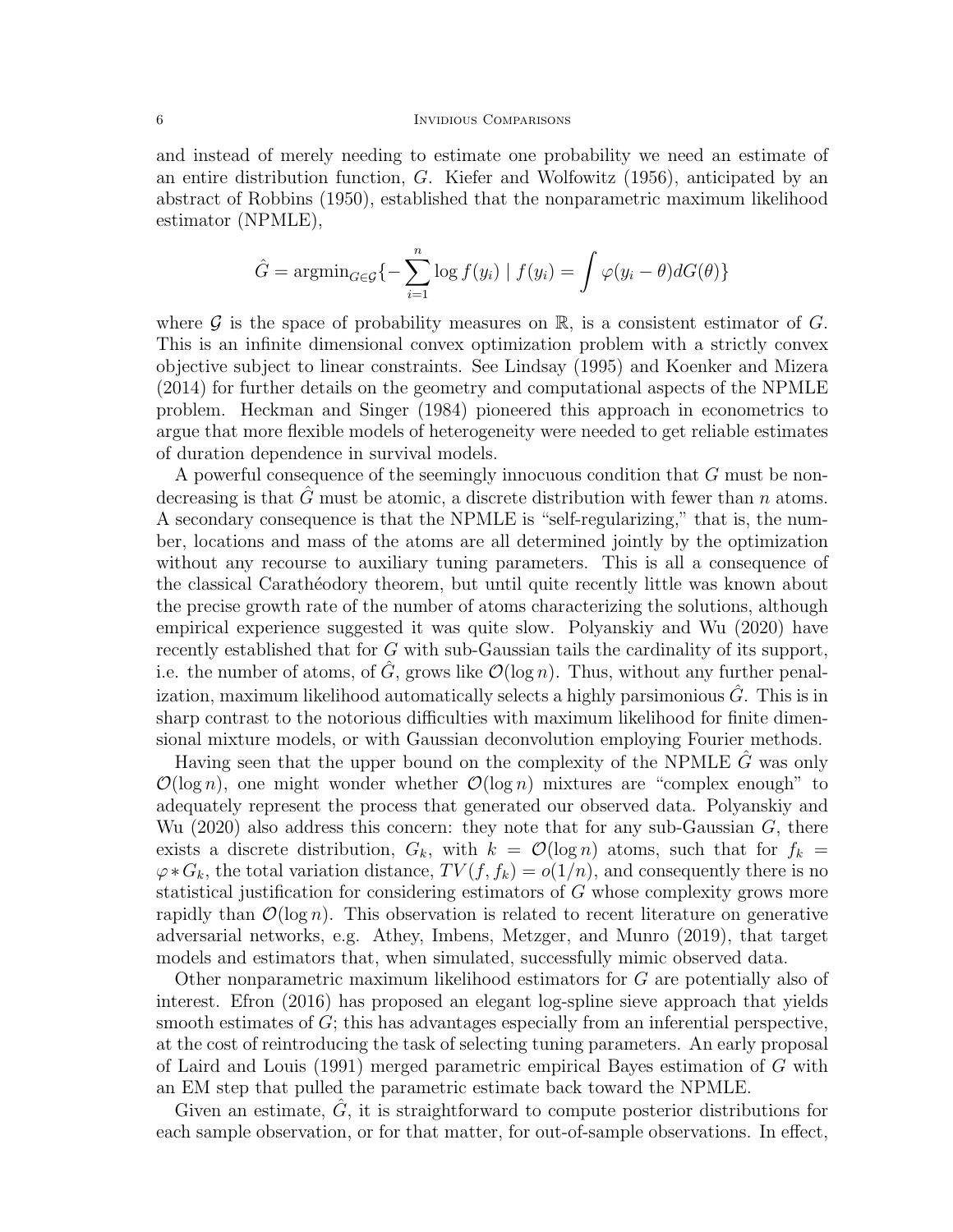#### GU AND KOENKER 7

we have estimated the prior, as in Robbins (1951) binary means problem, but we have ignored the variability of  $\hat{G}$  when we adopt plug-in procedures that use it. This may account for the improved performance of smoothed estimates of G in certain inferential problems, as conjectured in Koenker (2020) and studied in more detail in Jiang and Zhang (2021). In the sequel we will compare ranking and selection procedures based on various functionals of these posterior distributions. A leading example is the posterior mean, but ranking and selection problems suggest other functionals of potential interest.

If we are asked to estimate the  $\theta_i$ 's subject to quadratic loss, and assuming standard Gaussian noise, the Bayes rule is given by the posterior mean,

(2.1) 
$$
\delta(y) = \mathbb{E}(\theta|y) = y + f'(y)/f(y).
$$

Efron (2011) refers to this as Tweedie's formula, it appears in Robbins (1956) credited to M.C.K. Tweedie. Appendix A of Gu and Koenker (2016b) provides an elementary derivation. The nonlinear shrinkage term takes a particularly simple affine form when G happens to be Gaussian, since in this case  $f$  is itself also Gaussian and the formula reduces to well-known linear shrinkage variants of classical Stein rules.

We have focused in this brief overview on compound decision problems for Gaussian location mixtures and posterior means, however the NPMLE is adaptable to a wide variety of other mixture problems and other loss functions that imply other posterior functionals as we will see in the next section. Efron (2019) and the discussion thereof offers a broader perspective on related methods. Implementation of several NPMLE options are described in Koenker and Gu (2017) and are available in the R package REBayes of Koenker and Gu (2015–2021).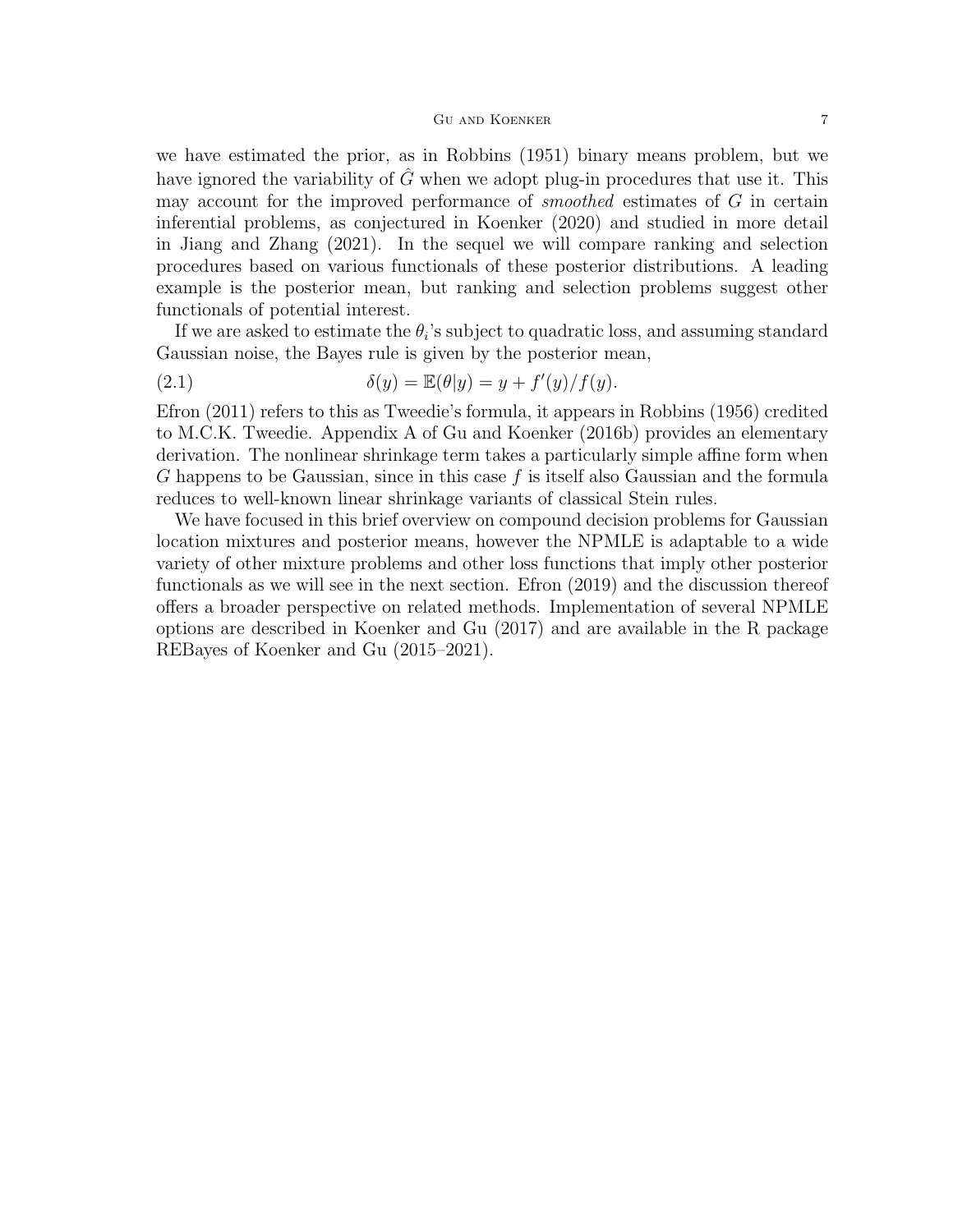#### 8 INVIDIOUS COMPARISONS

# 3. Homogeneous Variances

Suppose that you are given real-valued measurements,  $y_i : i = 1, 2, \dots, n$  of some attribute like test score performance for students or their teachers, survival rates for hospital surgical procedures, etc., and are told that the measurements are exchangeable and approximately Gaussian with unknown means  $\theta_i$  and known variances  $\sigma_i^2$ assumed provisionally to take the same value  $\sigma^2$ . Your task, should you decide to accept it, is to choose a group of size not to exceed  $\alpha n$  of the elements with the largest  $\theta_i$ 's. One's first inclination might be to view each  $y_i$  as the maximum likelihood estimate for the corresponding  $\theta_i$ , and select the  $\alpha n$  largest observed values, but the compound decision framework suggests that it would be better to treat the problems as an ensemble. A second natural inclination might be to compute posterior means of the  $\theta$ 's with some linear or nonlinear shrinkage rule, rank them and select the  $\alpha$ best, but we will see that this too may be questionable.

3.1. Posterior Tail Probability. A natural alternative to ranking by the posterior means is to rank by posterior tail probabilities. Let  $\theta_{\alpha} = G^{-1}(1-\alpha)$ , and define,  $v_{\alpha}(y) := \mathbb{P}(\theta \ge \theta_{\alpha}|Y = y)$ , then ranking by posterior tail probability gives the decision rule,

$$
\delta(y) = \mathbb{1}\{v_{\alpha}(y) \ge \lambda_{\alpha}\}\
$$

where the threshold  $\lambda_{\alpha}$  is chosen so that  $\mathbb{P}(v_{\alpha}(Y) \geq \lambda_{\alpha}) = \alpha$ . This ranking criterion has been proposed by Henderson and Newton (2016) motivated as a ranking device for a fixed quantile level  $\alpha$ . It can be interpreted in multiple testing terms:  $1 - v_{\alpha}(y)$ is the local false discovery rate of Efron, Tibshirani, Storey, and Tusher (2001) and Storey (2002), for testing the hypothesis  $H_0$  :  $\theta < \theta_\alpha$  vs.  $H_A$  :  $\theta \ge \theta_\alpha$ . To see this, let  $h_i$  be a binary random variable  $h_i = \mathbb{1}\{\theta_i \geq \theta_\alpha\}$ , the loss function for observation i is

$$
L(\delta_i, \theta_i) = \lambda \mathbb{1}\{h_i = 0, \delta_i = 1\} + \mathbb{1}\{h_i = 1, \delta_i = 0\},\
$$

for a generic Lagrange multiplier,  $\lambda$ . The compound Bayes risk is,

$$
\mathbb{E}[\sum_{i=1}^{n} L(\delta_i, \theta_i)] = n[\alpha + \int \delta(y)[(1-\alpha)\lambda f_0(y) - \alpha f_1(y)]dy]
$$

where  $f_0(y) = (1 - \alpha)^{-1} \int_{-\infty}^{\theta_\alpha} \varphi(y|\theta, \sigma^2) dG(\theta)$  and  $f_1(y) = \alpha^{-1} \int_{\theta_\alpha}^{+\infty} \varphi(y|\theta, \sigma^2) dG(\theta)$ ,  $\varphi(y|\theta, \sigma^2) = \varphi((y - \theta)/\sigma)/\sigma$ . The Bayes rule for a fixed  $\lambda$  is

$$
\delta(y_i) = \mathbb{1}\Big\{v_\alpha(y_i) \ge \frac{\lambda}{1+\lambda}\Big\}
$$

where  $v_{\alpha}(y) = \alpha f_1(y)/f(y) = \mathbb{P}(\theta \ge \theta_{\alpha}|Y=y)$ , and  $f(y) = (1-\alpha)f_0(y) + \alpha f_1(y)$ . Provided that  $v_\alpha(y)$  is monotone in y a unique  $\lambda^*$  can be found such that  $\mathbb{P}(\delta(Y))$ 1) =  $\mathbb{P}(v_{\alpha}(Y) \geq \lambda^*/(1+\lambda^*)) = \alpha.$ 

**Lemma 3.1.** For fixed  $\alpha$ , assuming  $\mathbb{E}_{\theta|Y}[\nabla_y \log \varphi(y|\theta, \sigma^2)|Y] < \infty$ ,  $v_\alpha(y)$  is monotone in y and the sets  $\Omega_{\alpha} := \{ Y : v_{\alpha}(Y) \geq \lambda_{\alpha}/(1+\lambda_{\alpha}) \}$  have a nested structure, that is if  $\alpha_1 > \alpha_2$ , then  $\Omega_{\alpha_2} \subseteq \Omega_{\alpha_1}$ .

Any implementation of such a Bayes rule requires an estimate of the mixing distribution, G, or something essentially equivalent that would enable us to compute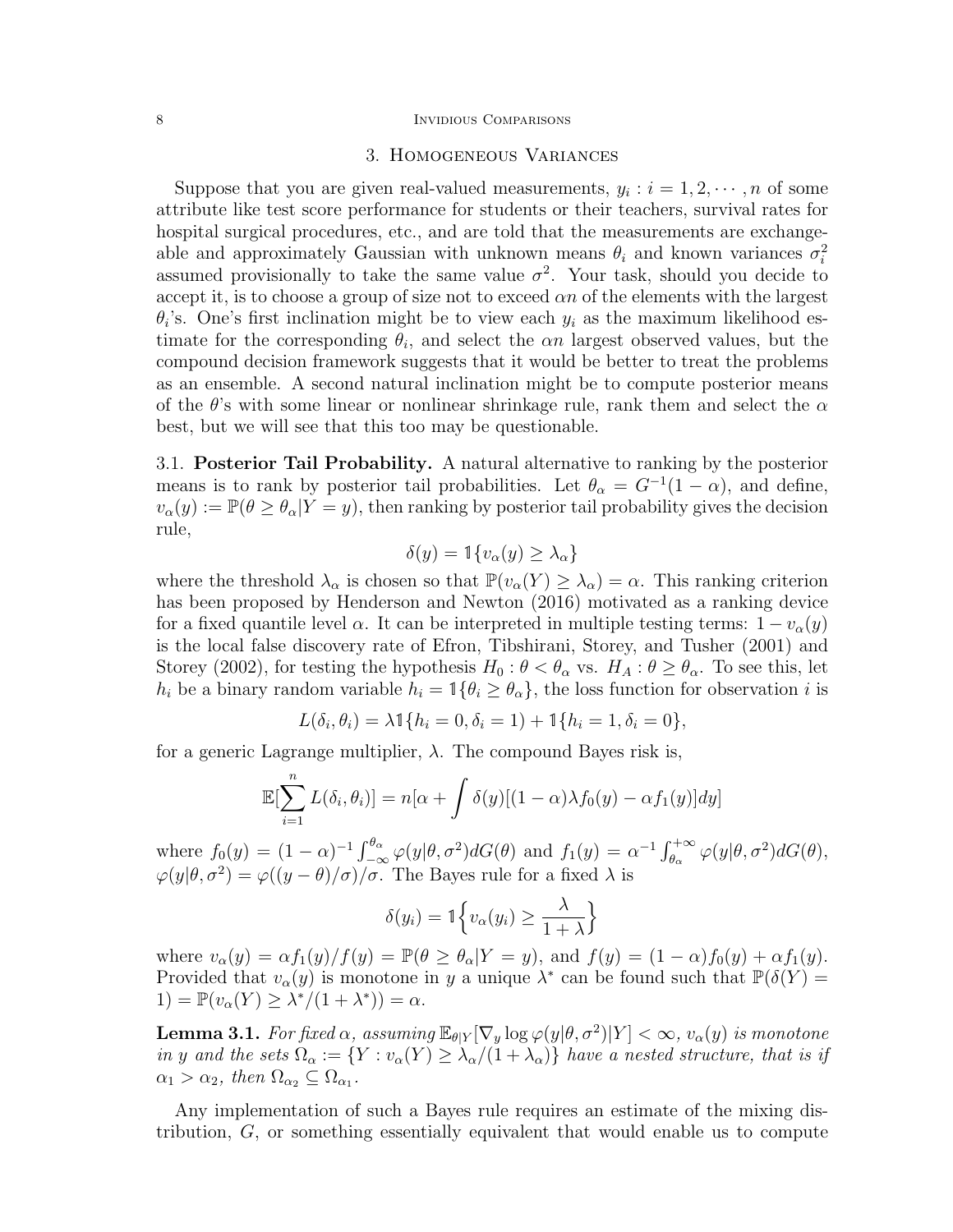the local false discovery rates  $v_{\alpha}(y)$  and the cut-off  $\theta_{\alpha}$ . The NPMLE, or perhaps a smoothed version of it, will provide a natural  $\hat{G}$  for this task.

3.2. Posterior Tail Expectation and Other Losses. Rather than assessing loss by simply counting misclassifications we might consider weighting such misclassifications by the magnitude of  $\theta$ , for example,

$$
L(\delta_i, \theta_i) = \sum_{i=1}^n (1 - \delta_i) \mathbb{1}(\theta_i \ge \theta_\alpha) \theta_i.
$$

This presumes, of course, that we have centered the distribution G in some reasonable way, perhaps by forcing the mean or median to be zero. Minimizing with respect to δ subject to the constraint that  $\mathbb{P}(\delta(Y) = 1) = \alpha$  leads to the Lagrangian,

$$
\min_{\delta} \int \int (1 - \delta(y)) \mathbb{1}\{\theta \ge \theta_{\alpha}\} \theta \varphi(y|\theta, \sigma^2) dG(\theta) dy + \lambda \Big[ \int \int \delta(y) \varphi(y|\theta, \sigma^2) dG(\theta) dy - \alpha \Big]
$$

which is equivalent to

$$
\min_{\delta} \int \int \mathbb{1} \{\theta \ge \theta_{\alpha}\} (\theta - \lambda) \varphi(y|\theta, \sigma^2) dG(\theta) dy - \int \delta(y) \Big[ \int \mathbb{1} \{\theta \ge \theta_{\alpha}\} (\theta - \lambda) \varphi(y|\theta, \sigma^2) dG(\theta) - \int \lambda \mathbb{1} \{\theta < \theta_{\alpha}\} \varphi(y|\theta, \sigma^2) dG(\theta) \Big] dy.
$$

Ignoring the first term since it doesn't depend upon  $\delta$ , the Oracle Bayes rule, becomes, choose  $\delta(y) = 1$  if,

$$
\frac{\int \mathbb{1}\{\theta \ge \theta_{\alpha}\}\theta \varphi(y|\theta, \sigma^2)dG(\theta)}{\int \varphi(y|\theta, \sigma^2)dG(\theta)} \ge \lambda,
$$

with  $\lambda$  chosen so that  $\mathbb{P}(\delta(Y) = 1) = \alpha$ . Such criteria are closely related to expected shortfall criteria appearing in the literature on risk assessment. Again, the NPMLE can be employed to construct feasible posterior ranking criteria.

Several other loss functions are considered by Lin, Louis, Paddock, and Ridgeway (2006) including some based on global alignment of the ranks. While intuitively appealing, such loss functions are considerably less tractable than those we consider in the remainder of the paper.

3.3. False Discovery and the  $\alpha$ -Level. Although our loss functions yield distinct criteria for ranking, their decision rules lead to the same selections when the precision of the measurements is homogeneous. When variances are homogeneous there is a global cut-off,  $\eta_{\alpha}$ , and a decision rule,  $\delta_{\alpha}(Y) = \mathbb{1}(Y \geq \eta_{\alpha})$ , determining a common selection for all decision rules.

**Lemma 3.2.** For fixed  $\alpha$  and homogeneous variance, posterior mean, posterior tail probability and posterior tail expectation all yield the same ranking and therefore the same selection.

The marginal false discovery rate for selection in our Gaussian mixture setting is,

$$
mFDR = \mathbb{P}(\theta < \theta_{\alpha} | \delta_{\alpha}(Y) = 1) = \alpha^{-1} \int_{-\infty}^{\theta_{\alpha}} \Phi((\theta - \eta_{\alpha}) / \sigma) dG(\theta),
$$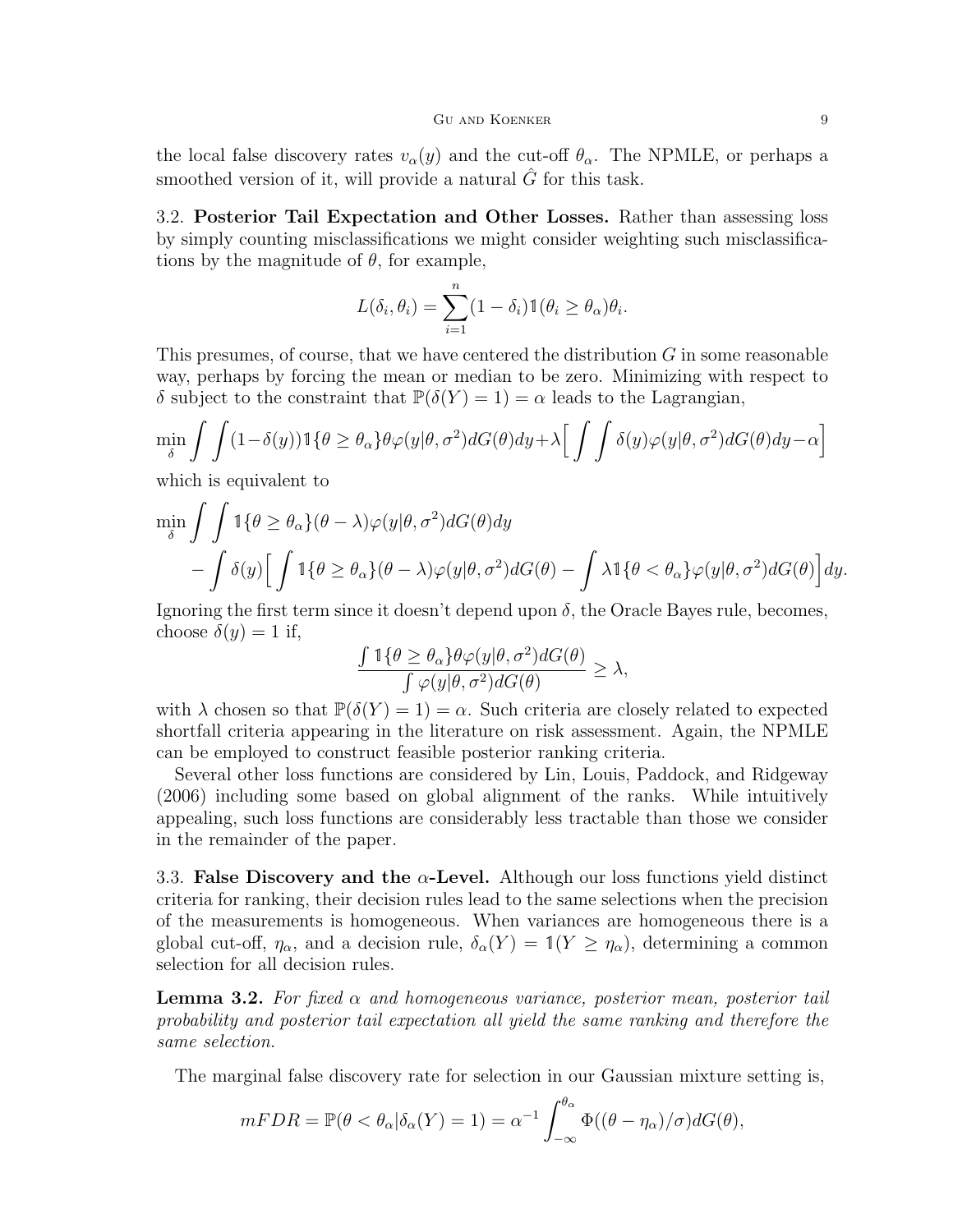|                | FDR.  |        | <b>Wrongly Selected</b> |       |        |       | Correctly Selected |       |        |        |       |
|----------------|-------|--------|-------------------------|-------|--------|-------|--------------------|-------|--------|--------|-------|
|                |       | $20\%$ | $40\%$                  | 50%   | $60\%$ | 80\%  | 20\%               | 40\%  | $50\%$ | $60\%$ | 80\%  |
| $\sigma^2=1$   | 0.526 | 0.205  | 0.414                   | 0.531 | 0.658  | 0.990 | 0.188              | 0.391 | 0.504  | 0.632  | 0.966 |
| $\sigma^2=2$   | 0.421 | 0.146  | 0.302                   | 0.391 | 0.486  | 0.743 | 0.197              | 0.394 | 0.503  | 0.625  | 0.951 |
| $\sigma^2=3$   | 0.361 | 0.120  | 0.248                   | 0.320 | 0.402  | 0.620 | 0.197              | 0.393 | 0.500  | 0.618  | 0.931 |
| $\sigma^2 = 4$ | 0.319 | 0.103  | 0.212                   | 0.275 | 0.347  | 0.540 | 0.198              | 0.392 | 0.495  | 0.609  | 0.915 |
| $\sigma^2=5$   | 0.296 | 0.093  | 0.192                   | 0.247 | 0.313  | 0.487 | 0.196              | 0.383 | 0.484  | 0.596  | 0.897 |

TABLE 3.1. FDR improves as the signal becomes more dispersed. In settings with standard Gaussian measurement error and Gaussian distribution, G, for the  $\theta$ 's, the variance of G can be interpreted as a signalto-noise ratio. As the variance of G increases selection becomes easier and FDR is reduced. The wrongly selected units become more concentrated near the selection threshold. Columns 2-6 of the table report quantiles of the wrongly selected units measured in standard deviations from the threshold. Columns 7-11 report corresponding quantiles for the correctly selected units.

The marginal false non-discovery rate is,

$$
mFNR = \mathbb{P}(\theta \ge \theta_{\alpha}|\delta_{\alpha}(Y) = 0) = (1 - \alpha)^{-1} \int_{\theta_{\alpha}}^{\infty} \Phi((\eta_{\alpha} - \theta)/\sigma) dG(\theta),
$$

Figure 3.1 shows the false discovery rate, and false non-discovery rate for a range of capacity constraints,  $\alpha$ , when the mixing distribution,  $G$ , is standard Gaussian and  $\sigma^2 = 1$ . In this low signal to noise ratio case, the cut-off value  $\eta_\alpha$  is the  $(1-\alpha)$  quantile of  $\mathcal{N}(0, 2)$ , and it is very difficult to distinguish the meritorious from the merely lucky. For selecting individuals at the top  $\alpha$  quantile, the false discovery rate is alarmingly high especially for smaller  $\alpha$ , implying that the selected set may consist of a very high proportion of false discoveries. When  $\alpha = 0.10$  the proportion of selected observations with  $\theta$  below the threshold  $\theta_{\alpha}$  is slightly greater than 50 percent.



Figure 3.1. False Discovery Rates and False Non-Discovery Rates for a Standard Gaussian Mixing Distribution.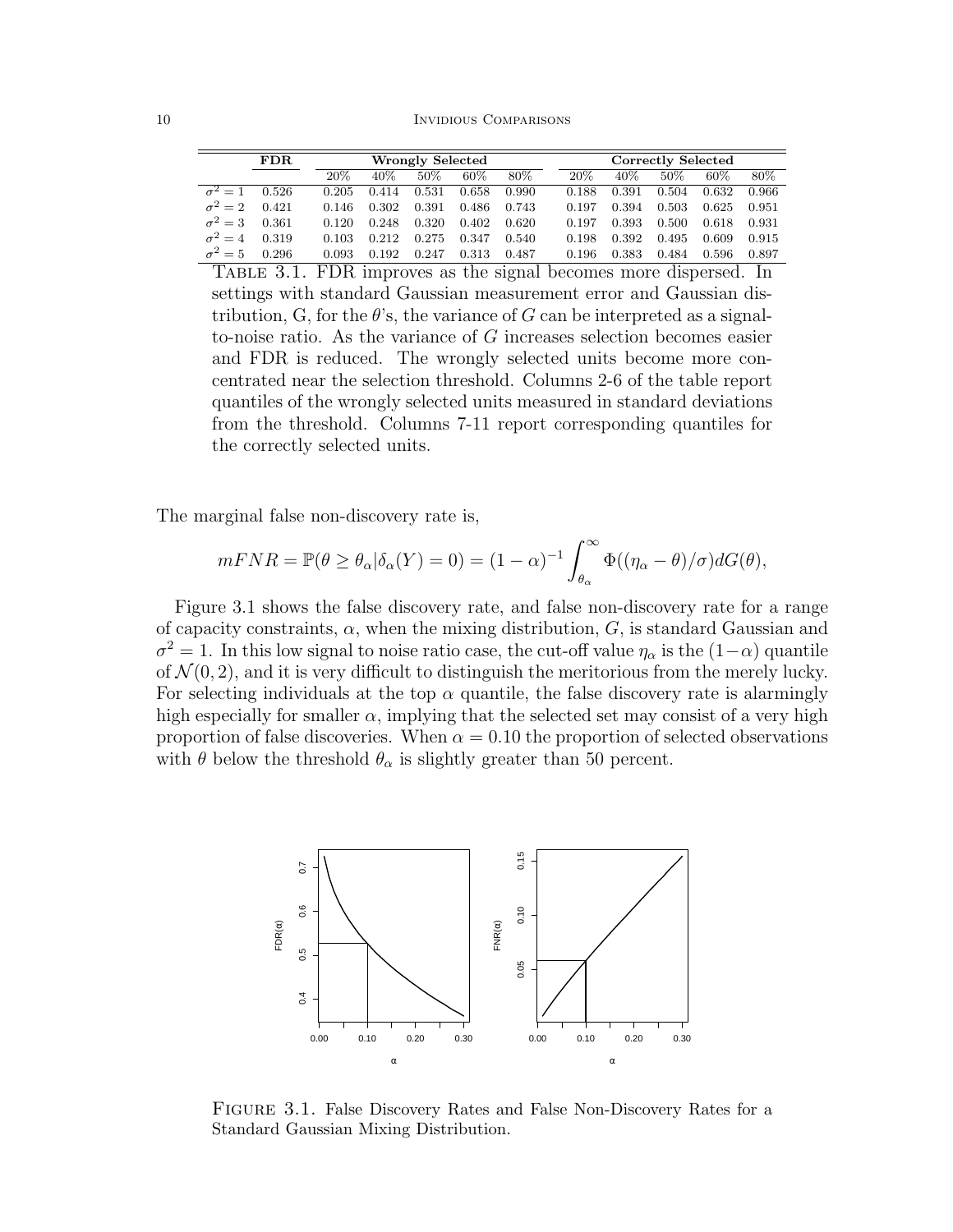## GU AND KOENKER 11

When the variance of the  $\theta$ 's, the signal-to-noise ratio, increases from 1 to 5, the selection problem becomes somewhat easier. This is reflected not only by the false discovery rate decreasing from above one half to about a third, but is also reflected in results in Table 3.1 that show that the wrongly selected individuals have their true values of  $\theta$  clustered closer to the thresholding value  $\theta_{\alpha}$  measured in terms of standard deviation.

When  $\sigma^2 = 1$ , we have about 50% falsely selected, and the  $\theta$ 's among the correctlyselected and the wrongly selected individuals are roughly symmetrically distributed around the thresholding value. In such a case, even oracle decision rules that incorporate complete knowledge of the precise distributional features of the problem may not be able to achieve better than about even odds that selected individuals have latent ability above the selection thresholds when measurement error is comparable in magnitude to Gaussian variability in latent ability. As variances of alpha increases to 5 then selection becomes somewhat easier, only 1/3 among the selected are falsely selected, and most  $(80\%)$  of these  $\theta$  values are within 0.5 standard deviations away from the selection threshold.

It is perhaps worth stressing that at the margin, near the decision boundary, it will always be difficult to distinguish true from false discoveries, but FDR measures the proportion of all selections that are incorrect, not just those near the threshold. Other loss functions that penalize in a more continuous way may be considered to reflect information in Table 3.1. For example, losses that weight the classification error by the magnitude of the discrepancy between the latent effect and the threshold could be considered. Such losses, however, make it more difficult to incorporate conventional forms of error control.

Thus far we have implicitly assumed that the size of the selected set is predetermined by the parameter  $\alpha$ . Having established a ranking based on a particular loss function, we simply select a subset of size  $\lceil \alpha n \rceil$  consisting of the highest ranked observations. In the next subsection we begin to consider modifying this strategy by constraining the probability of false discoveries. This will allow the size of the selected set to adapt to the difficulty of the selection task.

3.4. Guarding against false discovery. Recognizing the risk of false "discoveries" among those selected, we will consider an expanded loss function,

$$
(3.1) \qquad L(\boldsymbol{\delta}, \boldsymbol{\theta}) = \sum_{i=1}^{n} h_i (1 - \delta_i) + \tau_1 \Big( \sum_{i=1}^{n} \Big\{ (1 - h_i) \delta_i - \gamma \delta_i \Big\} \Big) + \tau_2 \Big( \sum_{i=1}^{n} \delta_i - \alpha n \Big)
$$

where  $h_i = \mathbb{1}\{\theta_i \geq \theta_\alpha\}$ . If we set  $\tau_1$  to zero, then minimizing the expected loss leads to the Bayes rule discussed in Section 3.1. On the other hand, if we set  $\tau_2$  to zero, then minimizing expected loss leads to a decision rule that is equivalent to a multiple testing problem with null hypothesis  $H_{0i}$ :  $\theta_i \leq \theta_{\alpha}$ ; the goal is to minimize the expected number of over-looked discoveries subject to the constraint that the marginal FDR rate is controlled at level  $\gamma$ , that is,  $\mathbb{E}[\sum_{i=1}^{n} (1-h_i)\delta_i]/\mathbb{E}[\sum_{i=1}^{n} \delta_i] \leq \gamma$ . When  $\tau_1 = 0$ , the risk can be expressed as,

$$
\mathbb{E}_{\boldsymbol{\theta}|Y}\Big[L(\boldsymbol{\delta},\boldsymbol{\theta})\Big] = \sum_{i=1}^n (1-\delta_i)v_{\alpha}(Y_i) + \tau_2\Big(\sum_{i=1}^n \delta_i - \alpha n\Big)
$$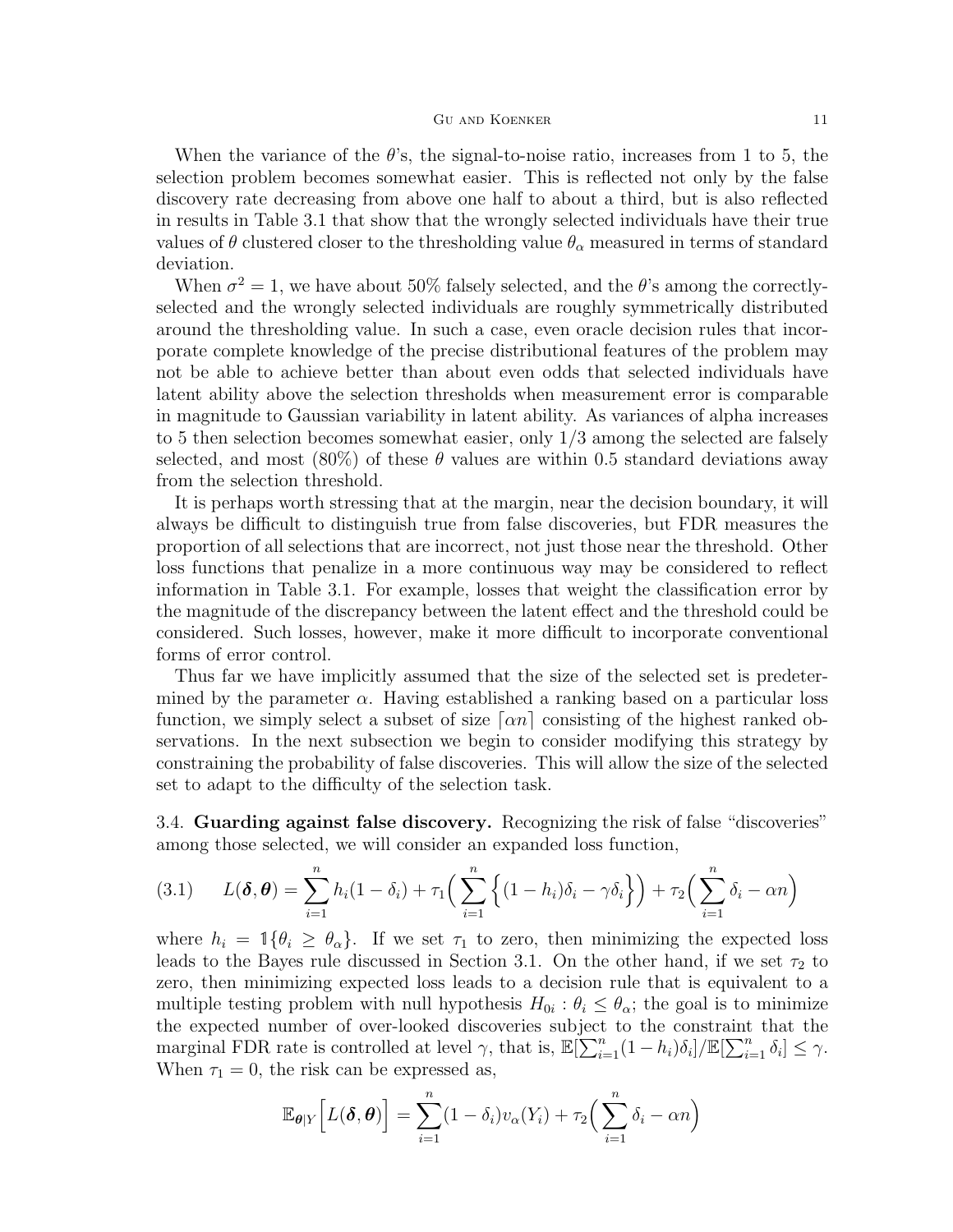## 12 INVIDIOUS COMPARISONS

where  $v_{\alpha}(y_i) = \mathbb{P}(\theta_i \ge \theta_{\alpha}|Y_i = y_i)$ . Taking another expectation over Y, and minimizing over both  $\delta$  and  $\tau_2$ , leads to the decision rule,

$$
\delta_i^* = \begin{cases} 1, & \text{if } v_\alpha(y_i) \ge \tau_2^* \\ 0, & \text{if } v_\alpha(y_i) < \tau_2^* . \end{cases}
$$

The Lagrange multiplier is chosen so that the constraint  $\mathbb{P}(\delta_i = 1) \leq \alpha$  holds with equality:

 $\tau_2^* = \min\{\tau_2 : \mathbb{P}(v_\alpha(y_i) \geq \tau_2) \leq \alpha\}$ 

Each selection improves the objective function by  $v_{\alpha}(y_i)$ , but incurs a cost of  $\tau_2$ . Since all selections incur the same cost, we may rank according to  $v_{\alpha}(y_i)$ , selecting units until the capacity constraint  $\alpha n$  is achieved. Selection of the last unit may need to be randomized to exactly satisfy the constraint, as we note below.

When  $\tau_2 = 0$  the focus shifts to the marginal FDR, the ratio of the expected number of false discoveries, to the expected number of selections. This is slightly different from the original FDR as defined in Benjamini and Hochberg (1995). However, when n is large the two concepts are asymptotically equivalent as shown by Genovese and Wasserman (2002). Our objective becomes,

$$
\mathbb{E}_{\boldsymbol{\theta}|\boldsymbol{Y}}\Big[L(\boldsymbol{\delta},\boldsymbol{\theta})\Big] = \sum_{i=1}^n (1-\delta_i) v_{\alpha}(Y_i) + \tau_1 \Big(\sum_{i=1}^n \{\delta_i(1-v_{\alpha}(Y_i)) - \gamma \delta_i\}\Big).
$$

Taking expectations again over Y and minimizing over both  $\delta$  and  $\tau_1$  yields,

$$
\delta_i^* = \begin{cases} 1, & \text{if } v_{\alpha}(y_i) > \tau_1^*(1 - v_{\alpha}(y_i) - \gamma) \\ 0, & \text{if } v_{\alpha}(y_i) \le \tau_1^*(1 - v_{\alpha}(y_i) - \gamma) \end{cases}
$$

and the Lagrange multiplier takes a value  $\tau_1^*$  to make the marginal FDR constraint hold with equality.

When both constraints are incorporated we must balance the power gain from more selections and the cost that occurs from both the capacity constraint and FDR control. The Bayes rule solves,

$$
\min_{\delta} \mathbb{E}\Big[\sum_{i=1}^n (1-\delta_i) v_{\alpha}(y_i)\Big] + \tau_1 \Big(\mathbb{E}\Big[\sum_{i=1}^n \Big\{ (1-v_{\alpha}(y_i))\delta_i - \gamma \delta_i \Big\} \Big]\Big) + \tau_2 \Big(\mathbb{E}\Big[\sum_{i=1}^n \delta_i\Big] - \alpha n\Big).
$$

Given the discrete nature of the decision function, this problem appears to take the form of a classical knapsack problem, however following the approach of Basu, Cai, Das, and Sun (2018) we will consider a relaxed version of the problem in which units are selected sequentially until one or the other constraint would be violated, with the final selection randomized to satisfy the constraint exactly.

Remark. Given the Lagrangian form of our loss function it is natural to consider an optimization perspective for the selection problem. Minimizing the expectation of the loss defined in (3.1) is equivalent to minimizing  $\mathbb{P}[\delta_i = 0, \theta_i \geq \theta_\alpha]$  subject to the constraint that  $\mathbb{P}[\delta_i = 1, \theta_i < \theta_\alpha] / \mathbb{P}[\delta_i = 1] \leq \gamma$  and  $\mathbb{P}[\delta_i = 1] \leq \alpha$ . So we are looking for a thresholding rule that minimizes the expected number of missed discoveries subject to the capacity constraint and the constraint that the marginal FDR rate of the decision rule is below level  $\gamma$ . This minimization problem is also easily seen, from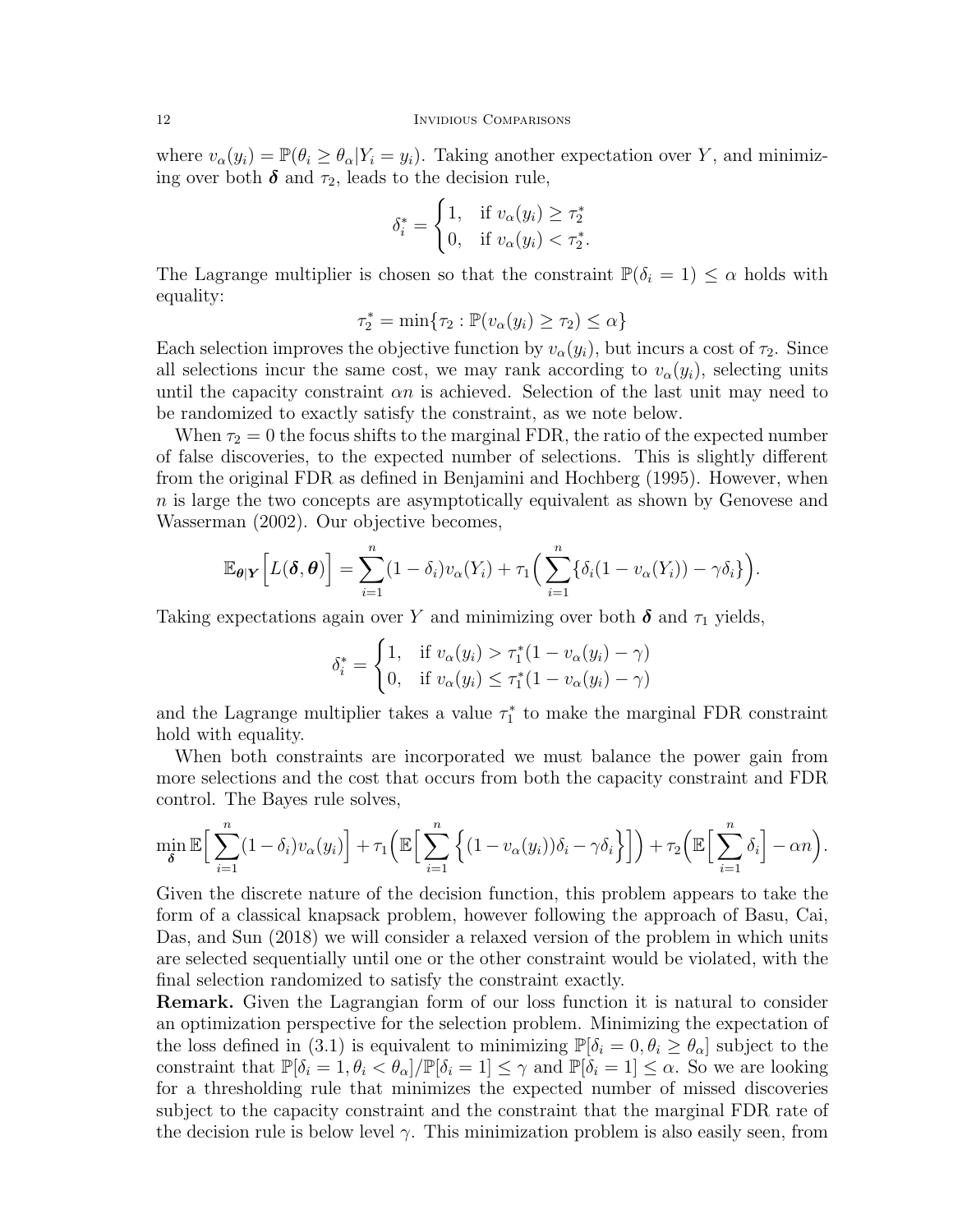a testing perspective, to be equivalent to maximizing power of the decision rule  $\delta$ ,  $\mathbb{P}[\delta_i = 1 | \theta_i \geq \theta_\alpha]$ , subject to the same two constraints.

**Proposition 3.3.** For any pair,  $(\alpha, \gamma)$  such that  $\gamma < 1 - \alpha$ , the optimal Bayes rule takes the form,  $\delta_i^* = \mathbb{1}\{v_\alpha(y_i) \geq \lambda^*(\alpha, \gamma)\}\$  where  $\lambda^*(\alpha, \gamma) = v_\alpha(t^*)$  with  $t^* =$  $\max\{t_1^*, t_2^*\},\$ 

$$
t_1^* = \min \Big\{ t : \frac{\int_{-\infty}^{\theta_{\alpha}} \tilde{\Phi}((t-\theta)/\sigma) dG(\theta)}{\int_{-\infty}^{+\infty} \tilde{\Phi}((t-\theta)/\sigma) dG(\theta)} - \gamma \le 0 \Big\},\
$$
  

$$
t_2^* = \min \Big\{ t : \int_{-\infty}^{+\infty} \tilde{\Phi}((t-\theta)/\sigma) dG(\theta) - \alpha \le 0 \Big\}
$$

and  $\Phi$  denoting the survival function of a standard normal random variable.

**Remark.** The optimal cutoff  $t^*$  depends on the data generating process and also the choice of  $\alpha$  and  $\gamma$ . When data is noisy, the FDR control constraint may be binding before the capacity constraint is reached, and consequently the selected set may be strictly smaller than the pre-specified  $\alpha$  proportion. On the other hand, when the signal is strong, the FDR control constraint is unlikely to bind before the capacity constraint is reached.

We have seen that when variances are homogeneous, the optimal selection rule thresholds on  $Y$ , so it is clear then that any ranking that is based on a monotone transformation of Y will lead to an equivalent selected set. We should also stress that we have focused on a null hypothesis that depends on  $\alpha$ , while the multiple testing literature, for example Efron, Tibshirani, Storey, and Tusher (2001), Sun and Cai (2007) and Basu, Cai, Das, and Sun (2018), typically focuses on the null hypothesis of  $H_{0i}$ :  $\theta_i = 0$ . When variances are homogeneous, it doesn't matter whether we use an  $\alpha$  dependent null or the conventional zero null, because the transformation based on the conventional null,  $\mathbb{P}(\theta > 0 | Y = y)$ , is also a monotone function of Y, and therefore yields an equivalent decision rule. However, when variances are heterogeneous, this invariance no longer holds; different transformations of the pair  $(y, \sigma)$  lead to distinct decision rules that lead to distinct performance, and using the conventional null hypothesis is no longer advisable for the ranking and selection problem as we will show in the next section.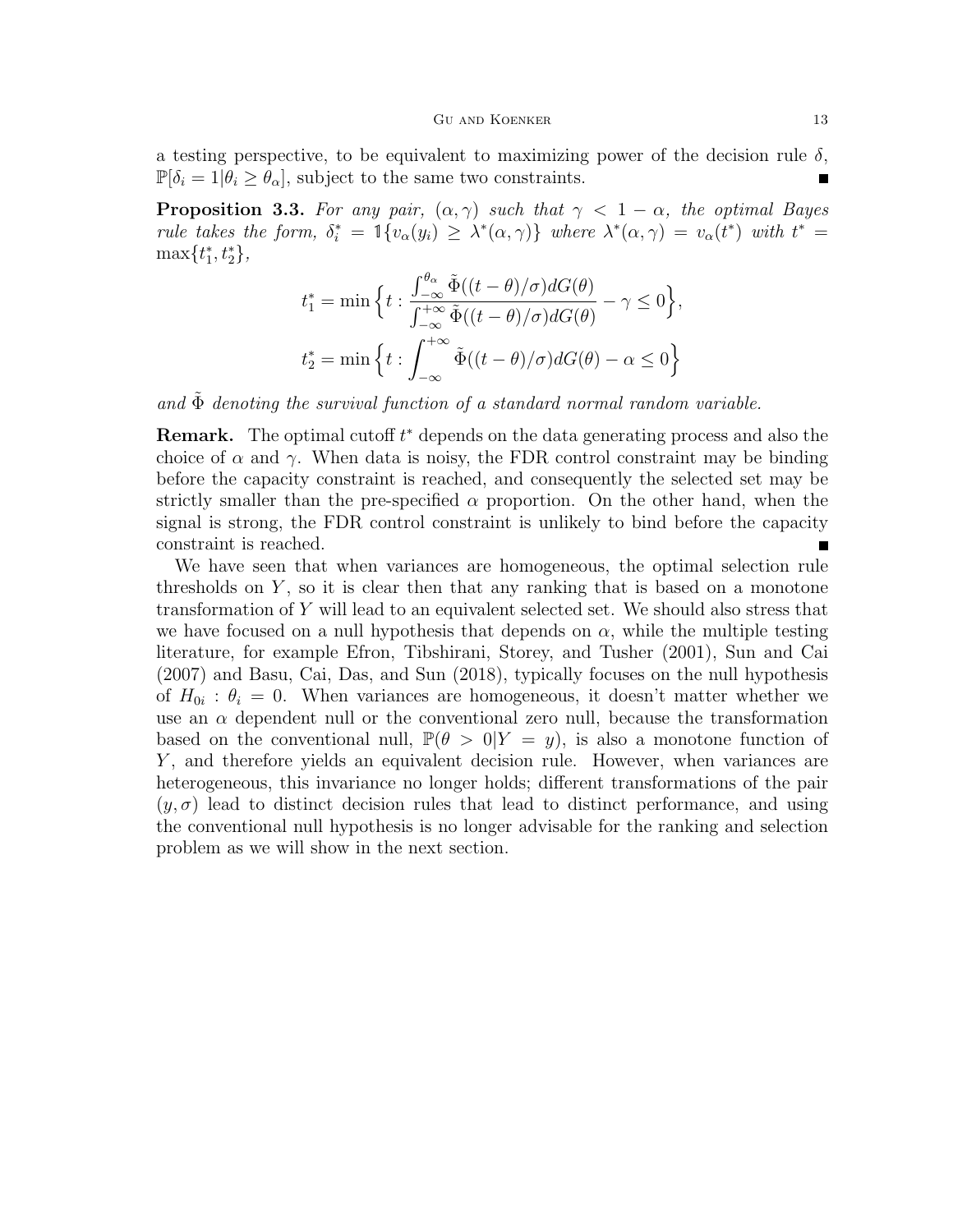## 14 INVIDIOUS COMPARISONS

## 4. heterogeneous known variances

The homogeneous variance assumption of the preceding section is unsustainable in most applications. Batting averages are accompanied by a number of "at bats" and mean test score performances are accompanied by student sample sizes. In this section we will consider the expanded model,

$$
Y_i \sim \mathcal{N}(\theta_i, \sigma_i^2)
$$
, and  $\theta_i \sim G$ ,  $\sigma_i \sim H$ ,  $\sigma_i \perp \theta_i$ 

We will assume that we observe  $\sigma_i$ , an assumption that will be relaxed in the next section.

4.1. **Posterior Tail Probability.** With the same alternative hypothesis as  $H_A: \theta \geq$  $\theta_{\alpha}$ , it is natural to consider the posterior tail probability again, now as a function of the pair,  $(y_i, \sigma_i)$ ,

$$
v_{\alpha}(y_i, \sigma_i) = \mathbb{P}(\theta_i \ge \theta_{\alpha}|y_i, \sigma_i) = \frac{\int_{\theta_{\alpha}}^{+\infty} \varphi(y_i|\theta, \sigma_i^2) dG(\theta)}{\int_{-\infty}^{+\infty} \varphi(y_i|\theta, \sigma_i^2) dG(\theta)}.
$$

Solving the same decision problem with the loss function specified in (3.1), we have the conditional risk,

$$
\mathbb{E}_{\theta|Y,\sigma}\Big[L(\boldsymbol{\delta},\boldsymbol{\theta})\Big] = \sum_{i=1}^n (1-\delta_i) v_{\alpha}(Y_i,\sigma_i) + \tau_1 \Big(\sum_{i=1}^n \{\delta_i(1-v_{\alpha}(Y_i,\sigma_i))-\gamma\delta_i\}\Big) + \tau_2 \Big(\sum_{i=1}^n \delta_i - \alpha n\Big).
$$

Taking another expectation with respect to the joint distribution of the  $(Y_i, \sigma_i)$ 's, the Bayes rule solves

$$
\min_{\delta} \mathbb{E} \Big[ \sum_{i=1}^{n} (1 - \delta_i) v_{\alpha}(y_i, \sigma_i) \Big] + \tau_1 \Big( \mathbb{E} \Big[ \sum_{i=1}^{n} \Big\{ (1 - v_{\alpha}(y_i, \sigma_i)) \delta_i - \gamma \delta_i \Big\} \Big] \Big) + \tau_2 \Big( \mathbb{E} \Big[ \sum_{i=1}^{n} \delta_i \Big] - \alpha n \Big)
$$

The optimal selection rule can again be characterized as a thresholding rule on  $v_\alpha(y_i,\sigma_i)$ .

**Proposition 4.1.** For a pre-specified pair  $(\alpha, \gamma)$  such that  $\gamma < 1 - \alpha$ , the Bayes rule takes the form,  $\delta^*(y, \sigma) = \mathbb{1}\{v_\alpha(y, \sigma) \geq \lambda^*(\alpha, \gamma)\}\$  where  $\lambda^*(\alpha, \gamma) = \max\{\lambda_1^*(\alpha, \gamma), \lambda_2^*(\alpha)\}\$ ,

$$
\lambda_1^*(\alpha, \gamma) = \min \left\{ \lambda : \frac{\int \int_{-\infty}^{\theta_{\alpha}} \tilde{\Phi}((t_{\alpha}(\lambda, \sigma) - \theta)/\sigma) dG(\theta) dH(\sigma)}{\int \int_{-\infty}^{+\infty} \tilde{\Phi}((t_{\alpha}(\lambda, \sigma) - \theta)/\sigma) dG(\theta) dH(\sigma)} - \gamma \le 0 \right\}
$$

$$
\lambda_2^*(\alpha) = \min \left\{ \lambda : \int \int_{-\infty}^{+\infty} \tilde{\Phi}((t_{\alpha}(\lambda, \sigma) - \theta)/\sigma) dG(\theta) dH(\sigma) - \alpha \le 0 \right\}
$$
(1,  $\tau$ ) defined as a (4, (1,  $\tau$ )  $\tau$ )  $\tau$ )  $\tau$ ) for all  $\lambda \in [0, 1]$ .

and  $t_{\alpha}(\lambda, \sigma)$  defined as  $v_{\alpha}(t_{\alpha}(\lambda, \sigma), \sigma) = \lambda$  for all  $\lambda \in [0, 1].$ 

**Remark.** Note that although the thresholding value  $\lambda^*$  does not depend on the value of  $\sigma$ , the ranking does depend on  $\sigma$ . One way to see this is that since  $v_{\alpha}(y, \sigma)$ is monotone in y for all  $\sigma > 0$ , the optimal rule is equivalent to  $\mathbb{1}\{y_i > t_\alpha(\lambda^*, \sigma)\},$ where  $t_{\alpha}(\lambda, \sigma)$  is a function of  $\sigma$ . For a fixed value of  $\lambda^*$ , the selection region for Y depends on  $\sigma$  in a nonlinear way. Comparing individuals i and j, it may be the case that  $y_i > y_j$ , but  $y_j$  belongs to the selection region while  $y_i$  does not. An example to illustrate this appears below. It should also be emphasized that when variances are heterogeneous, different loss functions need not lead to equivalent selections.Г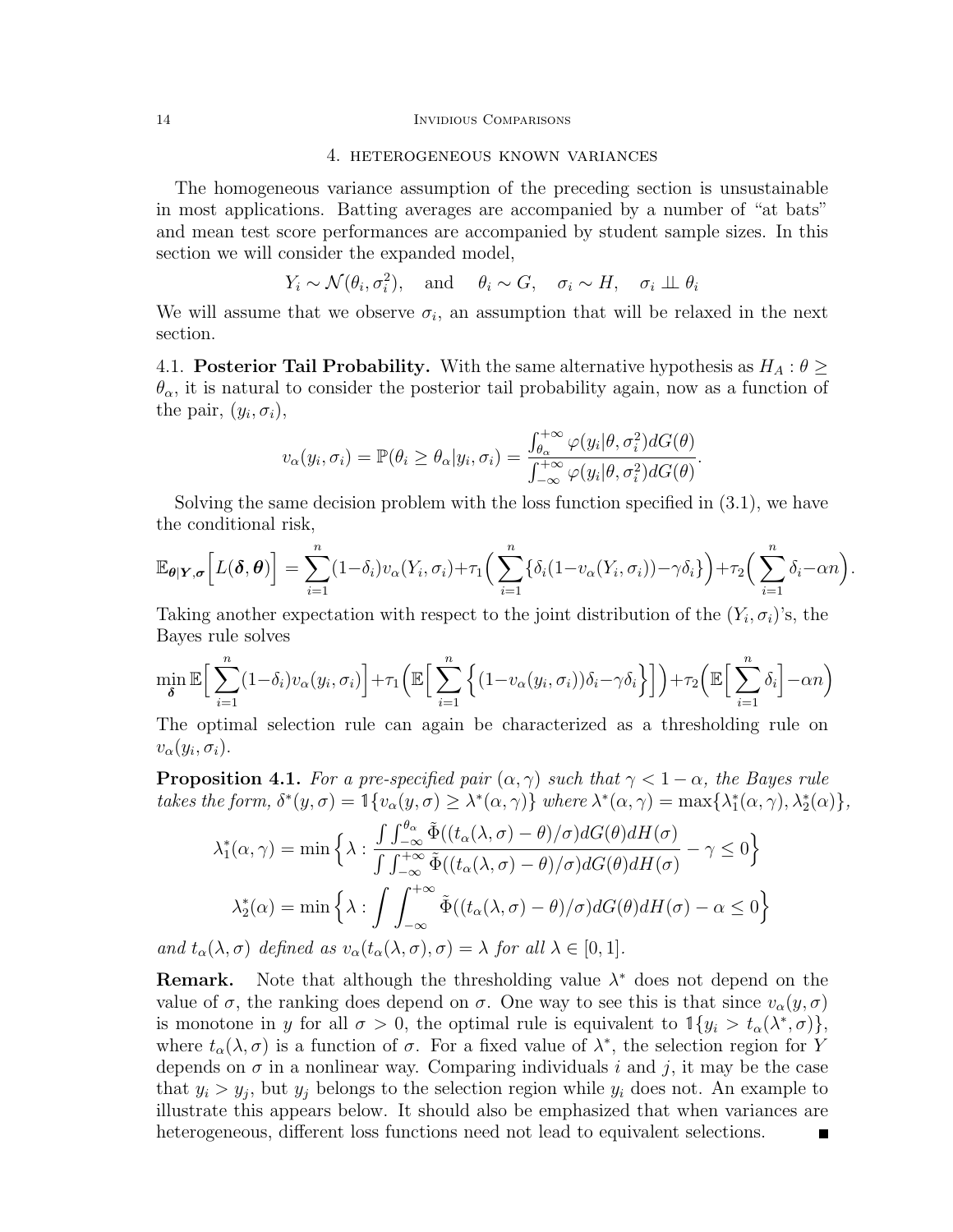4.2. The Conventional Null Hypothesis. The posterior tail probability criterion is motivated by viewing the ranking and selection problems as hypothesis testing while allowing the null hypothesis to be  $\alpha$  dependent. The particular construction of the null hypothesis turns out to be critical for the ranking exercise. In this subsection we present a simple example to illustrate that tail probability based on the conventional null hypothesis of zero effect does not lead to a powerful ranking device. Consider data generated from a three component normal mixture model,

(4.1) 
$$
Y_i|\sigma_i \sim 0.85\mathcal{N}(-1, \sigma_i^2) + 0.1\mathcal{N}(0.5, \sigma_i^2) + 0.05\mathcal{N}(5, \sigma_i^2), \quad \sigma_i \sim U[0.5, 4]
$$

Instead of transforming the data by  $v_{\alpha}$ , we consider the transformation,

$$
\mathbf{T}(y_i, \sigma_i^2) = \mathbb{P}(\theta_i > 0 | y_i, \sigma_i^2) = \frac{\int_0^{+\infty} \varphi(y_i | \theta, \sigma_i^2) dG(\theta)}{\int_{-\infty}^{+\infty} \varphi(y_i | \theta, \sigma_i^2) dG(\theta)}
$$

and rank individuals accordingly. This transformation corresponds to the procedure proposed in Sun and McLain (2012), and is motivated for multiple testing problems under the conventional null hypothesis  $H_0 : \theta \leq 0$ . The decision rule  $\delta_i^{\text{t}} = \mathbb{1}\{\text{T}(y_i, \sigma_i) \geq \lambda\}$  then chooses the cutoff value  $\lambda$  that respects both the capacity constraint and the FDR control constraint for selecting the top  $\alpha$  proportion.



FIGURE 4.1. Selection boundaries based on the model (4.1) with  $\alpha = 0.05$ and  $\gamma = 0.1$ . The solid black curve corresponds to the boundary of the selection region based on transformation  $v_{\alpha}$ . The dash red curve corresponds to the boundary of the selection region based on transformation T. Density of  $\sigma$  is assumed to be uniform on the interval [0.5, 4].

Figure 4.1 compares the selection region for the two ranking procedures with  $\alpha =$ 5% and marginal FDR control at level 10%. The solid black line corresponds to the selection boundary using ranking based on transformation  $v_{\alpha}$  and the dashed red line corresponds to the selection boundary using ranking based on the transformation T. The black highlighted area below the black selection boundary corresponds to a region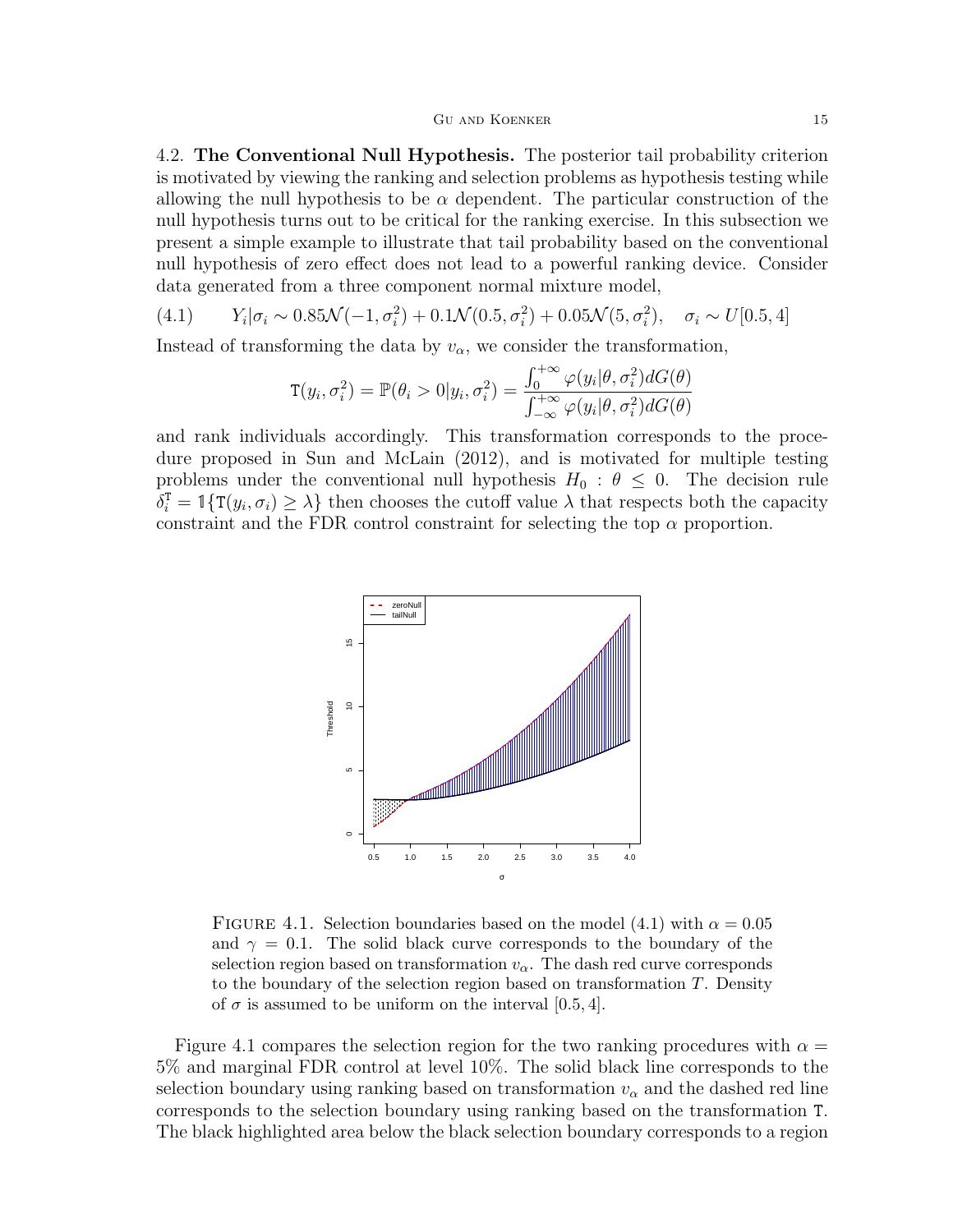where the ranking method based on T will select but the ranking method based on  $v_{\alpha}$  does not. On the other hand, the blue highlighted area corresponds to a region selected by  $v_{\alpha}$ , but not for T. The transformation T ranks those in the black region higher than those in the blue region because although they have a relatively smaller mean effect  $y$ , their associated variances are also smaller indicating stronger evidence that such individuals have a positive  $\theta$  than those located in the blue area. However, our task is to find individuals with true effects,  $\theta_i$ , in the upper tail. For  $\alpha = 5\%$ , we aim to select all individuals with  $\theta = 5$ , individuals in the black region present strong evidence that their true effect can not be too large because their observed effect  $y$  is small and their associated variance is also small, while those in the blue region, although their observed mean effects are associated with larger variances offer reasonable evidence that their associated true effect  $\theta$  may be large. This evidence is not apparent in transformation T, but is captured in the transformation  $v_{\alpha}$ .

Indeed, the average power of ranking based on the two different transformation  $v_{\alpha}$ and T differ significantly. Defining the power of the selection rule as  $\beta(\delta) := \mathbb{P}(\theta_i \geq$  $\theta_{\alpha}, \delta_i = 1$ )/ $\mathbb{P}(\theta_i \geq \theta_{\alpha})$ , the proportion of true top  $\alpha$  cases selected based on decision rule  $\delta$ , then  $\beta(\delta^{\text{t}}) = 39\%$  and  $\beta(\delta^*) = 69\%$ . Thus, although much of the literature relies on ranking and selection rules based on some form of posterior means and conventional hypothesis testing apparatus we would caution that such methods can be quite misleading and inefficient.

4.3. Nestedness of Selection Sets. If we were to relax the capacity constraint to allow a larger proportion,  $\alpha_1 > \alpha_0$  be be selected, while maintaining our initial false discovery control, we would expect that members selected under the more stringent capacity constraint should remain selected under the relaxed constraint. We now discuss sufficient conditions under which we obtain this nestedness of the selection sets when using the posterior tail probability rule. This is a natural condition in applications like our analysis of ranking and selection of dialysis centers especially because we would like to assign "letter grades" to several several subgroups of the centers.

The optimal Bayes rule defines the selection set for each pair of  $(\alpha, \gamma)$  as

$$
\Omega_{\alpha,\gamma} := \{(y,\sigma) : v_{\alpha}(y,\sigma) \ge \lambda^*(\alpha,\gamma)\}
$$

and when  $\sigma$  is known,  $v_{\alpha}(y, \sigma)$  is monotone in y as shown in Lemma 3.2 for each fixed  $\sigma$ , hence the selection set can also be represented as

$$
\Omega_{\alpha,\gamma} = \{(y,\sigma) : y \ge t_\alpha(\lambda^*(\alpha,\gamma),\sigma)\}
$$

It is also convenient for later discussion to define

$$
\Omega_{\alpha,\gamma}^{FDR} := \{ (y,\sigma) : v_{\alpha}(y,\sigma) \ge \lambda_1^*(\alpha,\gamma) \} = \{ (y,\sigma) : y \ge t_{\alpha}(\lambda_1^*(\alpha,\gamma),\sigma) \}
$$
  

$$
\Omega_{\alpha}^C := \{ (y,\sigma) : v_{\alpha}(y,\sigma) \ge \lambda_2^*(\alpha) \} = \{ (y,\sigma) : y \ge t_{\alpha}(\lambda_2^*(\alpha),\sigma) \}
$$

which are respectively the selection sets when the false discovery rate constraint or the capacity constraint is binding. It is easy to see that  $\Omega_{\alpha,\gamma} = \Omega_{\alpha,\gamma}^{FDR} \cap \Omega_{\alpha}^{C}$ .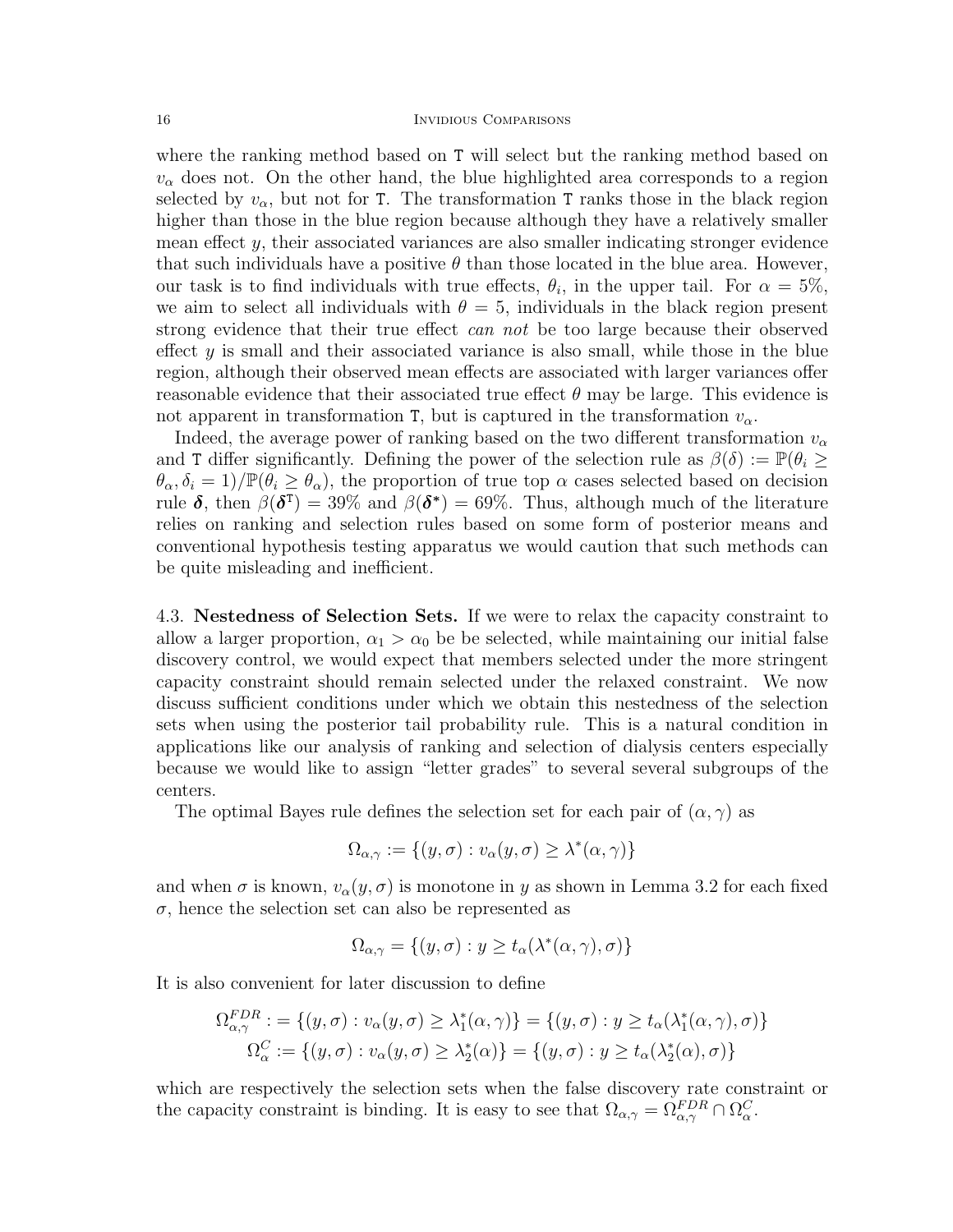**Lemma 4.2.** Let the density function of  $v_{\alpha}(y_i, \sigma_i)$  be denoted as  $f_v(v; \alpha)$  and let

$$
\lambda_1^*(\alpha, \gamma) = \min \left\{ \lambda : \frac{\int \int_{-\infty}^{\theta_{\alpha}} \tilde{\Phi}((t_{\alpha}(\lambda, \sigma) - \theta)/\sigma) dG(\theta) dH(\sigma)}{\int \int_{-\infty}^{+\infty} \tilde{\Phi}((t_{\alpha}(\lambda, \sigma) - \theta)/\sigma) dG(\theta) dH(\sigma)} - \gamma \le 0 \right\}
$$

with  $t_{\alpha}(\lambda, \sigma)$  defined as  $v_{\alpha}(t_{\alpha}(\lambda, \sigma), \sigma) = \lambda$  and  $\tilde{\Phi}$  be the survival function of the standard normal random variable. If  $\nabla_{\alpha} \log f_{v}(v;\alpha)$  is non-decreasing in v, then for fixed  $\gamma$ , if  $\alpha_1 > \alpha_2$ , we have  $\lambda_1^*(\alpha_1, \gamma) \leq \lambda_1^*(\alpha_2, \gamma)$ .

**Remark.** The density function  $f_v(v; \alpha)$  can be viewed as a function of v indexed by the parameter  $\alpha$ . An explicit form for  $f_v(v; \alpha)$  appears in Section 4.4 for the normalnormal model). The condition imposed in Lemma 4.2 is equivalent to a monotone likelihood ratio condition, that is that the likelihood ratio  $f_v(v; \alpha_1)/f_v(v; \alpha_2)$  is nondecreasing in v if  $\alpha_1 > \alpha_2$ .

**Corollary 4.3.** If the condition in Lemma 4.2 holds, then  $\Omega_{\alpha_2,\gamma}^{FDR} \subseteq \Omega_{\alpha_1,\gamma}^{FDR}$  for any  $\alpha_1 > \alpha_2$ .

Remark. The condition in Lemma 4.2 is sufficient but not necessary for nestedness of  $\Omega_{\alpha,\gamma}^{FDR}$ . Even when  $\lambda_1^*(\alpha_1,\gamma) > \lambda_1^*(\alpha_2,\gamma)$ , we can still have  $t_{\alpha_1}(\lambda_1^*(\alpha_1,\gamma),\sigma)$  $t_{\alpha_2}(\lambda_1^*(\alpha_2, \gamma), \sigma)$  because the function  $v_\alpha(Y, \sigma)$  depends on  $\alpha$ , as does its inverse function  $t_{\alpha}$ .

**Lemma 4.4.** Let  $\lambda_2^*(\alpha)$  be defined as in Proposition 4.1. If for any  $\alpha_1 > \alpha_2$ ,  $t_{\alpha_1}(\lambda_2^*(\alpha_1), \sigma) \leq t_{\alpha_2}(\lambda_2^*(\alpha_2), \sigma)$  for each  $\sigma$ , then  $\Omega_{\alpha_2}^C \subseteq \Omega_{\alpha_1}^C$ .

Remark. The monotonicity here coincides with the condition in Theorem 3 of Henderson and Newton  $(2016)$ , who demonstrate that it holds when G is Gaussian. However, it need not hold as shown in our counter-example in Online Appendix C.

**Lemma 4.5.** If  $\nabla_{\alpha} \log f_{v}(v; \alpha)$  is non-decreasing in v and the condition in Lemma 4.4 holds, then for a fixed  $\gamma$ , the selection region has a nested structure: if  $\alpha_1 > \alpha_2$ then  $\Omega_{\alpha_2,\gamma} \subseteq \Omega_{\alpha_1,\gamma}$ .

4.4. Examples. In this section we consider several examples beginning with the simplest classical case in which the  $\theta_i$  constitute a random sample from the standard Gaussian distribution. This Gaussian assumption on the form of the mixing distribution G underlies almost all of the empirical Bayes literature in applied economics; it is precisely what justifies the linear shrinkage rules that are typically employed. **Example.** [Gaussian G] Consider the normal-normal model, where  $y|\theta, \sigma^2 \sim \mathcal{N}(\theta, \sigma^2)$ and  $\theta \sim \mathcal{N}(0, \sigma_{\theta}^2)$  and  $\sigma \sim H$  with density function  $h(\sigma)$ . The marginal distribution of y given  $\sigma^2$  is  $\mathcal{N}(0, \sigma^2 + \sigma_\theta^2)$  and the joint density of  $(y, \sigma)$  takes the form,

$$
f(y,\sigma) = \frac{1}{\sqrt{2\pi(\sigma^2 + \sigma_\theta^2)}} \exp\left\{-\frac{y^2}{2(\sigma^2 + \sigma_\theta^2)}\right\} h(\sigma).
$$

Given the normal conjugacy, the posterior distribution of  $\theta | y, \sigma^2$  follows  $\mathcal{N}(\rho y, \rho \sigma^2)$ where  $\rho = \frac{\sigma_{\theta}^2}{\sigma_{\theta}^2 + \sigma^2}$ . The random variable v is thus a transformation of the pair  $(Y, \sigma^2)$ , defined as,

$$
v = \psi(y, \sigma^2) := \mathbb{P}(\theta \ge \theta_\alpha | y, \sigma^2) = \Phi((\rho y - \theta_\alpha) / \sqrt{\rho \sigma^2}).
$$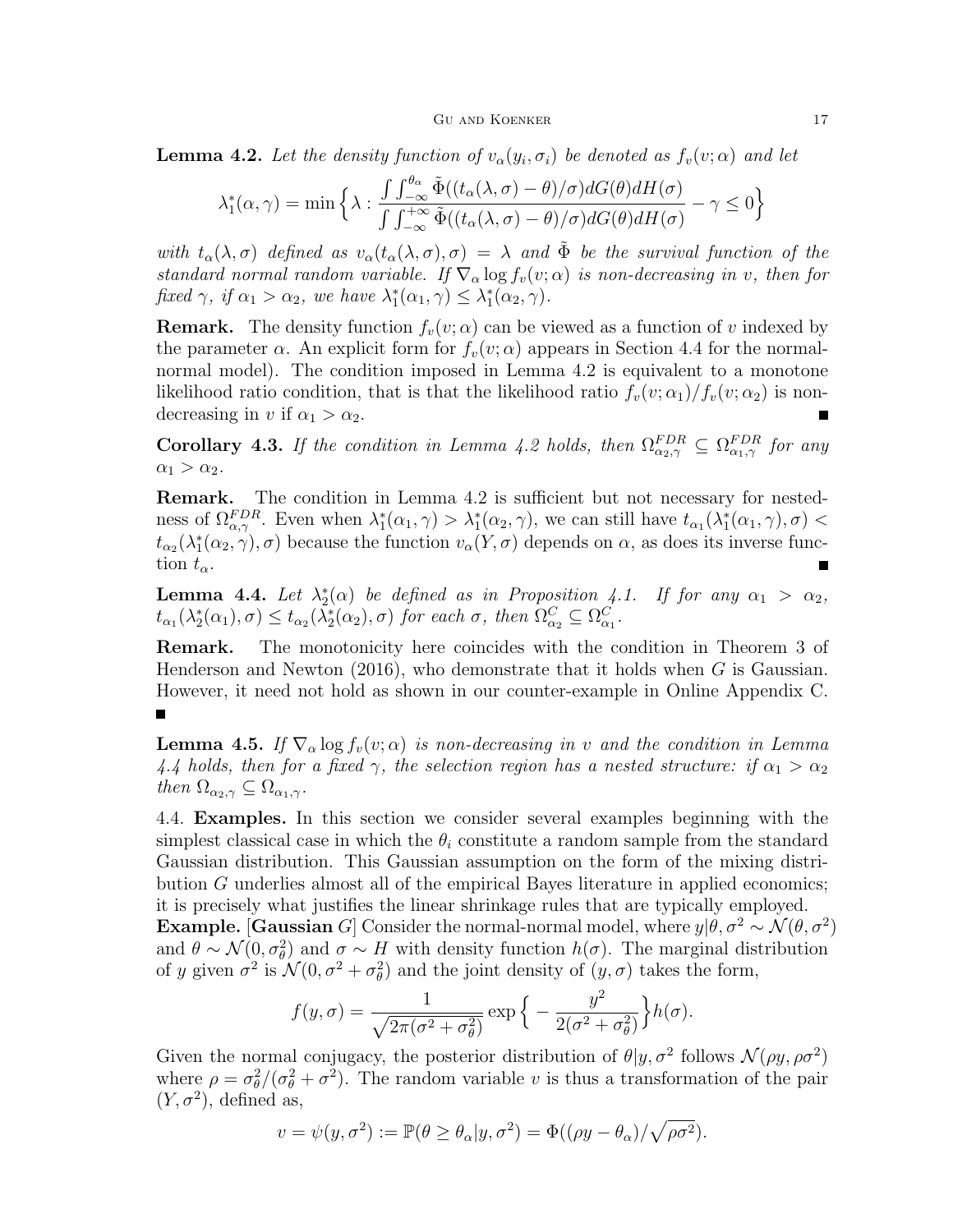### 18 INVIDIOUS COMPARISONS

For fixed  $\sigma^2$ ,  $\psi$  is monotone increasing in y and  $\psi^{-1}(v) = \theta_\alpha/\rho + \sqrt{\sigma^2/\rho} \Phi^{-1}(v)$  with  $\nabla_v \psi^{-1}(v) = \sqrt{\sigma^2/\rho}/\varphi(\Phi^{-1}(v))$ . The joint density of v and  $\sigma$  is thus,

$$
g(v,\sigma) = f(\psi^{-1}(v),\sigma)|\nabla_v \psi^{-1}(v)|
$$
  
= 
$$
\frac{1}{\sqrt{2\pi(\sigma^2 + \sigma_\theta^2)}} \exp\left\{-\frac{(\theta_\alpha/\rho + \sqrt{\sigma^2/\rho}\Phi^{-1}(v))^2}{2(\sigma^2 + \sigma_\theta^2)}\right\} \frac{\sqrt{\sigma^2/\rho}}{\varphi(\Phi^{-1}(v))} h(\sigma).
$$

Integrating out  $\sigma$  we have the marginal density of v,

$$
f_v(v;\alpha) = \int \frac{1}{\sqrt{2\pi(\sigma^2 + \sigma_\theta^2)}} \exp\left\{-\frac{(\theta_\alpha/\rho + \sqrt{\sigma^2/\rho}\Phi^{-1}(v))^2}{2(\sigma^2 + \sigma_\theta^2)}\right\} \frac{\sqrt{\sigma^2/\rho}}{\varphi(\Phi^{-1}(\tilde{v}))} dH(\sigma)
$$

The capacity constraint is  $\mathbb{P}(v \geq \lambda_2^*) = \alpha$ , with cut-off value,  $\lambda_2^*$ , satisfying,

$$
\alpha = \mathbb{P}(v \ge \lambda_2^*) = 1 - \int \Phi\Big(\theta_\alpha \frac{\sqrt{\sigma^2 + \sigma_\theta^2}}{\sigma_\theta^2} - \Phi^{-1}(1 - \lambda_2^*)\sqrt{\sigma^2/\sigma_\theta^2}\Big) dH(\sigma).
$$

To find  $\lambda_1^*$ , we can use the formula provided in Proposition 4.1. A more direct approach is to recognize, see Section 6, that the FDR control constraint is defined as  $\gamma = \mathbb{E}[(1-v)\mathbb{1}\{v \geq \lambda_1^*\}]\mathbb{P}(v \geq \lambda_1^*)$ , where the cut-off value  $\lambda_1^*$  is defined through

$$
\gamma = \int_{\lambda_1^*}^1 (1-v) f_v(v; \alpha) dv / \int_{\lambda_1^*}^1 f_v(v; \alpha) dv.
$$

Let  $\lambda^* = \max{\lambda_1^*, \lambda_2^*}$ , the selection region is then  $\{(y, \sigma) : y \ge t_\alpha(\lambda^*, \sigma)\}$  with

$$
t_{\alpha}(\lambda^*, \sigma) = \theta_{\alpha}/\rho - \Phi^{-1}(1 - \lambda^*)\sqrt{\sigma^2/\rho}.
$$

Suppose we use the posterior mean of  $\theta$  as a ranking device, so  $\delta_i^{\text{PM}} = \mathbb{1}{y\rho \geq \omega^*}$ for some suitably chosen  $\omega^*$  that guarantees both capacity and FDR control. For the capacity constraint, the thresholding value solves,

$$
1 - \alpha = \int \mathbb{P}(y\rho < \omega_2^*) dH(\sigma)
$$
  
= 
$$
\int \Phi\left(\omega_2^*/(\sigma_\theta^2\sqrt{\sigma_\theta^2 + \sigma^2})\right) dH(\sigma),
$$

while FDR control requires a thresholding value that solves,

$$
\gamma = \int \mathbb{P}(y \ge \omega_1^* / \rho, \theta < \theta_\alpha) dH(\sigma) / \int \mathbb{P}(y \ge \omega_1^* / \rho) dH(\sigma)
$$
\n
$$
= \int \int_{[\omega_1^* / \rho, +\infty)} (1 - \alpha) f_0(y) dy dH(\sigma) / \int 1 - \Phi \left( \omega_1^* / (\sigma_\theta^2 \sqrt{\sigma_\theta^2 + \sigma^2} \right) dH(\sigma),
$$

with

$$
f_0(y) = \frac{1}{1 - \alpha} \frac{1}{\sqrt{2\pi(\sigma_\theta^2 + \sigma^2)}} \exp\left\{-\frac{y^2}{2(\sigma_\theta^2 + \sigma^2)}\right\} \Phi\left(\frac{(\theta_\alpha - y\rho)}{\sqrt{\rho \sigma^2}}\right),
$$

denoting the density of y under the null  $\theta < \theta_{\alpha}$ . Setting  $\omega^* = \max{\{\omega_1^*, \omega_2^*\}}$ , the selection region is then  $\{(y,\sigma): y \geq \omega^*/\rho\}.$ 

Figure 4.2 plots the selection boundaries for both constraints with  $\theta \sim \mathcal{N}(0, 1)$  and  $\sigma \sim U[0.5, 1]$ . With  $\alpha = 0.05$  and  $\gamma = 0.2$ , the FDR constraint is binding, but not the capacity constraint. In this example, if we only impose the capacity constraint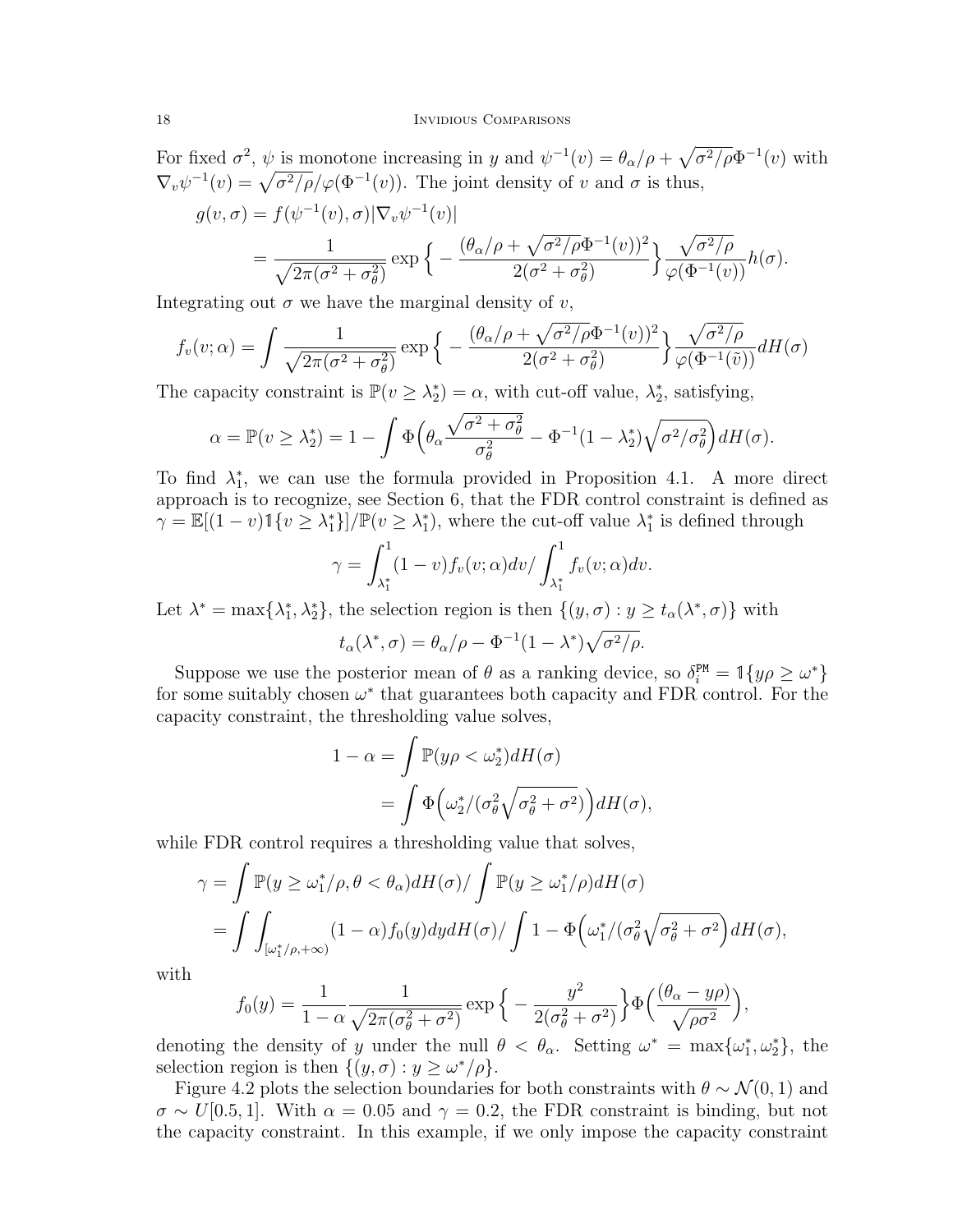

FIGURE 4.2. The left panel plots the selection boundaries for the normalnormal model with  $\sigma_{\theta}^2 = 1$  and  $\alpha = 0.05$  and  $\gamma = 0.2$ . The density of  $\sigma$ is assumed to be uniform on the range [0.5, 1]. Selected units must have  $(y_i, \sigma_i)$  above the curves. The red curves correspond to the selection region boundaries with FDR controlled at level 0.2; solid lines for posterior mean ranking and dash line for posterior tail probability ranking. The black curves correspond to the selection boundaries with capacity control at level 0.05. The middle and right panels illustrate the selected set from a realized sample of size 10,000. The grey circles correspond to individuals selected by both the posterior tail probability rule and the posterior mean rule. The green crosses depict individuals selected by the posterior mean rule but not the tail probability and the red crosses indicate individuals selected by the tail probability rule, but not by the posterior mean rule.

to be 5 percent, even an Oracle totally aware of G, will face a false discovery rate of nearly 52 percent. In other words more than half of those selected to be in the right tail will be individuals with  $\theta < \theta_\alpha$  rather than from the intended  $\theta \ge \theta_\alpha$ group. This fact motivates our more explicit incorporation of FDR into the selection constraints. We may recall that in the homogeneous variance Gaussian setting we saw in Figure 3.1 that FDR was also very high when  $\alpha$  is set at 0.05. Figure 4.2 also depicts the selected set with a realized sample of 10,000 from the normal-normal model. With capacity constraint alone, the posterior mean criteria favours individuals with smaller variances. When the FDR constraint is implemented, with  $\gamma = 0.2$ , it becomes the binding constraint in this setting, both criteria become more stringent and only a much smaller set of individuals are selected, and there is less conflict in the selections. The corresponding selected sets are plotted in the right panel of Figure 4.2. When the variance parameter  $\sigma_{\theta}^2$  in G is not observed, we can estimate it via the MLE based on the marginal likelihood of  $Y$ . This leads to a generalized James-Stein estimator of the type proposed in Efron and Morris (1973).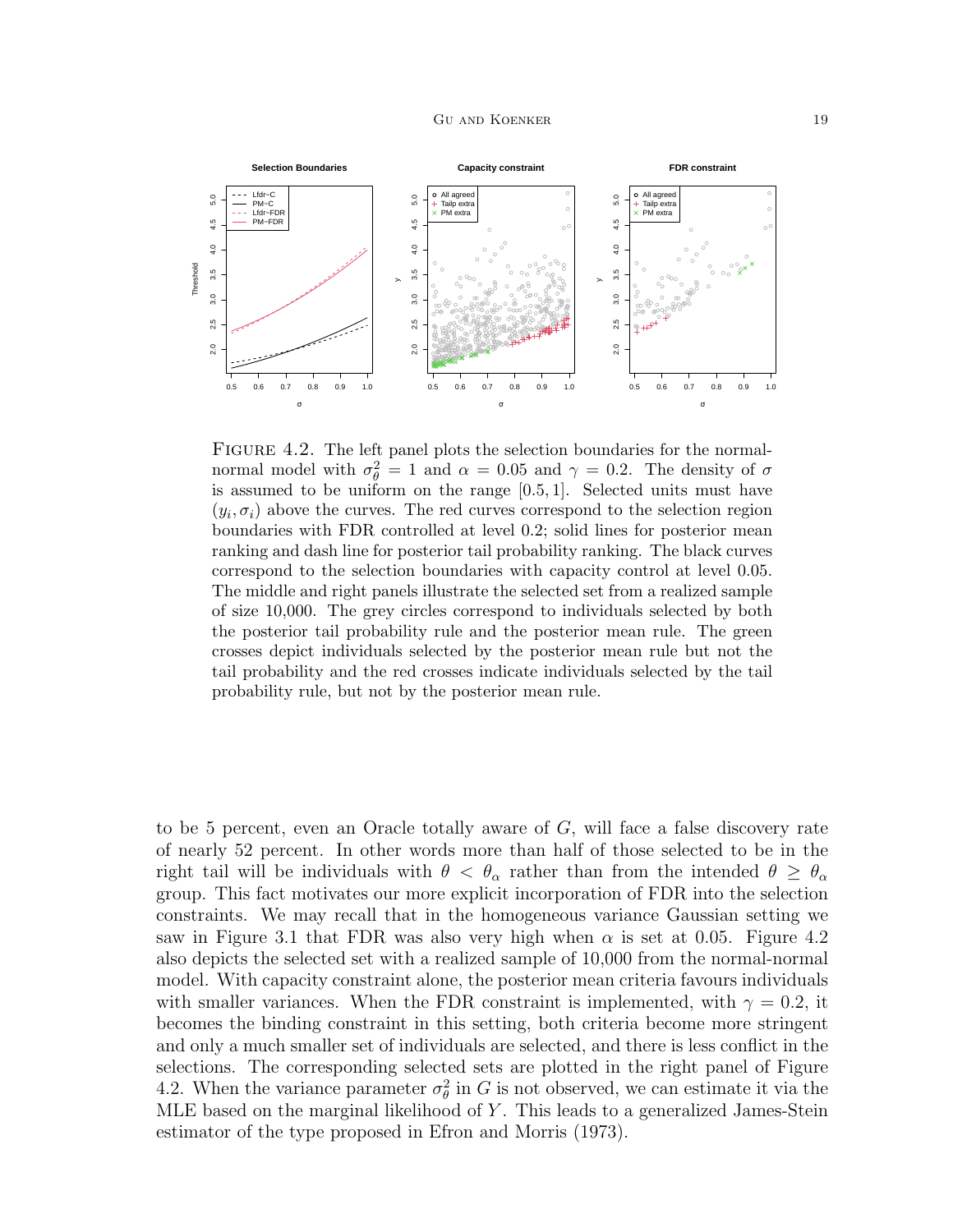Example. [Discrete G] Suppose  $\theta \sim 0.85\delta_{-1} + 0.1\delta_2 + 0.05\delta_5$ . Then the marginal density of y given  $\sigma^2$  takes the form,

$$
f(y|\sigma^2) = \int \varphi(y|\theta, \sigma^2) dG(\theta)
$$
  
= 
$$
(0.85\varphi(y|1, \sigma^2) + 0.1\varphi(y|2, \sigma^2) + 0.05\varphi(y|5, \sigma^2)).
$$

And the random variable v is a transformation of the pair  $(y, \sigma^2)$ , defined as,

$$
v = \psi(y, \sigma^2) := \mathbb{P}(\theta \ge \theta_\alpha | y, \sigma^2) = \frac{\int_{\theta_\alpha}^{+\infty} \varphi(y | \theta, \sigma^2) dG(\theta)}{\int_{-\infty}^{\infty} \varphi(y | \theta, \sigma^2) dG(\theta)}.
$$

The capacity constraint leads to a thresholding rule on v such that  $\mathbb{P}(v \geq \lambda_2^*) = \alpha$ , while the FDR control leads to a cutoff value,  $\lambda_1^*$  defined through  $\gamma = \mathbb{E}[(1-v)1\{v\geq$  $\lambda_1^*$ ]/ $\mathbb{P}(v \geq \lambda_1^*)$ . Let  $\lambda^* = \max{\lambda_1^*, \lambda_2^*}$ , the selection region is then defined by  $\{(y, \sigma):$  $y \geq t_{\alpha}(\lambda^*, \sigma)$ , and can be found easily numerically.



FIGURE 4.3. The left panel plots the selection boundaries for the normaldiscrete model with  $\theta \sim G = 0.85\delta_{-1} + 0.1\delta_2 + 0.05\delta_5$  and  $\alpha = 0.05$  and  $\gamma = 0.2$ . The density of  $\sigma$  is uniform on the range [0.5, 4]. The red curves correspond to the selection region with FDR controlled at level 0.2, solid lines for posterior mean ranking and dashed lines for posterior tail probability ranking. The black curves correspond to the selection region with capacity control at level 0.05. The other panels are structured as in the previous figure.

Figure 4.3 plots the selection boundaries for both constraints when  $\theta$  follows this discrete distribution. We again set  $\alpha = 0.05$  and  $\gamma = 0.2$ , so we would like to select all the individuals associated with the largest effect size,  $\{\theta = 5\}$ , while controlling the FDR rate below 20%. The red curves again correspond to FDR control with the two ranking procedure, while the black curves correspond to capacity control. For the two regions to overlap with  $\alpha$  fixed at 0.05, we must be willing to tolerate  $\gamma \approx 37\%$ . In this case, we see that the posterior probability ranking procedure prefers individuals with larger variances, while the posterior mean ranking procedure prefers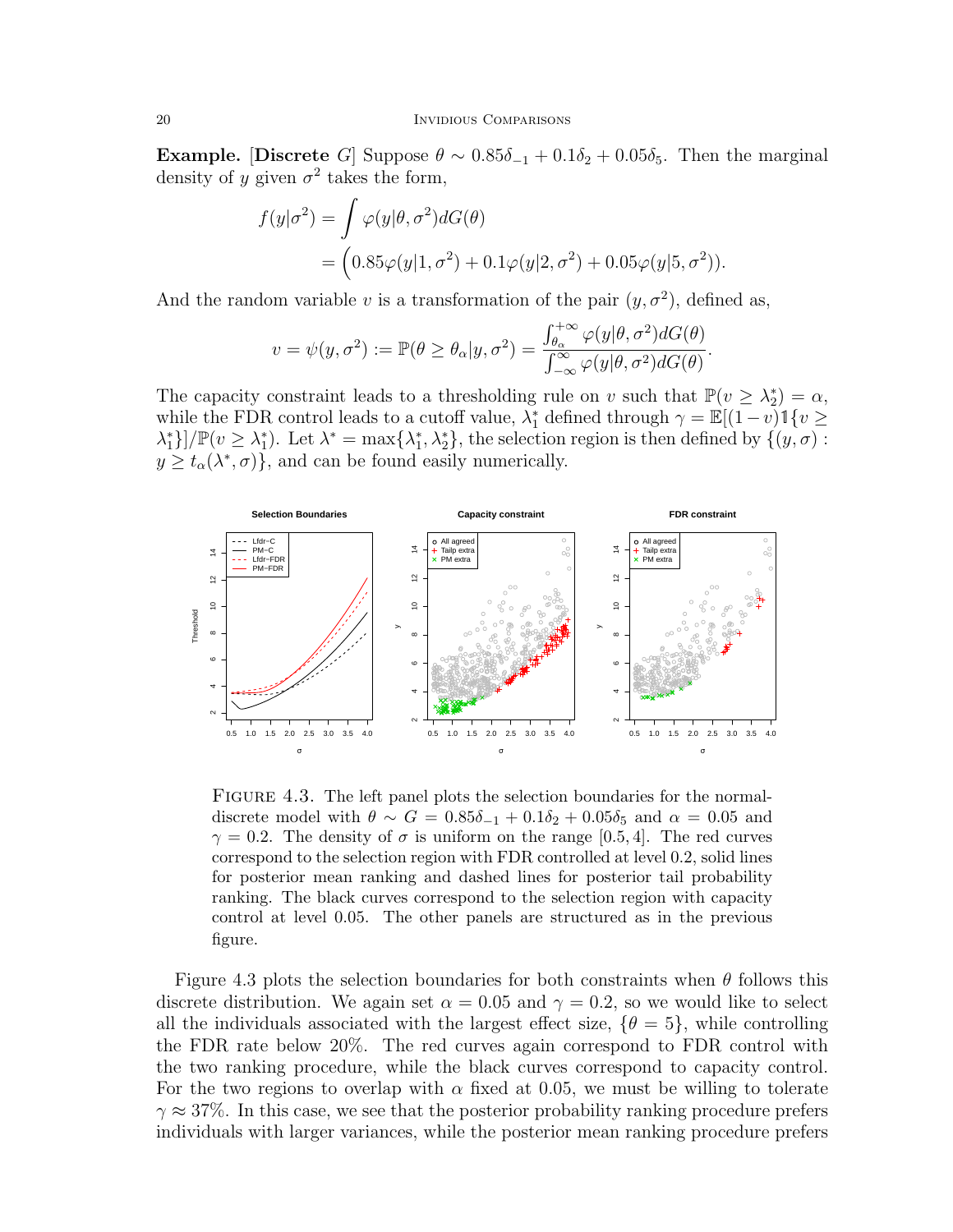smaller variances. Based on a realized sample of 10,000, Figure 4.3 again shows the selected observations and once more we see that the posterior mean criteria favours individuals with smaller variances, both under the capacity constraint and the FDR constraint. In contrast to the normal-normal setting, now the FDR constraint is much less severe and allows us to select considerably more individuals.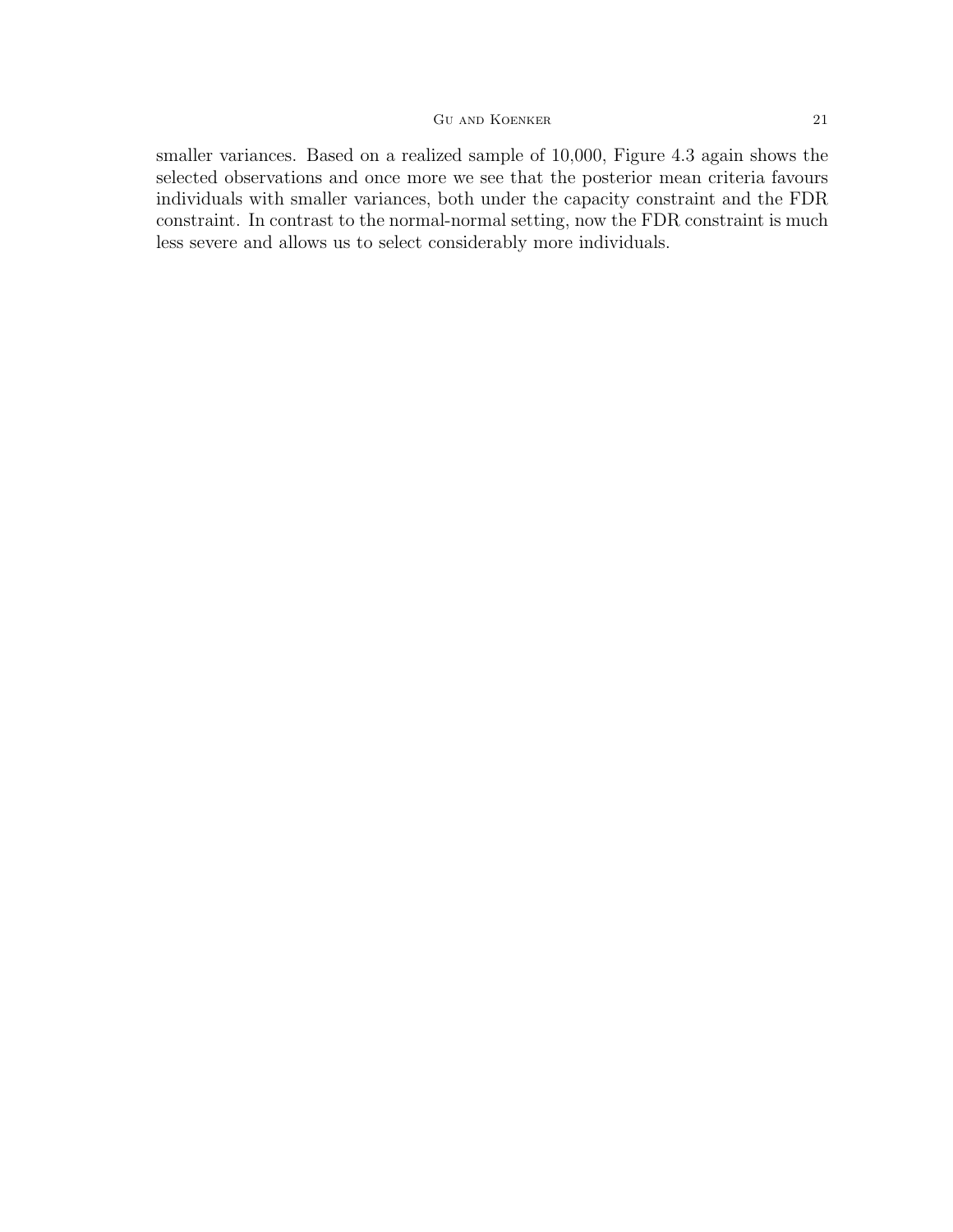#### 22 INVIDIOUS COMPARISONS

# 5. Heterogeneous unknown variances

Assuming that the  $\sigma_i$ 's are known, up to a common scale parameter, may be plausible in some applications such as baseball batting averages, but it is frequently more plausible to adopt the view that we are simply confronted with estimates of scale available perhaps from longitudinal data. In such cases we need to consider the pairs,  $(y_i, S_i)$  as potentially jointly dependent random variables arising from the longitudinal model,

$$
Y_{it} = \theta_i + \sigma_i \epsilon_{it}, \quad \epsilon_{it} \sim_{iid} \mathcal{N}(0, 1), \quad (\theta_i, \sigma_i^2) \sim G,
$$

with sufficient statistics,  $Y_i = T_i^{-1}$  $\sum_{i=1}^{n-1} \sum_{t=1}^{T_i} Y_{it}$  and  $S_i = (T_i - 1)^{-1} \sum_{t=1}^{T_i} (Y_{it} - Y_i)^2$ , for  $(\theta_i, \sigma_i^2)$ . Conditional on  $(\theta_i, \sigma_i^2)$ , we have  $Y_i | \theta_i, \sigma_i^2 \sim \mathcal{N}(\theta_i, \sigma_i^2/T_i)$  and  $S_i | \sigma_i^2$  is distributed as Gamma with shape parameter  $r_i = (T_i - 1)/2$ , scale parameter,  $\sigma_i^2/r_i$ , and density function denoted as  $\Gamma(S_i|r_i, \sigma_i^2/r_i)$ .

Given the loss function (3.1) and defining  $\theta_{\alpha}$  as  $\alpha = \mathbb{P}(\theta_i \ge \theta_{\alpha}) = \int \int_{\theta_{\alpha}}^{+\infty} dG(\theta, \sigma^2)$ , the conditional risk is,

$$
\mathbb{E}_{\theta|Y,S}\Big[L(\boldsymbol{\delta},\boldsymbol{\theta})\Big] = \sum_{i=1}^{n} (1-\delta_i) v_{\alpha}(Y_i, S_i) + \tau_1 \Big(\sum_{i=1}^{n} \{\delta_i(1 - v_{\alpha}(Y_i, S_i)) - \gamma \delta_i\}\Big) + \tau_2 \Big(\sum_{i=1}^{n} \delta_i - \alpha n\Big)
$$

with

$$
v_{\alpha}(y_i, s_i) = \mathbb{P}(\theta_i \ge \theta_{\alpha} | Y_i = y_i, S_i = s_i)
$$
  
= 
$$
\frac{\int \int_{\theta_{\alpha}}^{+\infty} \Gamma(s_i | r_i, \sigma_i^2 / r_i) \varphi(y_i | \theta, \sigma^2 / T_i) dG(\theta, \sigma^2)}{\int \int \Gamma(s_i | r_i, \sigma_i^2 / r_i) \varphi(y_i | \theta, \sigma^2 / T_i) dG(\theta, \sigma^2)}.
$$

Taking expectations with respect to  $(Y, S)$ , the Bayes rule solves,

$$
\min_{\delta} \mathbb{E} \Big[ \sum_{i=1}^{n} (1 - \delta_i) v_{\alpha}(y_i, s_i) \Big] + \tau_1 \Big( \mathbb{E} \Big[ \sum_{i=1}^{n} \Big\{ (1 - v_{\alpha}(y_i, s_i)) \delta_i - \gamma \delta_i \Big\} \Big] \Big) + \tau_2 \Big( \mathbb{E} \Big[ \sum_{i=1}^{n} \delta_i \Big] - \alpha n \Big).
$$

Before characterizing the Bayes rule any further, we should observe that when variances  $\sigma^2$  are not directly observed, the tail probability  $v_{\alpha}(Y, S)$  may no longer have the monotonicity property we have described above.

**Lemma 5.1.** Consider the transformation  $v_{\alpha}(Y, S) = \mathbb{P}(\theta \ge \theta_{\alpha}|Y, S]$ , then for fixed  $S = s$ , the function  $v_{\alpha}(Y, s)$  may not be monotone in Y; and for fixed  $Y = y$ , the function  $v_{\alpha}(y, S)$  may not be monotone in S.

**Proposition 5.2.** For pre-specified  $(\alpha, \gamma)$  such that  $\gamma < 1 - \alpha$ , the Bayes selection rule takes the form

$$
\delta_i^* = \mathbb{1}\{v_\alpha(Y, S) \ge \lambda^*(\alpha, \gamma)\}
$$

where  $\lambda^*(\alpha, \gamma) = \max\{\lambda_1^*(\alpha, \gamma), \lambda_2^*(\alpha)\}\$  with

$$
\lambda_1^*(\alpha, \gamma) = \min \left\{ \lambda : \mathbb{E} \Big[ (1 - v_\alpha(Y, S) - \gamma) \mathbb{1} \{ v_\alpha(Y, S) \ge \lambda \} \Big] \le 0 \right\}
$$

and

$$
\lambda_2^*(\alpha) = \min \left\{ \lambda : \mathbb{P}(v_\alpha(Y, S) \ge \lambda) - \alpha \le 0 \right\}
$$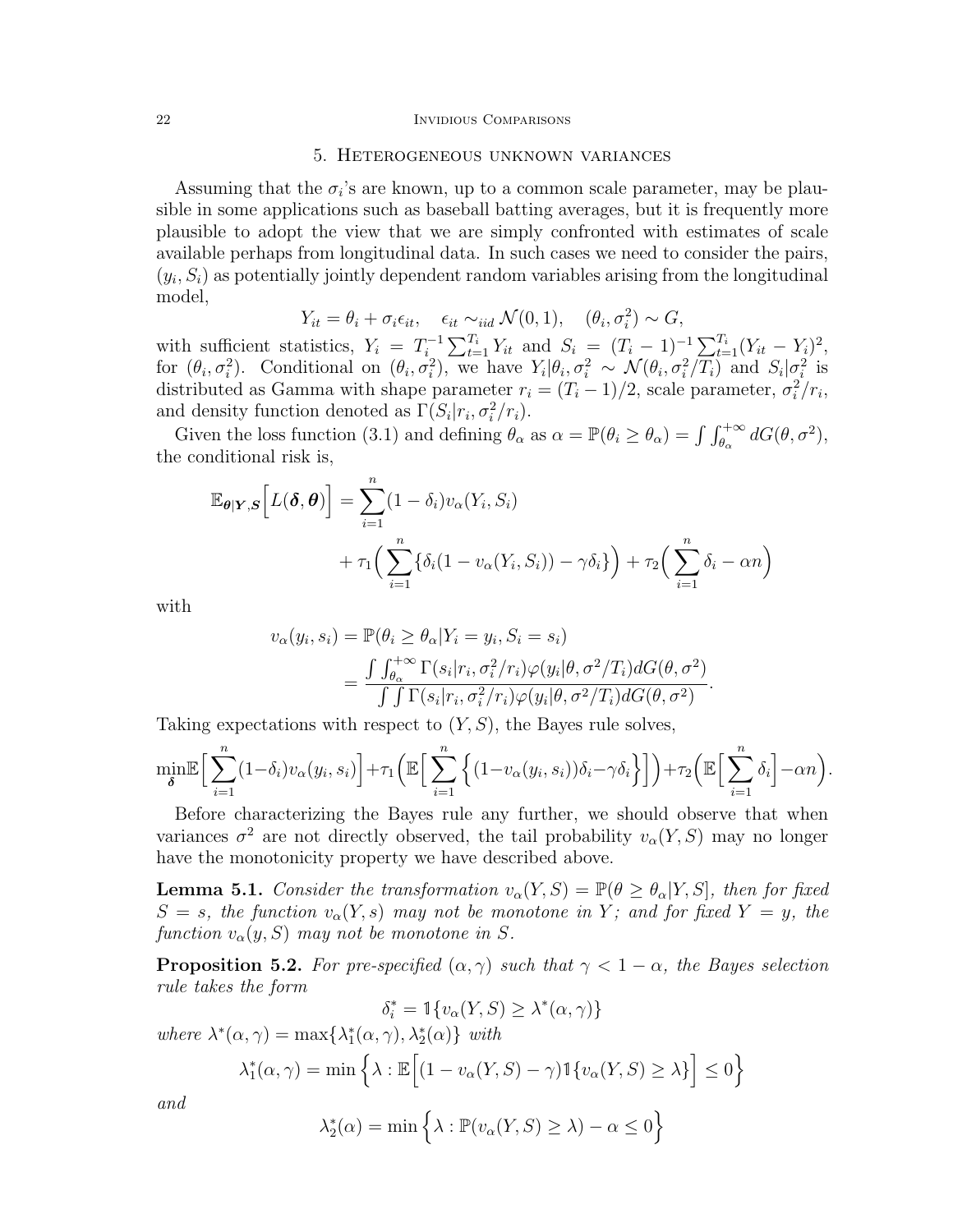Based on the Bayes rule, the selected set is defined as

$$
\Omega_{\alpha,\gamma} = \{ (Y, S) : v_{\alpha}(Y, S) \ge \lambda^*(\alpha, \gamma) \}.
$$

**Remark.** Note that for each prespecified pair  $(\alpha, \gamma)$ ,  $\Omega_{\alpha, \gamma}$  is just the  $\lambda^*(\alpha, \gamma)$ superlevel set of the function  $v_{\alpha}(Y, S)$ . For any  $\alpha_1 > \alpha_2$ , nestedness of the selected sets would mean that the  $\lambda^*(\alpha_2, \gamma)$ -superlevel set of the function  $v_{\alpha_2}$  must be a subset of the  $\lambda^*(\alpha_1, \gamma)$ -superlevel set of the function  $v_{\alpha_1}$ . The construction and the form of the optimal selection rule may appear to be very similar to the case where  $\sigma_i^2$  is observed. However, the crucial difference is that we no longer require the independence between  $\theta$  and  $\sigma^2$  in this section. In contrast, when  $\sigma_i^2$  is assumed to be directly observed, the independence assumption is critical for all the derivations. For instance, the non-null proportion, defined as  $\mathbb{P}(\theta_i \geq \theta_\alpha)$ , must change for different values of  $\sigma_i$  if we allow the distribution of  $\theta$  to depend on  $\sigma$ .

5.1. A Conjugate Gaussian Example. Suppose we have balanced panel data  $y_{i1}, \ldots, y_{iT} \sim \mathcal{N}(\theta, \sigma^2)$  with sample means  $Y_i = \frac{1}{T}$  $\frac{1}{T} \sum_t y_{it}$  and sample variances  $S_i = \frac{1}{T-1}$  $\frac{1}{T-1}\sum_{t}(y_{it}-Y_i)^2$ . Further, suppose that  $G(\theta, \sigma^2)$  takes the normal-inversechi-squared form,  $NIX(\theta_0, \kappa_0, \nu_0, \sigma_0^2) = \mathcal{N}(\theta | \theta_0, \sigma^2 / \kappa_0) \chi^{-2}(\sigma^2 | \nu_0, \sigma_0^2)$ . Integrating out  $\sigma^2$ , the marginal distribution of  $\theta$  becomes a Student t distribution,

$$
\frac{\theta - \theta_0}{\sigma_0 / \sqrt{\kappa_0}} \sim t_{\nu_0}
$$

where  $t_{\nu_0}$  is the t-distribution with degree of freedom  $\nu_0$ . Therefore, the 1– $\alpha$  quantile of  $\theta$ , denoted  $\theta_{\alpha}$  is simply,

$$
\theta_{\alpha} = \theta_0 + \frac{\sigma_0}{\sqrt{\kappa_0}} F_{t_{\nu_0}}^{-1} (1 - \alpha)
$$

where  $F_{t_{\nu_0}}^{-1}$  denotes the quantile function of  $t_{\nu_0}$ .

Conjugacy of the distribution G implies that the posterior distribution of  $(\theta, \sigma^2 | Y, S)$ follows  $NIX(\theta_T, \kappa_T, \nu_T, \sigma_T^2) = \mathcal{N}(\theta | \theta_T, \sigma_T^2 / \kappa_T) \chi^{-2}(\sigma^2 | \nu_T, \sigma_T^2)$  with

$$
\nu_T = \nu_0 + T
$$
  
\n
$$
\kappa_T = \kappa_0 + T
$$
  
\n
$$
\theta_T = \frac{\kappa_0 \theta_0 + TY}{\kappa_T}
$$
  
\n
$$
\sigma_T^2 = \frac{1}{\nu_T} \left( \nu_0 \sigma_0^2 + (T - 1)S + \frac{T \kappa_0}{\kappa_0 + T} (\theta_0 - Y)^2 \right).
$$

Integrating out  $\sigma^2$ , the marginal posterior of  $\theta$  again follows a *t*-distribution,

$$
\frac{\theta - \theta_T}{\sigma_T / \sqrt{\kappa_T}} \sim t_{\nu_T}.
$$

It is thus clear that the posterior mean of  $\theta$ , is simply a linear function of Y and independent of S,

$$
\mathbb{E}[\theta|Y, S] = \theta_T = \frac{\kappa_0 \theta_0 + TY}{\kappa_T},
$$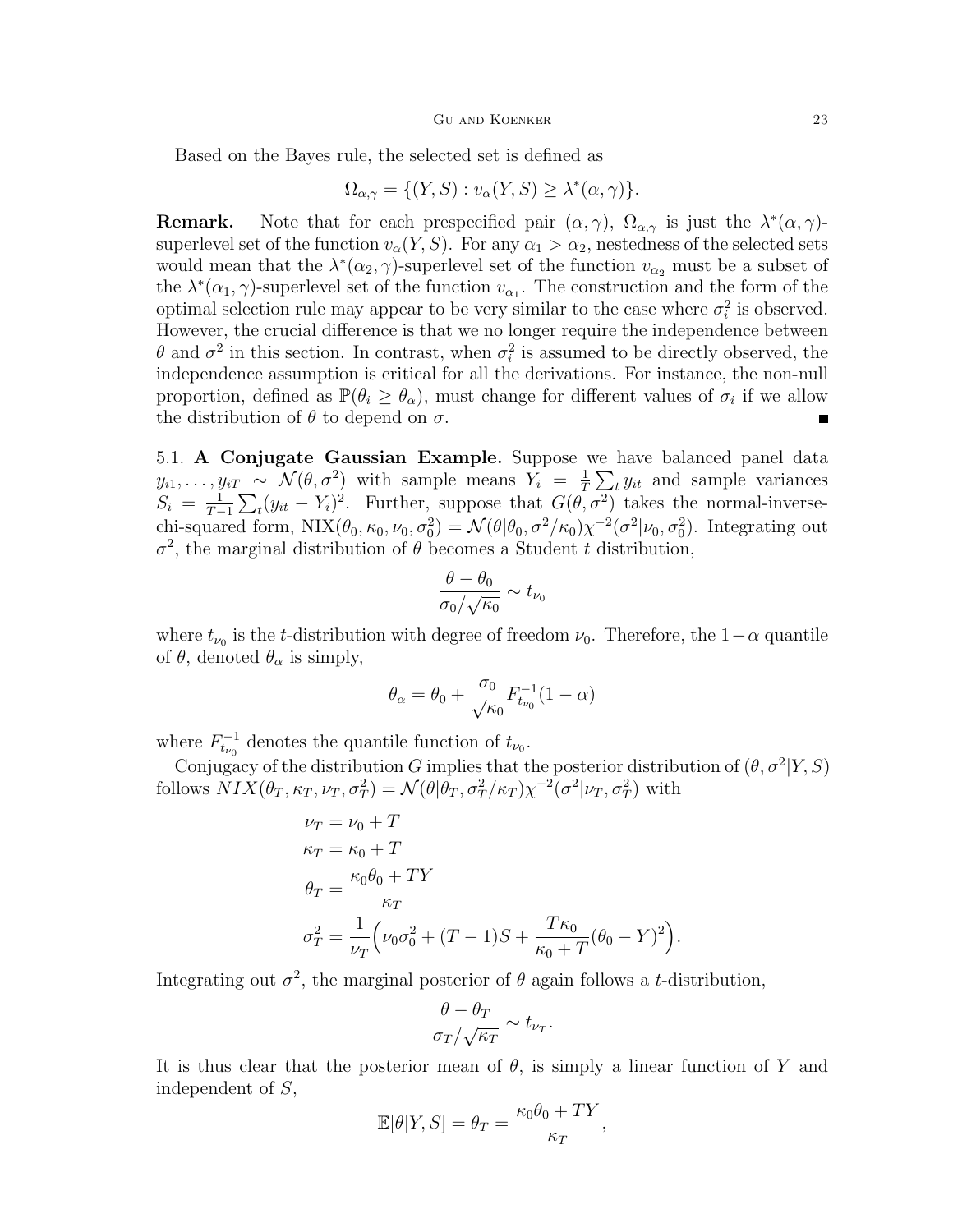and the posterior tail probability is given by,

$$
v_{\alpha}(Y,S) = \mathbb{P}(\theta \ge \theta_{\alpha}|Y,S) = \mathbb{P}\Big(\frac{\theta - \theta_T}{\sigma_T/\sqrt{\kappa_T}} \ge \frac{\theta_{\alpha} - \theta_T}{\sigma_T/\sqrt{\kappa_T}}|Y,S\Big) = 1 - F_{t_{\nu_T}}\Big(\frac{\theta_{\alpha} - \theta_T}{\sigma_T/\sqrt{\kappa_T}}\Big).
$$

To illustrate this case, suppose  $\theta_0 = 0$ ,  $\kappa_0 = 1$ ,  $\sigma_0^2 = 1$  and  $\nu_0 = 6$  and  $T = 9$ , it can be verified that  $v_{\alpha}(Y, S)$  is in fact a monotone function of Y for each fixed S and any  $\alpha > 0$ , hence in this example we can invert the function  $v_{\alpha}(y, s)$  to obtain the level curves. The left panel of Figure 5.1 shows the level curves for  $v_{\alpha}(Y, S)$  and  $\mathbb{E}(\theta|Y, S)$  for  $\alpha = 5\%$ . It is clear that the posterior mean is a constant function of S, while the posterior tail probability exhibits more exotic behaviour with respect to S, especially for more extreme values of Y. If we fix  $S = s_0$ , then  $v_{\alpha}(Y, s_0)$  is an increasing function of Y. On the other hand, fixing  $Y = y_0$ , for small  $y_0$  implies that  $v_{\alpha}(y_0, S)$  is a increasing function of S, while for  $y_0$  large,  $v_{\alpha}(y_0, S)$  becomes a decreasing function of S.

A capacity constraint of size  $\alpha$  implies the thresholding rule,

$$
\mathbb{P}(v_{\alpha}(Y, S) \geq \lambda_2^*) = \alpha,
$$

while FDR control at level  $\gamma$  leads to a cutoff value  $\lambda_1^*$  defined as

$$
\gamma = \mathbb{E}[(1 - v_{\alpha}(Y, S)) \mathbb{1}\{v_{\alpha}(Y, S) \ge \lambda_1^*\}]/\mathbb{P}(v_{\alpha}(Y, S) \ge \lambda_1^*).
$$



FIGURE 5.1. The left panel shows level curves of the posterior mean (marked as red dashed lines) and posterior tail probability (marked as black solid lines) for the normal model with  $(\theta, \sigma^2) \sim NIX(0, 1, 6, 1)$  and panel time dimension  $T = 9$ . The right plot shows the boundary of the selection region based on posterior mean ranking (marked as the red dashed line) and the posterior tail probability ranking (marked as the solid black line) with  $\alpha = 5\%$  and  $\gamma = 10\%.$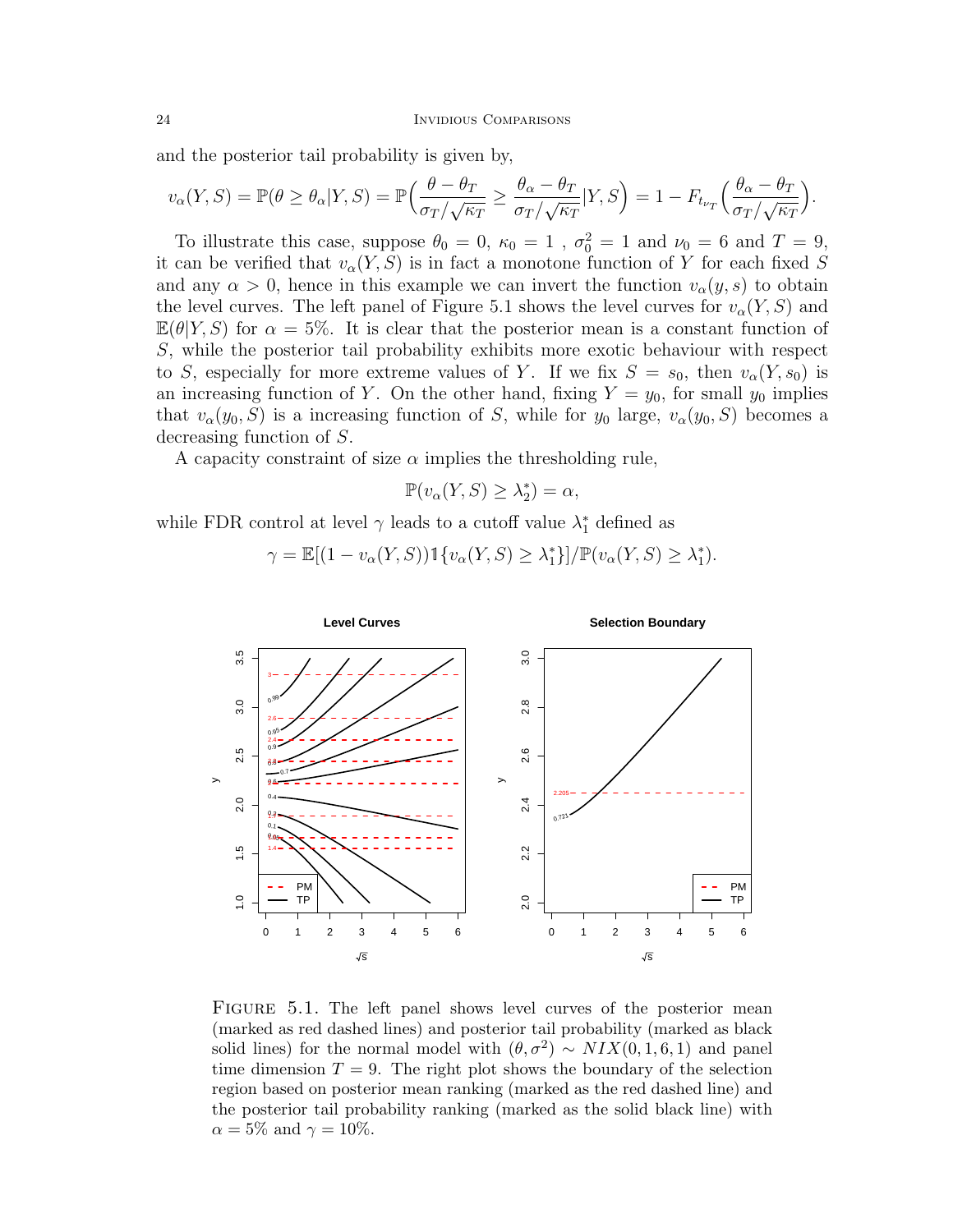

FIGURE 5.2. Selection set comparison for one sample realization from the normal model with  $(\theta, \sigma^2) \sim NIX(0, 1, 6, 1)$  and panel time dimension  $T =$ 9: The left panel shows in grey circles the agreed selected elements by both the posterior mean and posterior tail probability criteria under the capacity constraint, extra elements selected by the posterior mean are marked in green and extra elements selected by the posterior tail probability rule are marked in red. The right panel shows the comparison of the selected sets under both the capacity and FDR constraint with  $\alpha = 5\%$  and  $\gamma = 10\%$ .

The larger of the two thresholds, denoted  $\lambda^* = \max{\lambda_1^*, \lambda_2^*}$  defines the selection region based on posterior tail probability ranking  $\Omega_{\alpha,\gamma} = \{ (Y, S) : v_{\alpha}(Y, S) \geq \lambda^* \}.$ For  $\alpha = 5\%$  and  $\gamma = 10\%$ , the selection region based on the tail probability rule is  $\{(Y, S) : v_\alpha(Y, S) \geq 0.72\}$ . The posterior mean ranking is defined as  $\{(Y, S) : v_\alpha(Y, S) \geq 0.72\}$ .  $\mathbb{E}[\theta|Y, S] \geq 2.2$ . These selection boundaries are depicted as the red dashed line and black solid line respectively in the right panel of Figure 5.1. In this case, the FDR constraint binds. If only the capacity constraint were in place, we would have a cutoff for tail probability at 0.40 and the cutoff for the posterior mean at 1.84. Figure 5.2 further shows the comparison of the selected set based on a sample realization from the model.

In Online Appendix B we consider a more complex bivariate discrete example that illustrates somewhat more exotic behavior of the decision boundaries and compares performance of several different ranking and selection rules.

5.2. Variants of the unknown variance model. We have assumed that the only scale heterogeneity is driven by  $\sigma_i$  in the above model, but often there may be more heteroskedasticity that should be allowed in  $\epsilon_{it}$ . Here we consider a variant where

$$
Y_{it} = \theta_i + \sigma_i \epsilon_{it}, \quad \epsilon_{it} \sim \mathcal{N}(0, 1/w_{it}), \quad (\theta_i, \sigma_i^2) \sim G.
$$

We will assume that  $w_{it} \sim H$  are known quantities and are independent from  $(\theta_i, \sigma_i^2)$ . Denoting  $w_i = \sum_{t=1}^{T_i} w_{it}$ , the sufficient statistics now take the form  $Y_i = \sum_{t=1}^{T_i} w_{it} Y_{it}/w_i$ and  $S_i = (T_i - 1)^{-1} \sum_{t=1}^{T_i} (Y_{it} - Y_i)^2$ . In Gu and Koenker (2017) we have illustrated this formulation for predicting baseball batting averages; in that setting "at bats"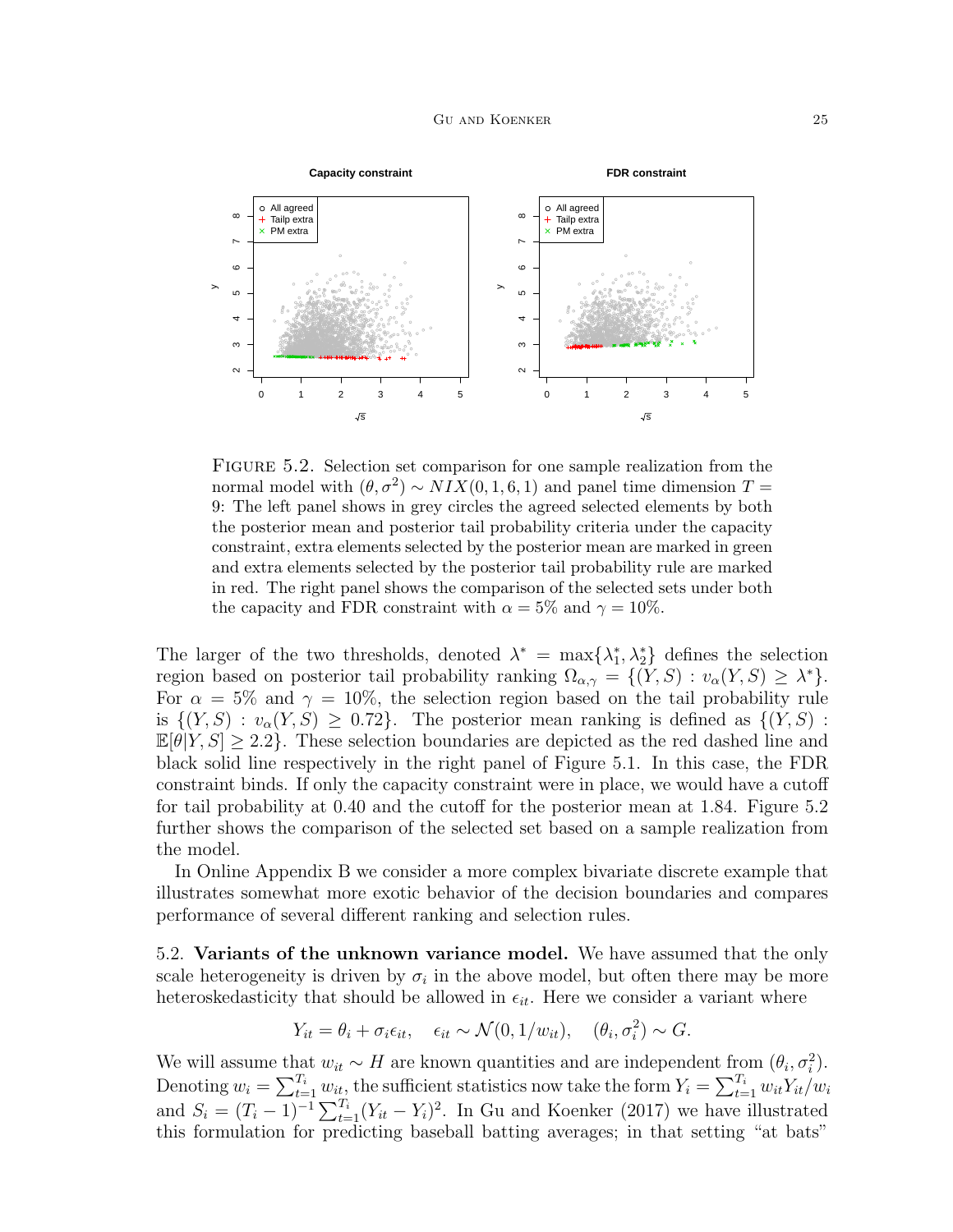## 26 INVIDIOUS COMPARISONS

for player i in year t are given by the  $w_{it}$ , but there is still some player specific heterogeneity in the  $\sigma_i$ 's representing consistency of batting performance. It is easy to show that  $Y_i|\theta_i, \sigma_i^2 \sim \mathcal{N}(\theta_i, \sigma_i^2/w_i)$  and  $S_i|\sigma_i^2$  follows Gamma distribution with shape parameter  $r_i = (T_i - 1)/2$  and scale parameter  $\sigma_i^2/r_i$ . The decision rules now become a function of the tuple  $(Y_i, S_i, w_i)$ , for instance the tail probability can be specified as

$$
v_{\alpha}(y_i, s_i, w_i) = \mathbb{P}(\theta_i \ge \theta_{\alpha}|y_i, s_i, w_i) = \frac{\int_{\theta_{\alpha}}^{+\infty} f(y_i|\theta, \sigma^2/w_i) \Gamma(s_i|r_i, \sigma^2/r_i) dG(\theta, \sigma^2)}{\int_{-\infty}^{+\infty} f(y_i|\theta, \sigma^2/w_i) \Gamma(s_i|r_i, \sigma^2/r_i) dG(\theta, \sigma^2)}.
$$

and the posterior mean takes the form

$$
\mathbb{E}[\theta_i|y_i, s_i, w_i] = \int \theta f(y_i, s_i | \theta, \sigma^2, w_i) dG(\theta, \sigma^2).
$$

The threshold values under either the capacity or the FDR constraint can be worked out in a similar fashion. For any ranking statistics  $\delta(Y_i, S_i, w_i)$  together with a decision rule  $\mathbb{1}\{\delta(Y_i, S_i, w_i) \geq \lambda\}$ , the capacity constraint requires choosing a thresholding value  $\lambda_2^*(\alpha)$  such that

$$
\alpha = \int \int \mathbb{1}\{\delta(y, s, w) \ge \lambda_2^*(\alpha)\} f(y, s | \theta, \sigma^2, w) dG(\theta, \sigma^2) dH(w),
$$

while the thresholding value to control in addition the FDR rate under size  $\gamma$  requires solving for  $\lambda_1^*(\alpha, \gamma)$  such that

$$
\gamma = \frac{\mathbb{P}(\delta(y, s, w) \ge \lambda_1^*(\alpha, \gamma); \theta < \theta_\alpha)}{\mathbb{P}(\delta(y, s, w) \ge \lambda_1^*(\alpha, \gamma))}
$$

which can be further represented as

$$
\gamma = \frac{\int \int \mathbb{1}\{\delta(y, s, w) \ge \lambda_1^*(\alpha, \gamma)\}(1-\alpha) f_0(y, s | \theta, \sigma^2, w) dG(\theta, \sigma^2) dH(w)}{\int \int \mathbb{1}\{\delta(t, s, w) \ge \lambda_1^*(\alpha, \gamma)\} f(y, s | \theta, \sigma^2, w) dG(\theta, \sigma^2) dH(w)}
$$

where  $f_0(y, s | \theta, \sigma^2, w)$  is the density of  $(y, s)$  under the null hypothesis  $\theta < \theta_\alpha$ .

We can again consider selection region as those plotted in Figure 5.1 and Figure B.1 to appreciate how different decision criteria determines the selection. As soon as the ranking statistics depends on  $w$ , the selection region of the thresholding rule  $\mathbb{1}{\lbrace \delta(y, s, w) \geq \lambda^* \rbrace}$  will also depend on the magnitude of w.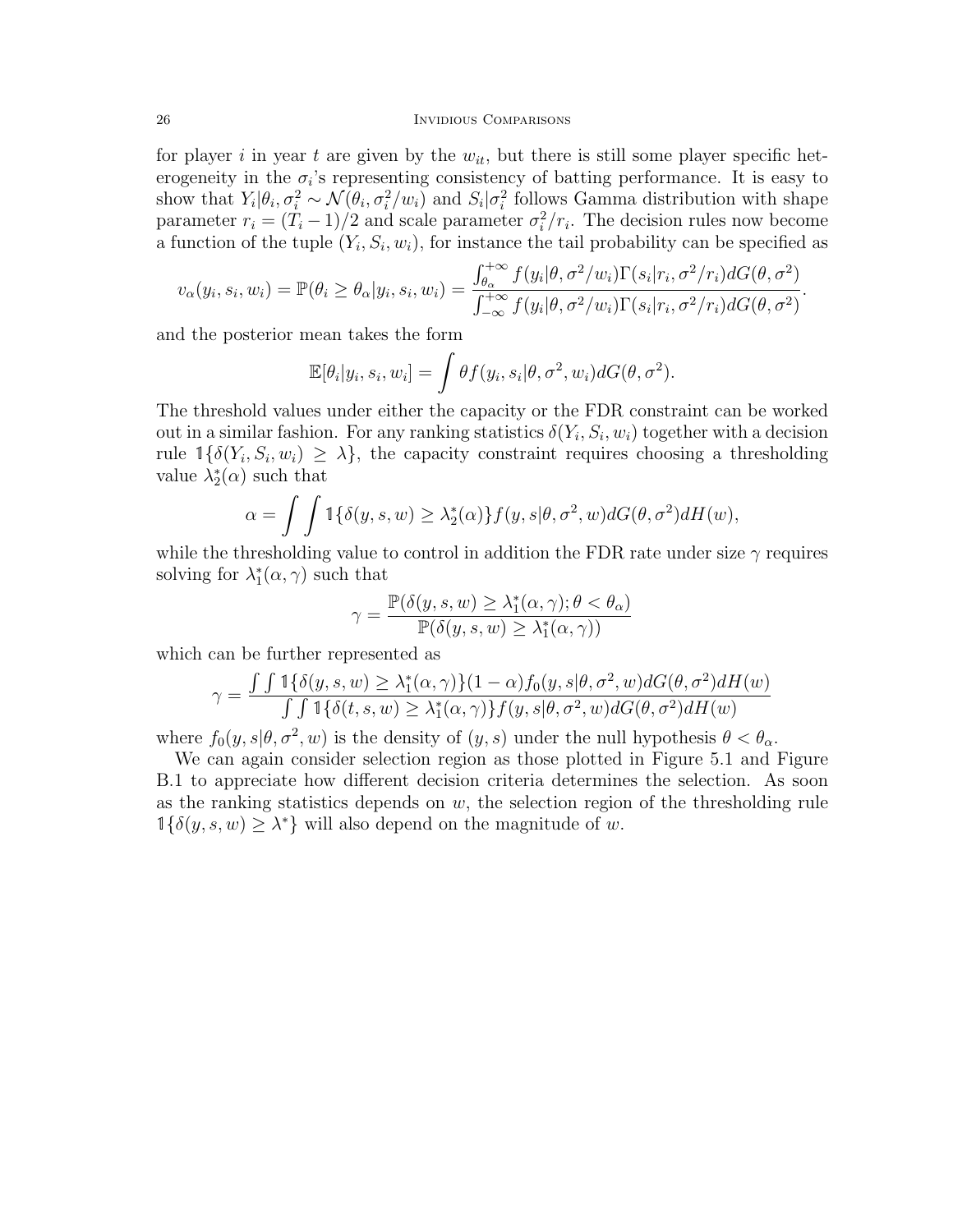# 6. ASYMPTOTIC ADAPTIVITY

The previous sections propose Bayes rules for minimizing the expected number of missed discoveries subject to both capacity and FDR constraints under several modeling environments. In each of these environments, the Bayes rule takes the form  $\delta^* = 1\{v_\alpha \geq \lambda^*\}\$  where  $v_\alpha$  is defined as the posterior probability of  $\theta \geq \theta_\alpha$ conditional on the data. The thresholding value  $\lambda^*$  is defined to satisfy both the capacity and FDR constraints. The Bayes rule involves several unknown quantities, in particular the  $v_{\alpha}$ 's and the optimal thresholding value,  $\lambda^*$ , that require knowledge on the distribution of  $\theta_i$  or the joint distribution of  $(\theta_i, \sigma_i^2)$  when the variances are latent variables. For estimating this distribution of the latent variables, we propose a plug-in procedure that is very much in the spirit of empirical Bayes methods pioneered by Robbins (1956). In this Section we also establish that the resulting feasible rules achieve asymptotic validity and asymptotically attain the same performance as the infeasible Bayes rule.

We begin by discussing properties of the Oracle procedure assuming that  $v_{\alpha}$  is known and we only need to estimate the optimal thresholding value. We establish asymptotic validity of this Oracle procedure and then propose a plug-in method for both  $v_{\alpha}$  and the thresholding value thereby establishing the asymptotic validity of the empirical rule. Before presenting the formal results, we introduce regularity conditions that will be required. We distinguish two cases depending on whether the  $\sigma_i^2$ 's are observed.

- **Assumption 1.** (1) (Variances observed)  $\{Y_i, \sigma_i^2, \theta_i\}$  are independent and identically distributed with a joint distribution with  $\sigma_i^2$  and  $\theta_i$  independent. The random variables  $\theta_i$  and  $\sigma_i^2$  have positive densities with respect to Lebesgue measure on a compact set  $\Theta \subset \mathbb{R}$  and  $[\underline{\sigma}^2, \overline{\sigma}^2]$  respectively for some  $\underline{\sigma}^2 > 0$ and  $\overline{\sigma}^2 < +\infty$ .
	- (2) (Variance unobserved) Let  $S_i$  be an individual sample variance based on  $T$ repeated measurements and  $Y_i$  be the sample means with  $T \geq 4$ . Suppose further that  $\{Y_i, S_i, \theta_i, \sigma_i\}$  are independent and identically distributed and that the random variables  $\{\theta_i, \sigma_i^2\}$  have a joint distribution G with a joint density positive everywhere on its support.

6.1. **Optimal thresholding.** Whether  $\sigma_i^2$  is observed or estimated, the optimal thresholding value can be defined in a unified manner by  $\lambda^* = \max\{\lambda_1^*, \lambda_2^*\}$  with

$$
\lambda_1^* = \inf\{t \in (0, 1), H_v(t) \ge 1 - \alpha\}
$$
  

$$
\lambda_2^* = \inf\{t \in (0, 1), Q(t) \le \gamma\}
$$

where  $H_v$  denotes the cumulative distribution of either  $v_\alpha(y_i, \sigma_i)$  or  $v_\alpha(y_i, s_i)$ , induced by the marginal distribution of the data, either as the pair  $\{y_i, \sigma_i\}$  when variances are observed or the pair  $\{y_i, s_i\}$  otherwise. Hence  $\lambda_1^*$  is the  $1 - \alpha$  quantile of  $H_v$ .

The function  $Q(t)$  is defined as  $Q(t) = \mathbb{E}[(1 - v_{\alpha})1\{v_{\alpha} \geq t\}]/\mathbb{E}[1\{v_{\alpha} \geq t\}].$  Its formulation recalls Proposition 5.2 and the existence of  $\lambda_2^*$  is guaranteed as long as  $\alpha < 1-\gamma$ . The thresholding value is also equivalent to those defined in Proposition 3.3 and Proposition 4.1. In particular, the thresholding values  $t_1^*$  and  $t_2^*$  in Proposition 3.3 are cast in terms of Y directly and it is easy to see  $\lambda_j^* = v_\alpha(t_j^*)$  for  $j = 1, 2$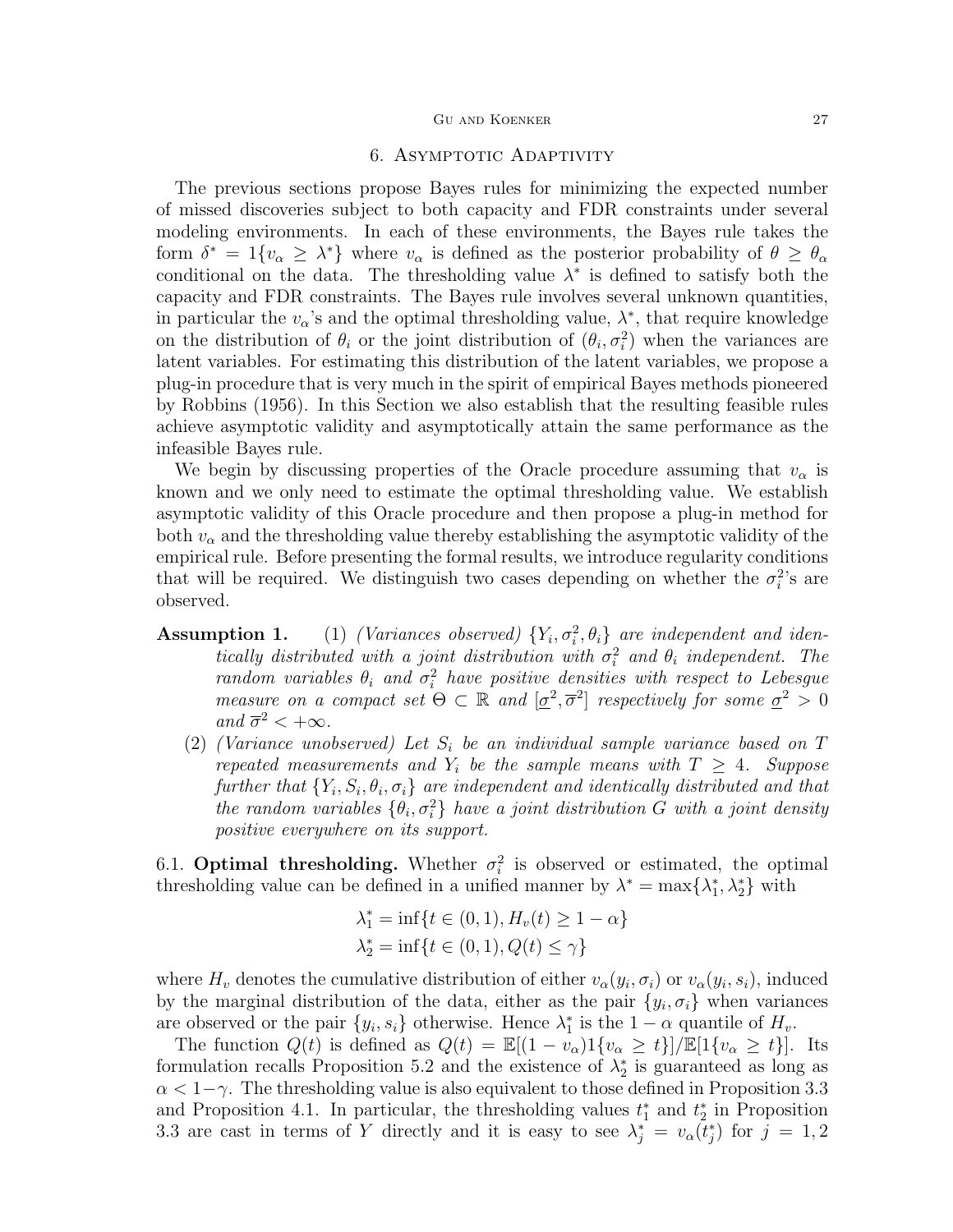when variances are homogeneous. In a similar spirit, the explicit formulae for  $\lambda_1^*$ and  $\lambda_2^*$  in Proposition 4.1 are a result of invoking the monotonicity of  $v_\alpha(y, \sigma)$  with respect to y for each fixed value of  $\sigma$ . The function  $Q(t)$  is the mFDR of the procedure  $\delta = 1\{v_\alpha \geq t\}$  for any  $\alpha \in (0, 1)$ , and is monotonically decreasing in t. Monotonicity of  $Q(t)$  is crucial to justify this thresholding procedure insuring that either the capacity constraint or the mFDR constraint must be binding. Cao, Sun, and Kosorok (2013) have observed that a sufficient condition for monotonicity for a broad class of multiple testing procedures is that the ratio of densities under the null and alternative of the test statistics employed for ranking be monotone and they discuss the consequences of the violation of this condition. For the posterior tail probability criterion this monotone likelihood ratio condition, as we will see, can be verified directly.

Recall that mFDR is defined as  $\sum_{i=1}^n \mathbb{P}[\delta_i = 1, \theta_i < \theta_\alpha]/\sum_{i=1}^n \mathbb{P}(\delta_i = 1)$ . It suffices to show that  $\mathbb{P}[\delta_i = 1, \theta_i < \theta_\alpha] = \mathbb{E}[(1 - v_{\alpha,i})\delta_i]$ . Since  $v_{\alpha,i} = P[\theta_i \geq \theta_\alpha | D_i] =$  $\alpha f_1(D_i)/f(D_i)$  where  $D_i$  is the individual data being either  $\{y_i, \sigma_i\}$  or  $\{y_i, s_i\}$  depending on the model and  $f_1$  is the marginal density of the data when  $\theta_i \ge \theta_\alpha$  and f is the marginal density of  $D_i$ . Then it is clear that  $\mathbb{P}[\delta_i = 1, \theta_i < \theta_\alpha] = (1 - \alpha) \int \mathbb{1}_{\{v_{\alpha,i} \geq 1\}}$  $t\}f_0(D_i)dD_i = \int 1\{v_{\alpha,i} \geq t\}(1-v_{\alpha,i})f(D_i)dD_i = \mathbb{E}[(1-v_{\alpha,i})1\{v_{\alpha,i} \geq t\}].$  Then  $Q(t) = \int_t^1 (1-v)h_v dv / \int_t^1 h_v dv$  where  $h_v$  is the density function of  $v_\alpha$ . Monotonicity of  $Q(t)$  can be easily verified by showing that the derivative with respect to t of the right hand side quantity is nonpositive.

6.2. Oracle Procedures. The only unknown quantity in the Oracle procedure is the thresholding value and we now discuss how to estimate it to achieve asymptotic validity.  $H_v$  and Q can be estimated by the following quantities:

$$
H_n(t) = \frac{1}{n} \sum_{i=1}^n \mathbb{1}\{v_{\alpha,i} \le t\}
$$
  

$$
Q_n(t) = \frac{\sum_{i=1}^n (1 - v_{\alpha,i}) \mathbb{1}\{v_{\alpha,i} \ge t\}}{\sum_{i=1}^n \mathbb{1}\{v_{\alpha,i} \ge t\}}
$$

and the associated thresholding values are then defined as  $\lambda_n = \max{\lambda_{1n}, \lambda_{2n}}$ , with

$$
\lambda_{1n} = \inf\{t \in [0, 1], H_n(t) \ge 1 - \alpha\}
$$
  

$$
\lambda_{2n} = \inf\{t \in [0, 1], Q_n(t) \le \gamma\}
$$

Theorem 6.1. (Asymptotic validity of the Oracle procedure) Under Assumption 1, the procedure  $\delta_i = 1\{v_{\alpha,i} \geq \lambda_n\}$  asymptotically controls the false discovery rate below  $\gamma$ and the expected proportion of rejections below  $\alpha$  for any  $(\alpha, \gamma) \in [0, 1]^2$  and  $\gamma < 1-\alpha$ when  $n \to \infty$ , more specifically

$$
\limsup_{n \to \infty} \mathbb{E} \Big[ \frac{\sum_{i=1}^{n} \mathbb{1} \{ \theta_i < \theta_\alpha, v_{\alpha,i} \ge \lambda_n \}}{\sum_{i=1}^{n} \mathbb{1} \{ v_{\alpha,i} \ge \lambda_n \} \bigvee 1} \Big] \le \gamma
$$
\n
$$
\limsup_{n \to \infty} \mathbb{E} \Big[ \frac{1}{n} \sum_{i=1}^{n} \mathbb{1} \{ v_{\alpha,i} \ge \lambda_n \} \Big] \le \alpha
$$

6.3. Adaptive Procedures. In practise the posterior tail probability also involves the unknown quantity  $\theta_{\alpha} = G^{-1}(1-\alpha)$  that needs to be estimated. We propose a plug-in estimator in the spirit of the empirical Bayes method: estimating G by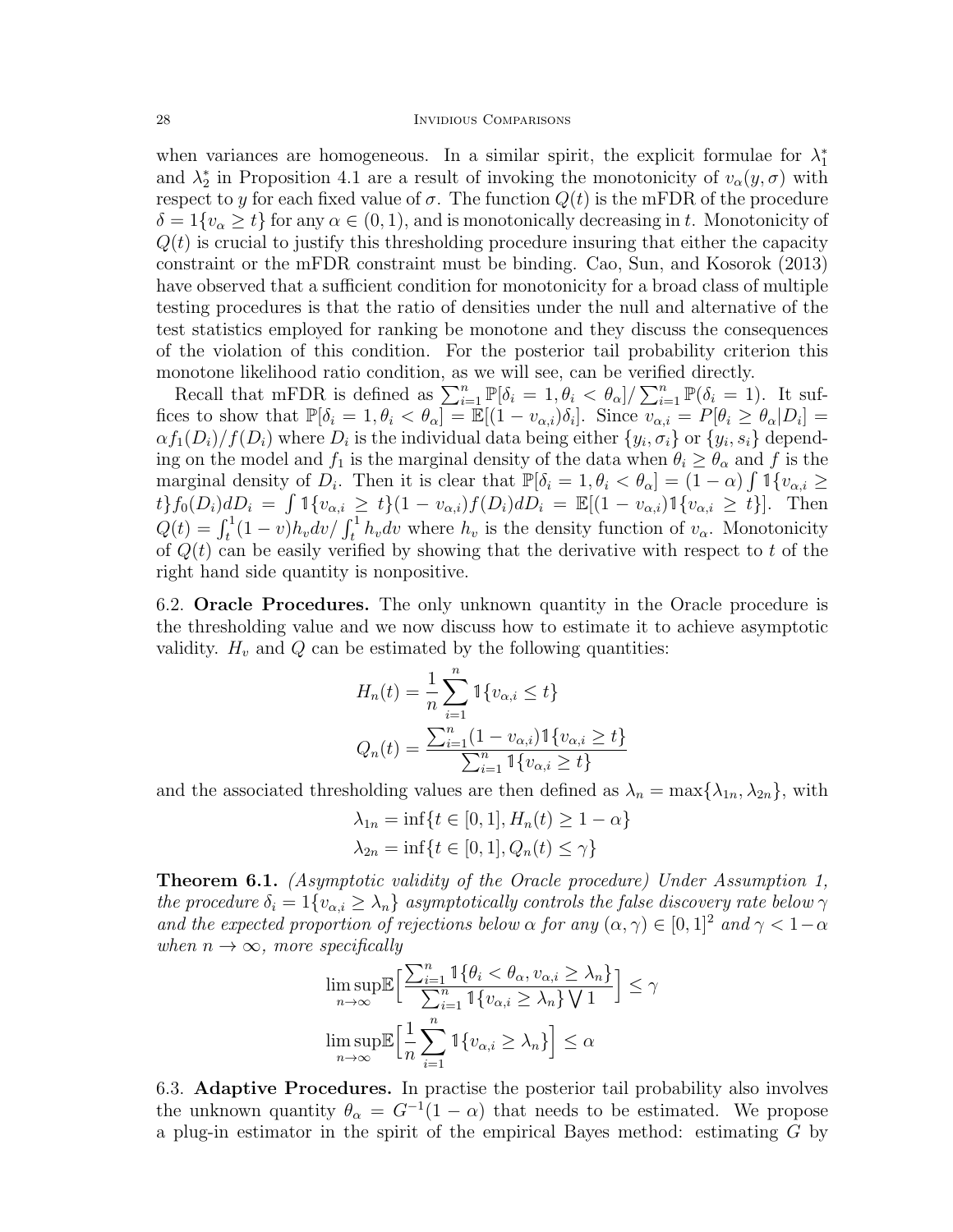its nonparametric maximum likelihood estimator  $\hat{G}_n$  and estimating  $\theta_\alpha$  as its  $1-\alpha$ quantile.

Consistency of the nonparametric maximum likelihood estimator,  $\hat{G}_n$ , was first proven by Kiefer and Wolfowitz (1956) using Wald type arguments. A Hellinger risk bound for the associated marginal density estimate and adaptivity of  $\hat{G}_n$  and a self-regularization property have been recently established in Saha and Guntuboyina (2020) and Polyanskiy and Wu (2020). In particular, the following established result, stated here as an assumption, is crucial for establishing the asymptotic validity of the adaptive procedure.

**Assumption 2.** The nonparametric maximum likelihood estimator  $\hat{G}_n$  is strongly consistent for G. That is, for all continuity points k of G,  $\hat{G}_n(k) \to G(k)$  almost surely as  $n \to \infty$ . Furthermore, the estimated marginal (mixture) density converges almost surely in Hellinger distance.

When variances are homogeneous or when variances are unknown but we have longitudinal data so that we have a mixture model for the pair  $\{Y_i, S_i\}$ , the Hellinger convergence is established in van de Geer (1993). When variances are heterogeneous but known, the Hellinger bound for marginal density has been established recently in Jiang (2020).

The plug-in estimators for the posterior tail probability,  $v_{\alpha}(y_i, \sigma_i)$  when variances are known or  $v_{\alpha}(y_i, s_i)$  when variances are unknown is then defined respectively as

$$
\hat{v}_{\alpha}(y_i, \sigma_i) = \int_{\hat{\theta}_{\alpha}}^{+\infty} \varphi(y_i | \theta, \sigma_i^2) d\hat{G}_n(\theta) / \int_{-\infty}^{+\infty} \varphi(y_i | \theta, \sigma_i^2) d\hat{G}_n(\theta)
$$

$$
\hat{v}_{\alpha}(y_i, s_i) = \int_{\hat{\theta}_{\alpha}}^{+\infty} f(y_i, s_i | \theta, \sigma) d\hat{G}_n(\theta, \sigma^2) / \int_{-\infty}^{+\infty} f(y_i, s_i | \theta, \sigma) d\hat{G}_n(\theta, \sigma^2)
$$

where f is the density function for  $(y_i, s_i)$  which is a product of Gaussian and gamma densities. Abbreviating the estimated posterior tail probability by  $\hat{v}_{\alpha,i}$ , we mimic the Oracle procedure and estimate the thresholding value by  $\hat{\lambda}_n = \max{\{\hat{\lambda}_{1n}, \hat{\lambda}_{2n}\}}$ , where,

$$
\hat{\lambda}_{1n} = \inf\{t \in [0, 1] : \frac{1}{n} \sum_{i=1}^{n} \mathbb{1}\{\hat{v}_{\alpha, i} \le t\} \ge 1 - \alpha\}
$$

$$
\hat{\lambda}_{2n} = \inf\{t \in [0, 1] : \frac{\sum_{i=1}^{n} (1 - \hat{v}_{\alpha, i}) \mathbb{1}\{\hat{v}_{\alpha, i} \ge t\}}{\sum_{i=1}^{n} \mathbb{1}\{\hat{v}_{\alpha, i} \ge t\}} \ge \gamma\}
$$

Theorem 6.2. (Asymptotic validity of adaptive procedure) Under Assumptions 1 and 2, the adaptive procedure  $\delta_i = 1\{\hat{v}_{\alpha,i} \geq \hat{\lambda}_n\}$  asymptotically controls the false discovery rate below  $\gamma$  and the expected proportion of rejections below  $\alpha$  for any  $(\alpha, \gamma) \in [0, 1]^2$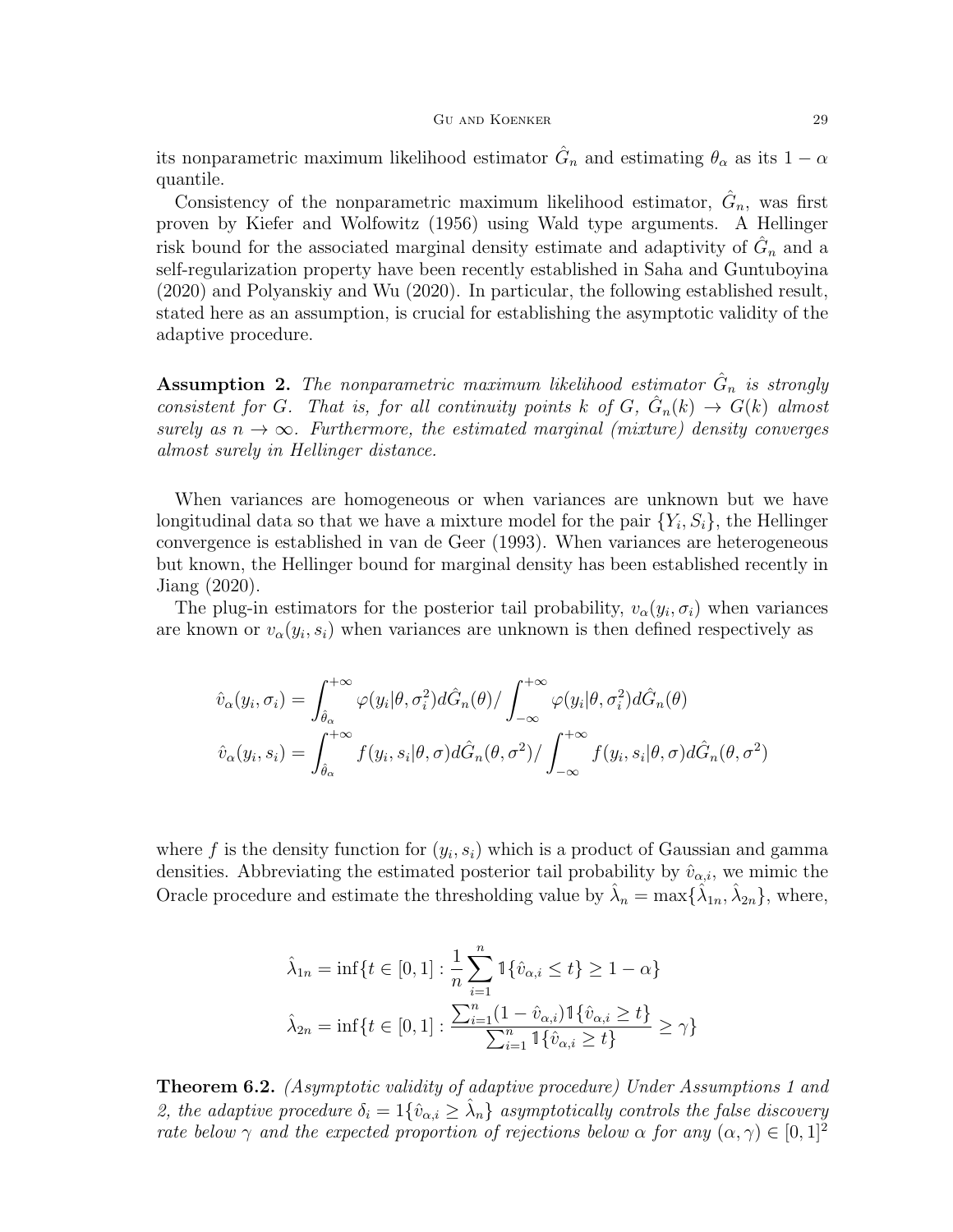with  $\alpha < 1 - \gamma$  when  $n \to \infty$ , more specifically

$$
\limsup_{n \to \infty} \mathbb{E} \Big[ \frac{\sum_{i=1}^{n} \mathbb{1} \{ \theta_i < \theta_\alpha, \hat{v}_{\alpha,i} \geq \hat{\lambda}_n \}}{\sum_{i=1}^{n} \mathbb{1} \{ \hat{v}_{\alpha,i} \geq \hat{\lambda}_n \} \bigvee 1} \Big] \leq \gamma
$$
\n
$$
\limsup_{n \to \infty} \mathbb{E} \Big[ \frac{1}{n} \sum_{i=1}^{n} \mathbb{1} \Big\{ \hat{v}_{\alpha,i} \geq \hat{\lambda}_n \Big\} \Big] \leq \alpha
$$

It is clear that given the Lagrangian formulation of the compound decision problem, it can be viewed equivalently as a constrained optimization problem. See also the discussion in Remark 3.4. We seek to maximize power defined as  $\beta(t) := \mathbb{P}(\theta_i \geq$  $\theta_{\alpha}, \delta_{i} = 1/\alpha$  subject to two constraints: the first is the marginal FDR rate and the other is the selected proportion. For each fixed pair of  $\{\alpha, \gamma\}$ , the Bayes rule achieves the best power among all thresholding procedures that respect the two constraints. The next theorem establishes that our feasible, adaptive procedure achieves the same power as the oracle rule asymptotically. It is supported by the simulation evidence presented in the next section. In practice we suggest convolution smoothing of the discrete  $\tilde{G}$  as in Jiang and Zhang (2021) with a bandwidth slowly tending to zero with  $n$ . As they show, the smoothed mixing distribution is also consistent, hence fulfilling Assumption 2 and therefore all our adaptivity results.

**Theorem 6.3.** Under Assumption 1 and 2, the adaptive procedure  $\delta_i = \mathbb{1}\{\hat{v}_{\alpha,i} \geq \hat{\lambda}_n\}$ attains the same power as the optimal Bayes rule asymptotically. In particular, as  $n \to \infty$ ,

$$
\frac{\sum_{i=1}^{n} \mathbb{1}\{\theta_i \ge \theta_\alpha, \hat{v}_{\alpha,i} \ge \hat{\lambda}_n\}}{\sum_{i=1}^{n} \mathbb{1}\{\theta_i \ge \theta_\alpha\}} \xrightarrow{p} \beta(\lambda^*)
$$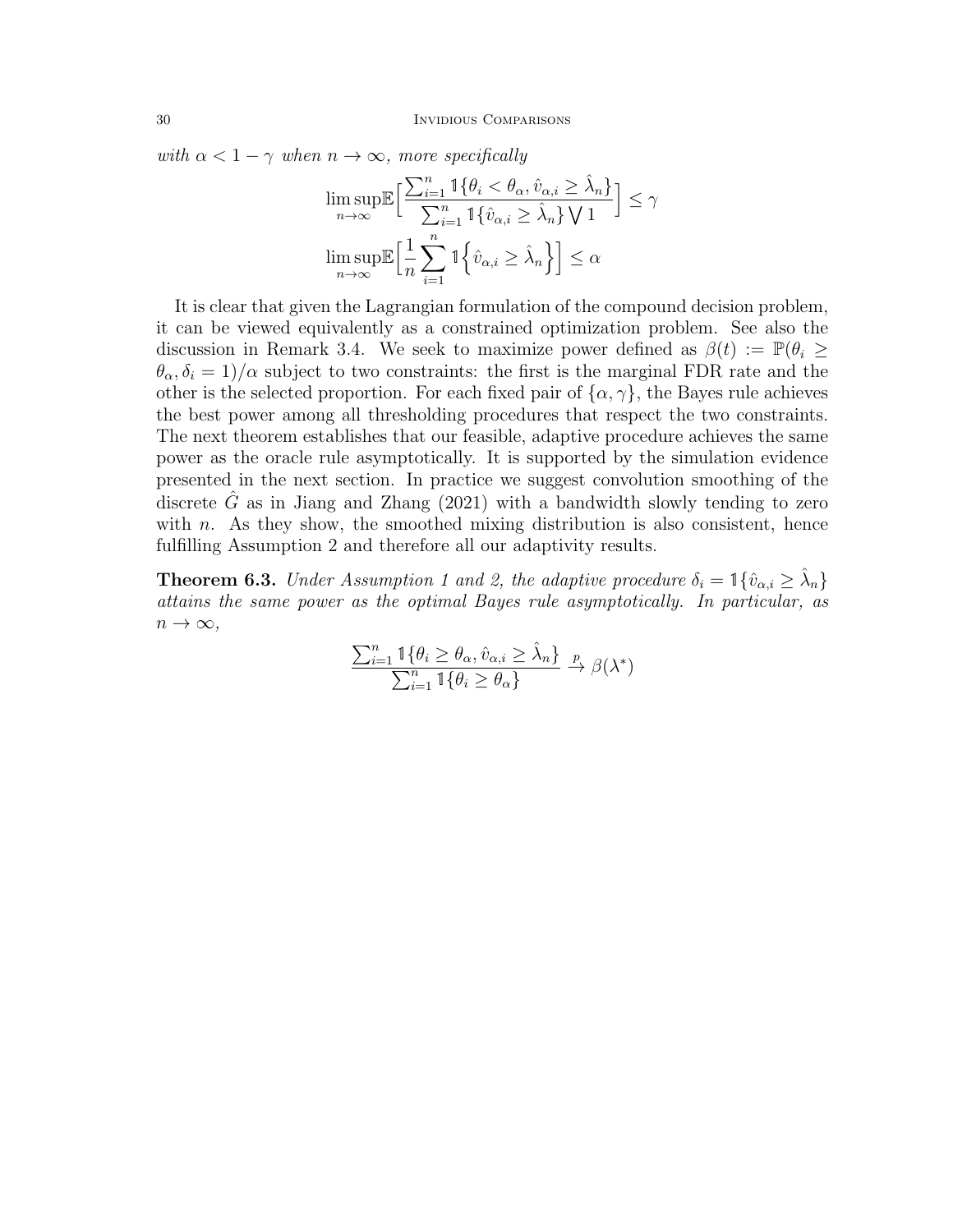## GU AND KOENKER  $31$

# 7. Simulation Evidence

In this Section we describe two small simulation exercises designed to illustrate performance of several competing methods for ranking and selection. As a benchmark for evaluating performance we consider several Oracle methods that presume knowledge of the true distribution, G, generating the  $\theta$ 's as well as several feasible methods that rely on estimation of G. These are contrasted with more traditional methods that are based on linear shrinkage rules of the Stein type. The linear shrinkage rule is the posterior mean of  $\theta$  under the assumption that G follows a Gaussian distribution with unknown mean and variance parameters. This is the commonly used estimator for ranking and selection in applied work, notably Chetty, Friedman and Rockoff (2014a, 2014b) for teacher evaluation and Chetty and Hendren (2018) for studying intergenerational mobility.

Typically the linear shrinkage estimator is used in the context of heterogeneous known variances, this will be the model we focus on in our simulation experiments. The linear shrinkage formula defined in (2.1) easily adapts to the heterogeneous variances case and leads to the Jame-Stein shrinkage rule with heterogeneous known variances. Efron and Morris (1973) introduced some further modifications. As we have already demonstrated, when variances are heterogeneous, the linear shrinkage estimator provides a different ranking than the posterior tail probability rules. Further complications arise when we seek procedures that also control false discovery. To estimate the false discovery rate for different thresholding values we requires knowledge of  $G$ . If the Gaussian assumption on  $G$  underlying the linear shrinkage rules is misplaced, it may lead to an inaccurate estimates of FDR, and consequently to procedures that fail to control for false discovery.

Performance will be evaluated primarily on the basis of power, which we define as the proportion of individuals whose true  $\theta_i$  exceeds the cutoff  $\theta_\alpha = G^{-1}(1-\alpha)$ , who are actually selected. This is the sample counterpart of  $\mathbb{P}(\delta_i = 1, \theta_i \geq \theta_\alpha)/\mathbb{P}(\theta_i \geq$  $\theta_{\alpha}$ ). FDR is calculated as the sample counterpart of  $\mathbb{P}(\delta_i = 1, \theta_i < \theta_{\alpha})/\mathbb{P}(\delta_i = 1)$ , that is the proportion of selected individuals whose true  $\theta_i$  falls below the threshold. While our selection rules are *intended* to constrain FDR below the  $\gamma$  threshold, as in other testing problems they are not always successful in this objective in finite samples so empirical power comparisons must be interpreted cautiously in view of this. Nonetheless, asymptotic validity is assured by the results in Section 6. We compare performance for three distinct  $\alpha$  levels,  $\{0.05, 0.10, 0.15\}$  and three  $\gamma$  levels  $\{0.05, 0.10, 0.15\}.$ 

7.1. The Student t Setting. Our first simulation setting focuses on the effect of tail behavior of the distribution on performance of competing rules. For these simulations we take  $G$  to be a discrete approximation to Student  $t$  distributions with degrees of freedom in the set  $\{1, 2, 3, 5, 10\}$ , and supported on the interval  $[-20, 20]$ . The scale parameters of the Gaussian noise contribution are independent and uniformly distributed on the interval [0.5, 1.5]. We report power performance for several alternative ranking and selection rules:

OTP: Oracle Tail Probability Rule OPM: Oracle Posterior Mean Rule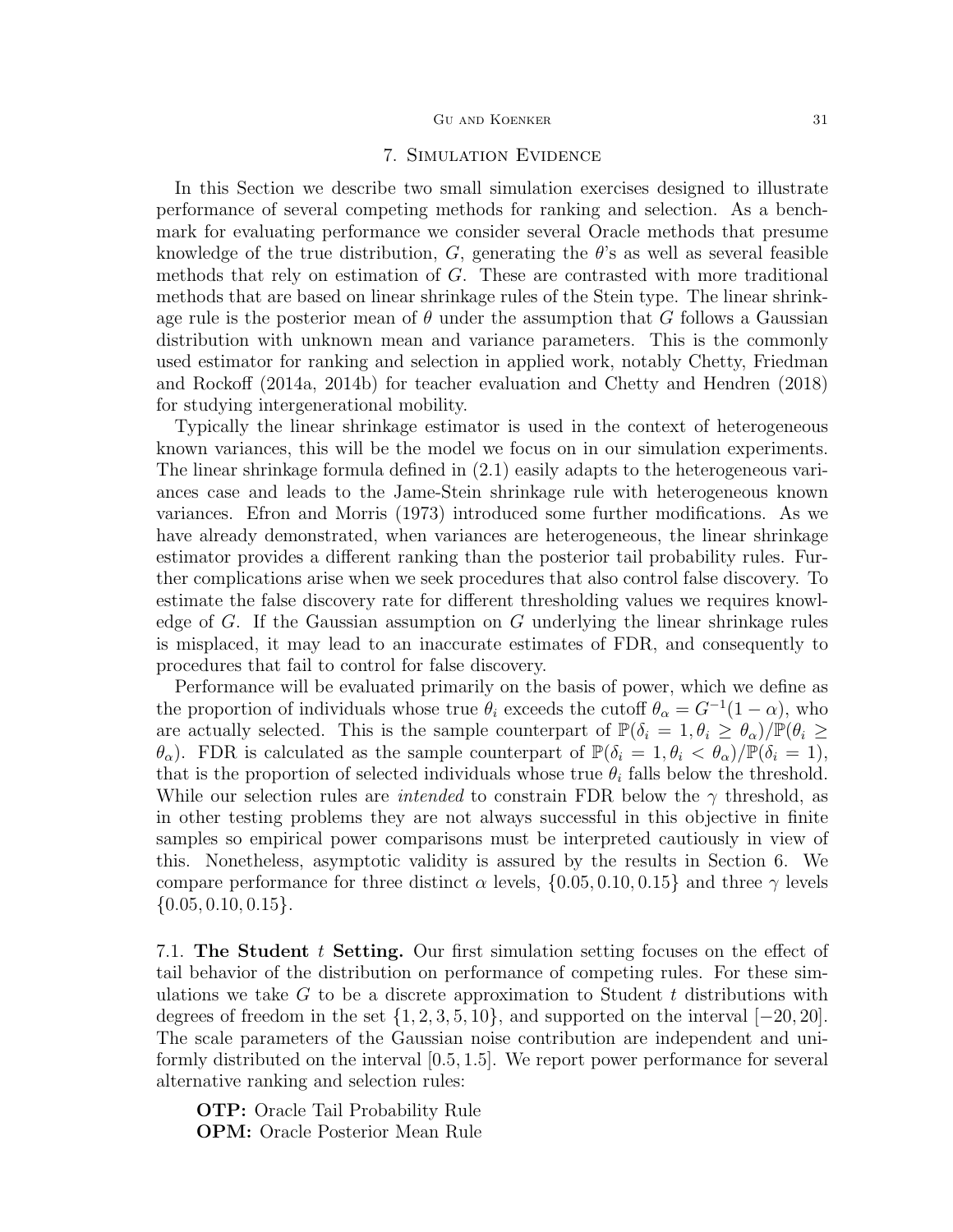

Figure 7.1. Power Performance for Several Selection Rules with Student t Signal. Capacity and FDR constraints are indicated at the top of each panel in the Figure.

Efron: Efron Tail Probability Rule KWs: Kiefer-Wolfowitz Smoothed Tail Probability Rule EM: Efron and Morris (1973) Linear Shrinkage Rule

The KWs rule uses  $\tilde{G} = \hat{G} * K_h$ , with biweight kernel K and bandwidth h equal to half the mean absolute deviation from the median of  $\hat{G}$ . The Efron rule uses his suggested default of a natural spline basis with five degrees of freedom and penalty parameter 0.1.

We illustrate the results in Figure 7.1, where we plot empirical power against degrees of freedom of the t distribution for a selected set of values for the capacity constraint,  $\alpha \in \{0.05, 0.10, 0.15\}$  and FDR constraint,  $\gamma \in \{0.05, 0.10, 0.15\}$  as indicated at the top of each panel of the figure. The most striking conclusion from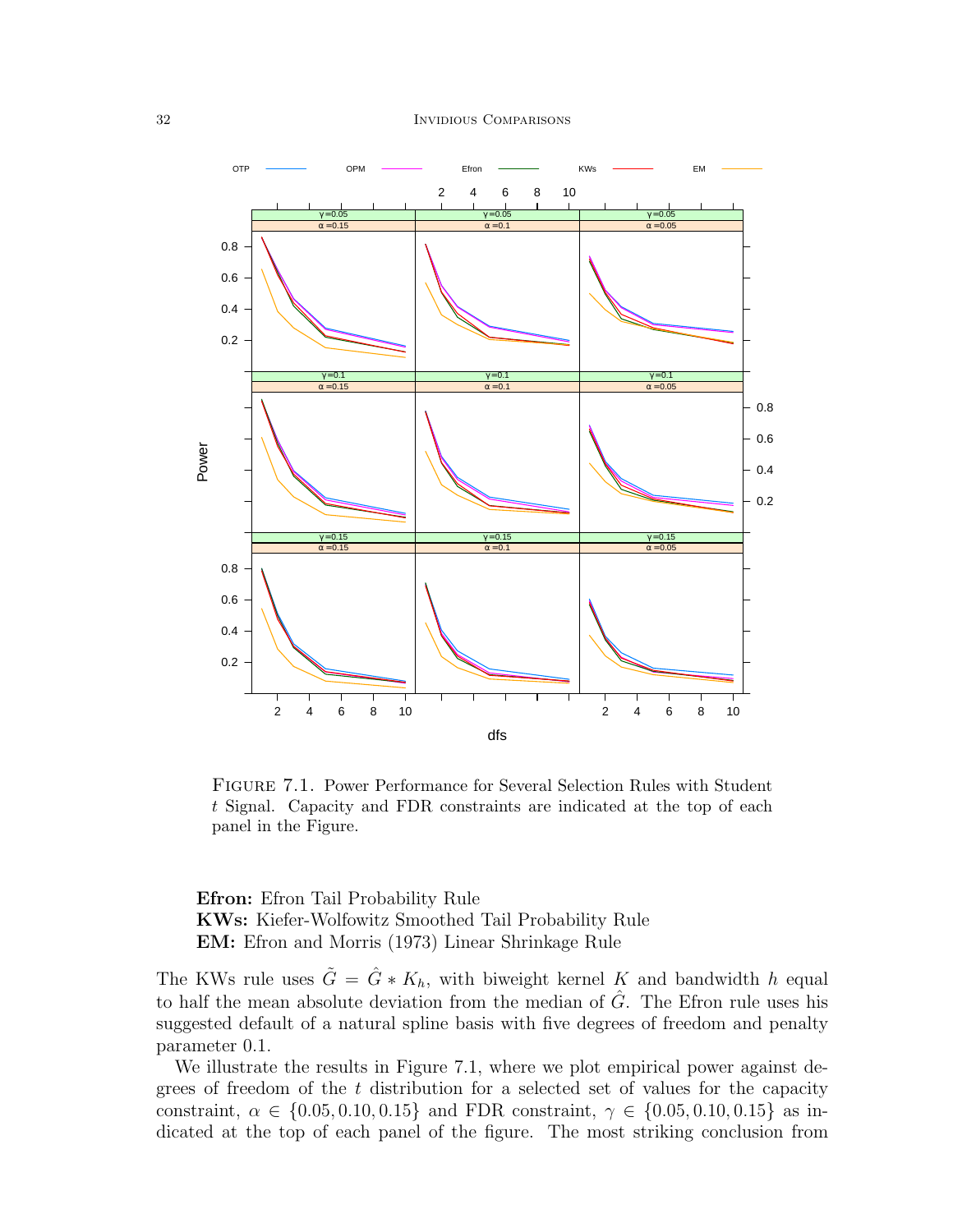this exercise is the dramatic decrease in power as we move toward the Gaussian distribution. At the Cauchy,  $t_1$ , power is quite respectable for all choices of  $\alpha$  and  $\gamma$ , but power declines rapidly as the degrees of freedom increases, reenforcing our earlier conclusion that the Gaussian case is extremely difficult. We would stress, in view of this finding, that classical linear shrinkage procedures designed for the Gaussian setting are poorly adapted to heavy tailed settings in which the reliability of selection procedures is potentially greatest.

Careful examination of this figure also reveals that there is a slight advantage to the posterior tail probability rules over the posterior mean procedures, both for the Oracle rules and for our feasible procedures. There is surprisingly little sacrifice in power in moving from the Oracle methods to the Efron or Kiefer-Wolfowitz rules. The Efron and Morris selection rule is very competitive in the almost Gaussian,  $t_{10}$ setting but sacrifices considerable power in the lower degrees of freedom settings due to the misspecification of the distribution G and consequent inaccurate estimation of the false discovery rate.

7.2. A Teacher Value-Added Setting. Our second simulation setting is based on a discrete approximation of the data structure employed in Gilraine, Gu, and McMillan (2020) to study teacher value-addded methods. Several longitudinal waves of student test scores from the Los Angeles Unified School District were combined in this study. Here we abstract from many features of the full longitudinal structure of this data, and focus instead on comparing performance of several selection methods. We maintain our standard known variance model in which we observe  $Y_i \sim \mathcal{N}(\theta_i, \sigma_i^2)$ with  $\theta_i$ 's drawn iidly from a distribution  $\tilde{G}$  estimated by Gilraine, Gu, and McMillan (2020). This distribution was estimated from the full longitudinal LA sample using the nonparametric maximum likelihood estimator of Kiefer and Wolfowitz and then smoothed slightly by convolution with a biweight kernel and illustrated in the left panel of Figure 7.2. Variances, in keeping with our hypothesis in Section 4, are drawn from a distribution with density illustrated in the right panel of Figure 7.2. We focus on selection from the left tail of the resulting distribution since it is those teachers whose jobs are endangered by recent policy recommendations in the literature. (see for instance Hanushek (2011)).

We draw samples of size 10,000 from the foregoing distribution and compute performance measures based on 100 replications. The fitted densities for this simulation exercise are based on a sample of roughly 11,000 teachers, so the simulation sample size is chosen to be commensurate with this. In Table 7.1 we report power, FDR and the proportion selected by ten selection rules. The Oracle rules, OTP and OPM, based ranking by the tail probability and posterior mean criteria can be considered benchmarks for the remaining feasible procedures. Only the Oracle procedures can be considered reliable from the perspective of adhering to the capacity and FDR constraints. Consequently, some caution is required in the interpretation of the power comparisons since feasible procedures can exhibit good power at the expense of violating these constraints. This is analogous to the common difficulty in interpreting power in testing problems when different procedures have differing size. When FDR is constrained to 5%, even the Oracle is only able to select about half of the deserving individuals; OTP is consistently preferable to OPM as expected and power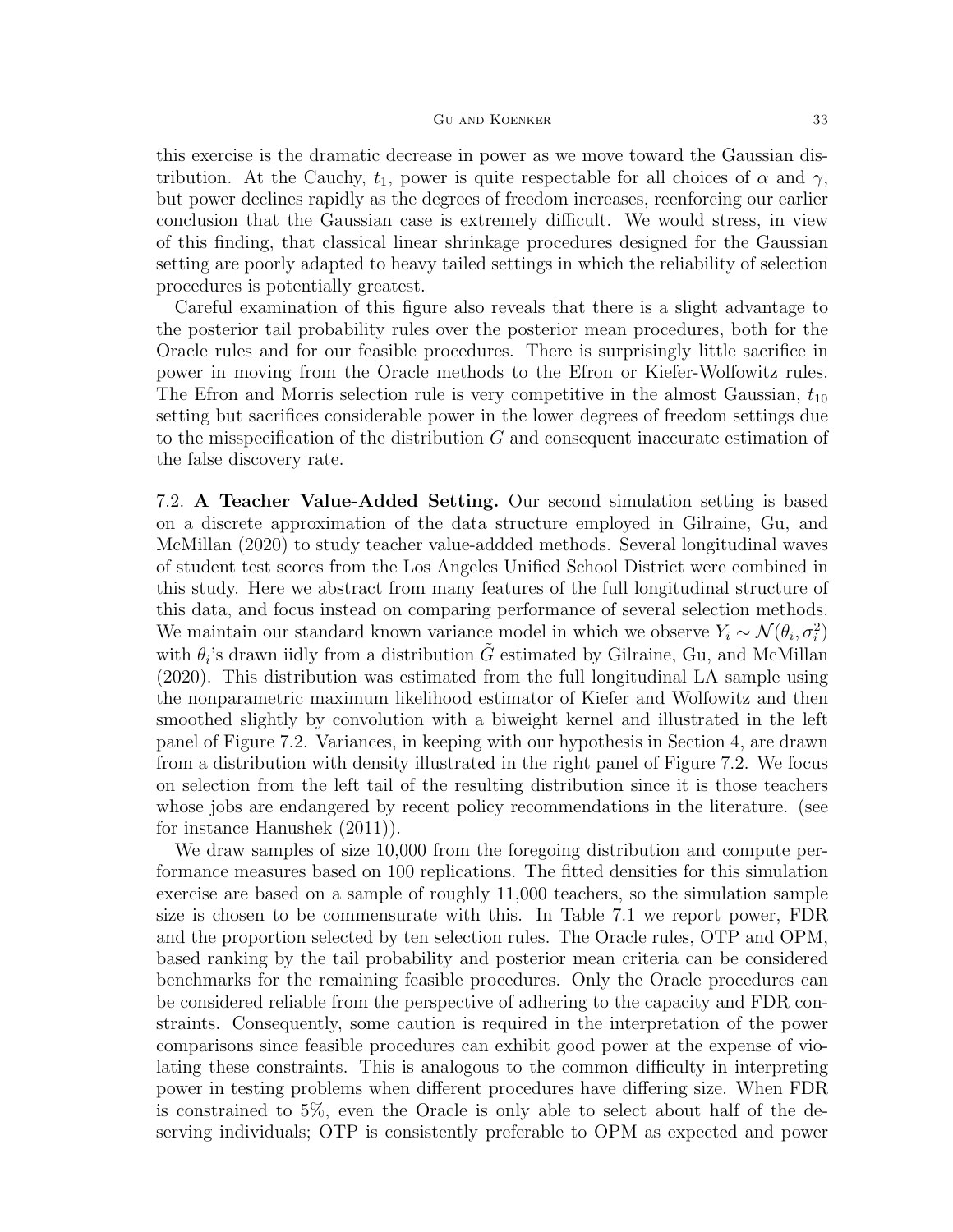

FIGURE 7.2. Densities of "Latent" (Mean) Ability and Standard Deviation for the Teacher Value Added Simulations

performance improves somewhat as the capacity constraint is relaxed. Among the feasible G-modeling selection procedures, the Efron rules have good power performance, but fail to meet the FDR constraints. We conjecture that somewhat less aggressive smoothing than the default,  $df = 5, c_0 = 0.1$  might help to rectify this. In contrast the smoothed Kiefer-Wolfowitz rules are somewhat overly conservative in meeting the FDR constraints and might benefit from somewhat more aggressive smoothing.

Among the other procedures the linear posterior mean rule, LPM, as employed by Chetty, Friedman and Rockoff (2014a, 2014b), and the linear posterior mean rule, EM, of Efron and Morris (1973) behave identically and exhibit somewhat erratic FDR control due to the misspecified Gaussian assumption on G; this leads to weaker power performance. As a further comparison, when the linear shrinkage rules are implemented without any FDR constraint, denoted LPM\* and EM\* in the table, as they typically would be used in practice, the false discovery proportion is considerably higher than the targeted  $\gamma$ . We also report the performance of MLE and P-value rules, implemented without FDR control; again both yield a higher FDR rate, making it difficult to evaluate their power performance.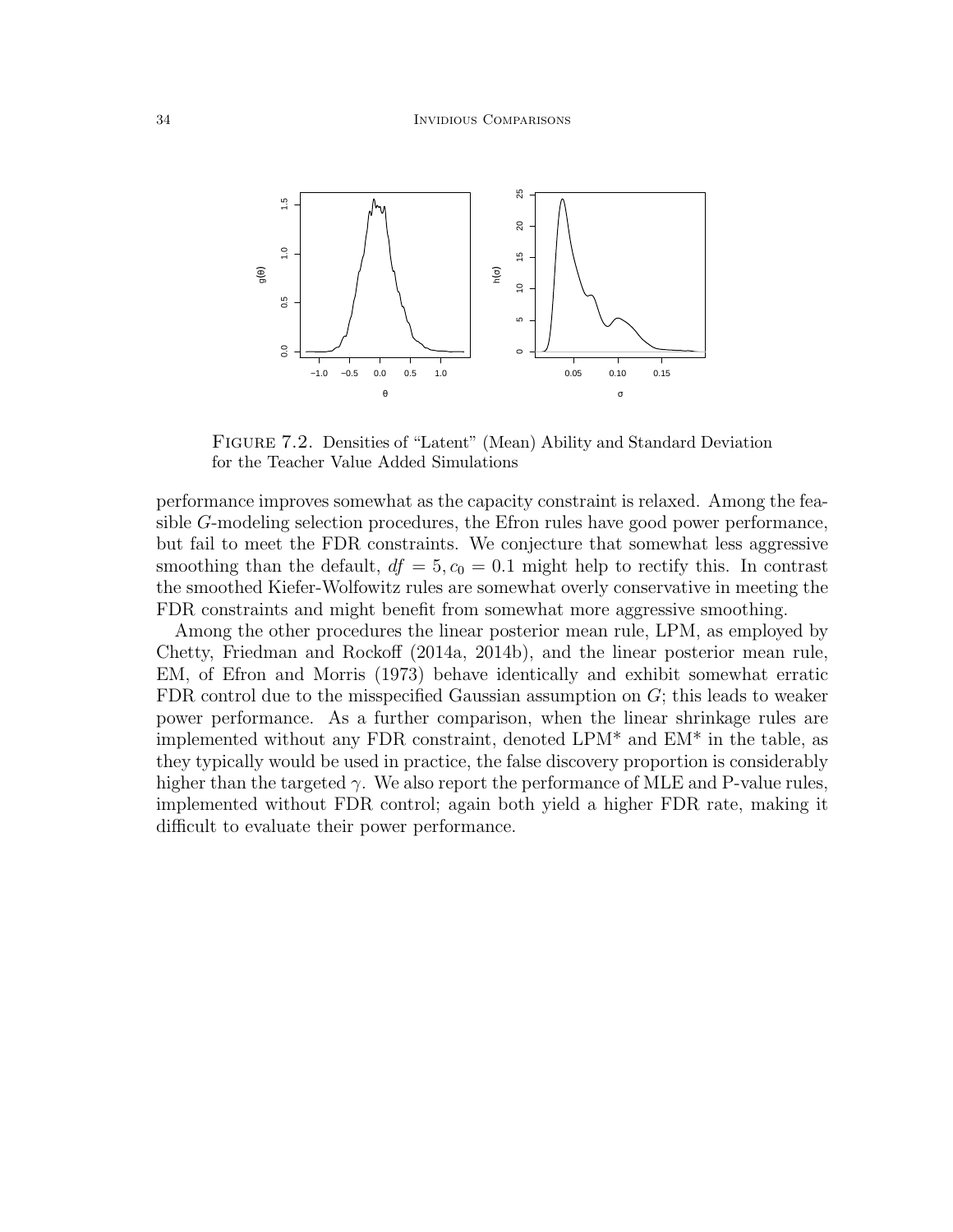Gu and Koenker 35

|                                                                           | $\gamma = 5\%$      |              |              |                 | $\gamma = 10\%$ |              |              |                 |
|---------------------------------------------------------------------------|---------------------|--------------|--------------|-----------------|-----------------|--------------|--------------|-----------------|
|                                                                           | $1\%$<br>$\alpha =$ | $\alpha=3\%$ | $\alpha=5\%$ | $\alpha = 10\%$ | $\alpha=1\%$    | $\alpha=3\%$ | $\alpha=5\%$ | $\alpha = 10\%$ |
| Power                                                                     |                     |              |              |                 |                 |              |              |                 |
| <b>OTP</b>                                                                | 0.394               | 0.520        | 0.554        | 0.626           | 0.494           | 0.625        | 0.661        | 0.733           |
| <b>OPM</b>                                                                | 0.365               | 0.492        | 0.521        | 0.599           | 0.484           | 0.620        | 0.654        | 0.731           |
| ETP                                                                       | 0.435               | 0.540        | 0.580        | 0.657           | 0.540           | 0.647        | 0.688        | 0.759           |
| <b>KWTP</b>                                                               | 0.355               | 0.477        | 0.521        | 0.614           | 0.452           | 0.583        | 0.631        | 0.723           |
| <b>EPM</b>                                                                | 0.398               | 0.511        | 0.552        | 0.632           | 0.528           | 0.642        | 0.683        | 0.758           |
| <b>KWPM</b>                                                               | 0.325               | 0.447        | 0.492        | 0.588           | 0.440           | 0.576        | 0.624        | 0.719           |
| LPM                                                                       | 0.162               | $\!0.341$    | 0.418        | 0.689           | 0.246           | 0.460        | 0.542        | 0.805           |
| $LPM^*$                                                                   | 0.726               | 0.781        | 0.796        | 0.829           | 0.726           | 0.781        | 0.796        | 0.829           |
| $\mathrm{EM}$                                                             | 0.162               | 0.341        | 0.418        | 0.689           | 0.246           | 0.460        | 0.542        | 0.805           |
| $\mathrm{EM}^*$                                                           | 0.726               | 0.781        | 0.796        | 0.829           | 0.726           | 0.781        | 0.796        | 0.829           |
| <b>MLE</b>                                                                | 0.699               | 0.768        | 0.787        | 0.824           | 0.699           | 0.768        | 0.787        | 0.824           |
| P-val                                                                     | 0.374               | 0.478        | 0.535        | 0.635           | 0.374           | 0.478        | 0.535        | 0.635           |
| <b>FDR</b>                                                                |                     |              |              |                 |                 |              |              |                 |
| OTP                                                                       | 0.050               | 0.050        | 0.051        | 0.051           | 0.103           | 0.103        | 0.100        | 0.101           |
| OPM                                                                       | 0.047               | 0.050        | 0.051        | 0.053           | 0.103           | 0.101        | 0.101        | 0.102           |
| <b>ETP</b>                                                                | 0.070               | 0.059        | 0.061        | 0.064           | 0.128           | 0.115        | 0.117        | 0.119           |
| <b>KWTP</b>                                                               | 0.035               | 0.037        | 0.041        | 0.048           | 0.082           | 0.081        | 0.085        | 0.096           |
| <b>EPM</b>                                                                | 0.063               | 0.057        | 0.059        | 0.062           | 0.129           | 0.115        | 0.116        | 0.118           |
| <b>KWPM</b>                                                               | 0.038               | 0.040        | 0.045        | 0.051           | 0.081           | 0.084        | 0.087        | 0.097           |
| <b>LPM</b>                                                                | 0.016               | 0.025        | 0.033        | 0.083           | 0.031           | 0.048        | 0.061        | 0.151           |
| $LPM*$                                                                    | 0.276               | 0.226        | 0.207        | 0.172           | 0.276           | 0.226        | 0.207        | $0.172\,$       |
| EM                                                                        | 0.016               | 0.025        | 0.033        | 0.083           | 0.031           | 0.048        | 0.061        | 0.151           |
| $\mathrm{EM}^*$                                                           | 0.276               | 0.225        | 0.207        | 0.172           | 0.276           | 0.225        | 0.207        | 0.172           |
| <b>MLE</b>                                                                | 0.304               | 0.238        | 0.216        | 0.177           | 0.304           | 0.238        | 0.216        | 0.177           |
| $P$ -val                                                                  | 0.627               | 0.526        | 0.467        | 0.365           | 0.627           | 0.526        | 0.467        | 0.365           |
| Selected                                                                  |                     |              |              |                 |                 |              |              |                 |
| OTP                                                                       | 0.004               | 0.016        | 0.029        | 0.066           | 0.006           | 0.021        | 0.037        | 0.082           |
| OPM                                                                       | 0.004               | 0.015        | 0.027        | 0.063           | 0.005           | 0.021        | 0.036        | 0.081           |
| <b>ETP</b>                                                                | 0.005               | 0.017        | 0.031        | 0.070           | 0.006           | 0.022        | 0.039        | 0.086           |
| <b>KWTP</b>                                                               | 0.004               | 0.015        | 0.027        | 0.064           | 0.005           | 0.019        | 0.034        | 0.080           |
| <b>EPM</b>                                                                | 0.004               | 0.016        | 0.029        | 0.067           | 0.006           | 0.022        | 0.038        | 0.086           |
| <b>KWPM</b>                                                               | 0.003               | 0.014        | 0.026        | 0.062           | 0.005           | 0.019        | 0.034        | 0.080           |
| <b>LPM</b>                                                                | 0.002               | 0.010        | 0.022        | 0.075           | 0.003           | 0.014        | 0.029        | 0.095           |
| $LPM*$                                                                    | 0.010               | 0.030        | 0.050        | 0.100           | 0.010           | 0.030        | 0.050        | 0.100           |
| EM                                                                        | 0.002               | 0.010        | 0.022        | 0.075           | 0.003           | 0.014        | 0.029        | 0.095           |
| $\mathrm{EM}^*$                                                           | 0.010               | 0.030        | 0.050        | 0.100           | 0.010           | 0.030        | 0.050        | 0.100           |
| MLE                                                                       | 0.010               | 0.030        | 0.050        | 0.100           | 0.010           | 0.030        | 0.050        | 0.100           |
| P-val                                                                     | 0.010               | 0.030        | 0.050        | 0.100           | 0.010           | 0.030        | 0.050        | 0.100           |
| Comparison of Performance of Several Selection Rules for<br>7.1.<br>TABLE |                     |              |              |                 |                 |              |              |                 |

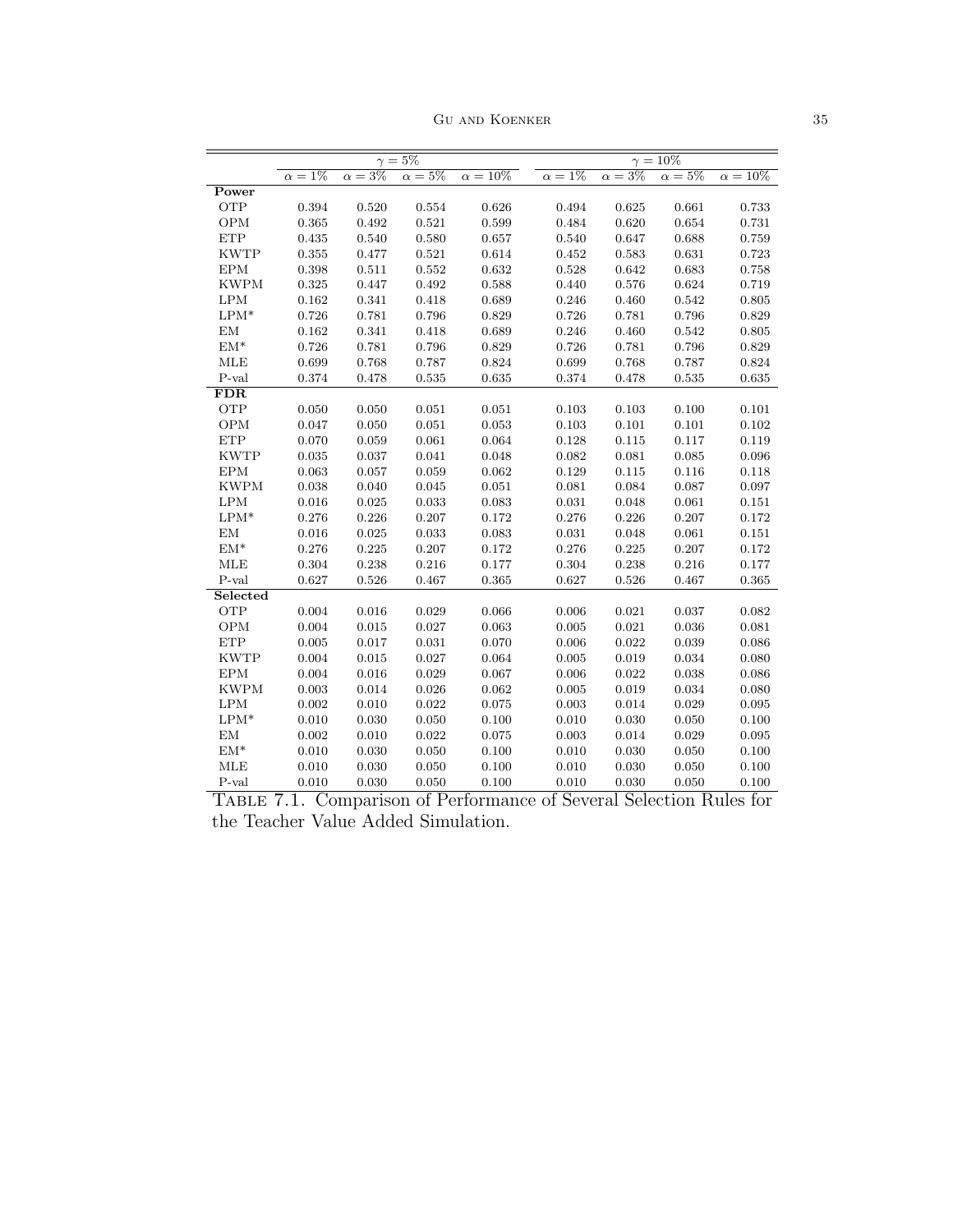#### 36 Invidious Comparisons

# 8. Ranking and Selection of U.S. Dialysis Centers

Motivated by important prior work on ranking and selection by Lin, Louis, Paddock and Ridgeway (2006, 2009) illustrated by applications to ranking U.S. dialysis centers, we have chosen to maintain this focus to illustrate our own approach. Kidney disease is a growing medical problem in the U.S and considerable effort has been devoted to data collection and evaluation of the relative performance of the more than 6000 dialysis centers serving the afflicted population. Centers are evaluated on multiple criteria, but the primary focus of center ranking is their standardized mortality rate, or SMR, the ratio of observed deaths to expected deaths for center patients. Allocating patients to centers is itself a complex task since patients may move from one center to another in the course of a year. Centers also vary considerably in the mix of patients they serve. Predictions from an estimated Cox proportional hazard model that attempts to account for this heterogeneity are employed to estimate expected deaths for each center.

Our analysis focuses exclusively on the SMR evaluation of centers using longitudinal data from 2004-18 as reported in University of Michigan Kidney Epidemiology and Cost Center (2009–2019). We restrict attention to 3230 centers that have consistently reported SMR data over this sample period. Observed deaths, denoted  $y_{it}$  for center  $i$  in year  $t$  are conventionally modeled as Poisson,

$$
y_{it} \sim \text{Pois}(\rho_i \mu_{it})
$$

where  $\mu_{it}$  is center i's expected deaths as predicted by the Cox model in year t and  $\rho_i$  is the center's unobserved mortality rate. We view  $\mu_{it}$  as the effective sample size for the center, after adjustment for patient characteristics of the center. Center characteristics are expliciitly excluded from the Cox model. The classical variance stabilizing transformation for the Poisson brings us back to the Gaussian model,

$$
z_{it} = \sqrt{y_{it}/\mu_{it}} \sim \mathcal{N}(\theta_i, 1/w_{it}),
$$

where  $\theta_i = \sqrt{\rho_i}$  and  $w_{it} = 4\mu_{it}$ . Exchangeability of the centers yields a mixture model in which the parameter  $\theta_i$ , is effectively assumed to be drawn iidly from a distribution, G. The predictions of expected mortality,  $\mu_{it}$ , are assumed to be sufficiently accurate that we treat  $w_{it}$  as known, and independent of  $\theta_i \sim G$ .

Over short time horizons like 3 years we assume that centers have a fixed draw of  $\theta_i$  from G, and thus we have sufficient statistics for  $\theta_i$ , as,

$$
T_i = \sum_{t \in \mathcal{T}} w_{it} z_{it}/w_i \sim \mathcal{N}(\theta_i, 1/w_i),
$$

where the set  $\mathcal T$  is the corresponding three year window and  $w_i = \sum_t w_{it}$ . Given these ingredients it is straightforward to construct a likelihood for the mixing distribution, G, and proceed with estimation of it.

Our objective is then to select centers based on the posterior distributions of their  $\theta_i$ 's. For example, the posterior tail probability of center i is given by,

$$
v_{\alpha}(t_i, w_i) = \mathbb{P}(\theta_i \ge \theta_{\alpha}| t_i, w_i) = \frac{\int_{\theta_{\alpha}}^{+\infty} f(t_i | \theta, w_i) dG(\theta)}{\int_{-\infty}^{+\infty} f(t_i | \theta, w_i) dG(\theta)},
$$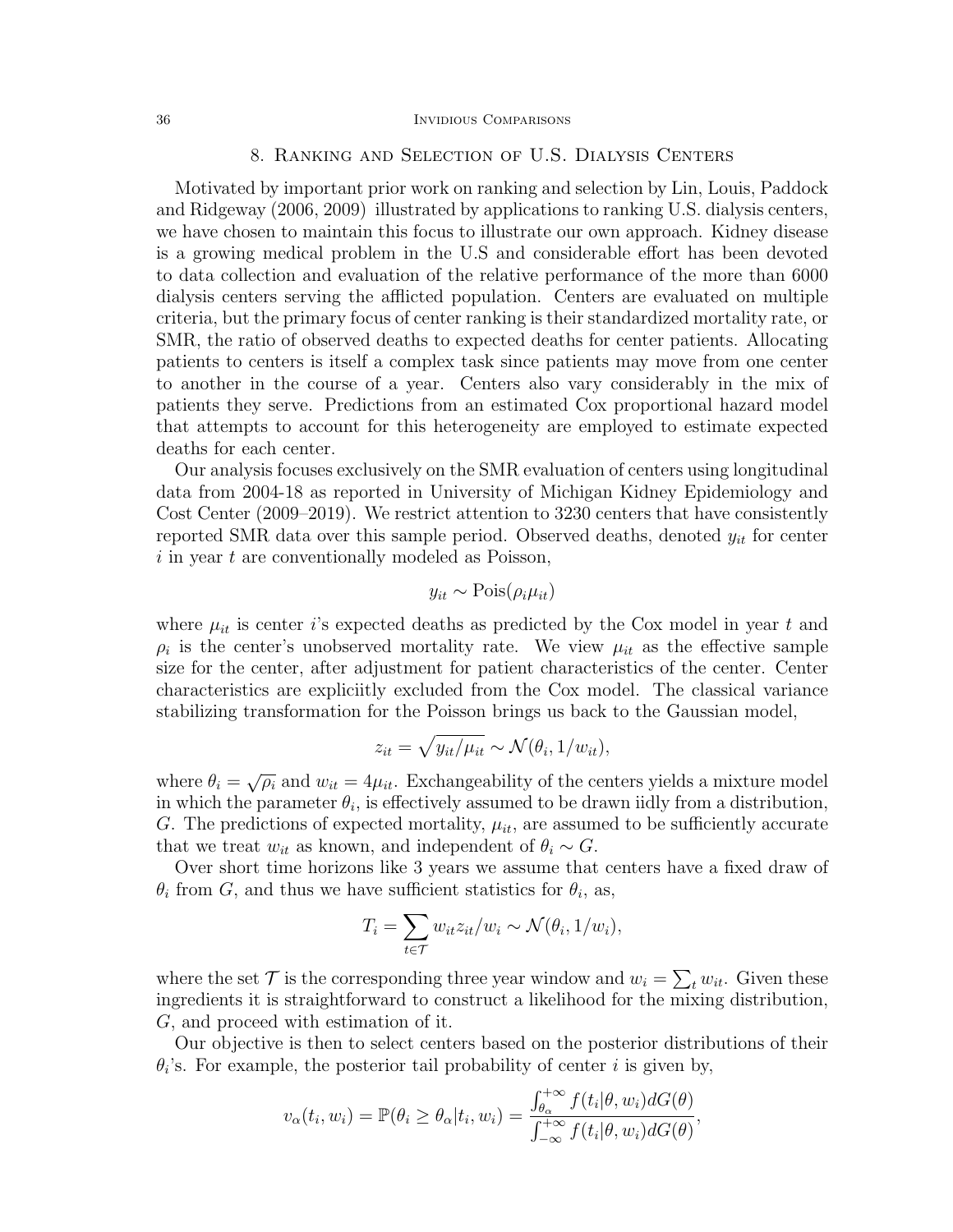where f is the density function of  $T_i$  conditional on  $\theta_i$  and  $w_i$ . The capacity constraint requires choosing a thresholding value  $\lambda_2^*(\alpha)$  such that

$$
\alpha = \int \int \mathbb{1}\{v_{\alpha}(t, w) \ge \lambda_2^*(\alpha)\} \varphi(t|\theta, w) dG(\theta) dH(w),
$$

which can be approximated by  $\frac{1}{n} \sum_i \mathbb{1}\{v_\alpha(t_i, w_i) \geq \lambda_2^*(\alpha)\}\)$ , and inverted to obtain the threshold. Based on the discussion in Section 6, for the FDR constraint we chose a thresholding value  $\lambda_1^*(\alpha, \gamma)$  such that

(8.1) 
$$
\gamma = \frac{\int \int \mathbb{1}\{v_{\alpha}(t,w) \geq \lambda_1^*(\alpha,\gamma)\}(1 - v_{\alpha}(t,w))f(t|\theta,w)dG(\theta)dH(w)}{\int \int \mathbb{1}\{v_{\alpha}(t,w) \geq \lambda_1^*(\alpha,\gamma)\}f(t|\theta,w)dG(\theta)dH(w)}
$$

where  $H$  is the marginal distribution of the observed portion of the variance effect. The numerator can be approximated by  $\frac{1}{n} \sum_i (1 - v_\alpha(t_i, w_i)) \mathbb{1}{v_\alpha(t_i, w_i) \geq \lambda_1^*(\alpha, \gamma)}$ and the denominator can be approximated by,  $\frac{1}{n} \sum_i \mathbb{1}\{v_\alpha(t_i, w_i) \geq \lambda_1^*(\alpha, \gamma)\}.$ 

The posterior mean ranking, in contrast, is based on,

$$
\delta(t_i, w_i) = \mathbb{E}[\theta_i | t_i, w_i] = \int \theta f(t_i | \theta, w_i) dG(\theta).
$$

For the capacity constraint we choose a thresholding value  $C_2^*(\alpha)$  such that

$$
\alpha = \int \int \mathbb{1}\{\delta(t, w) \ge C_2^*(\alpha)\} f(t|\theta, w) dG(\theta) dH(w).
$$

For FDR constraint, we pick a thresholding value  $C_1^*(\alpha, \gamma)$  such that

$$
\gamma = \frac{\mathbb{P}(\delta(t, w) \ge C_1^*(\alpha, \gamma); \theta < \theta_\alpha)}{\mathbb{P}(\delta(t, w) \ge C_1^*(\alpha, \gamma))}.
$$

The right hand side of the FDR constraint can be approximated by

$$
\frac{1}{n}\sum_{i} \mathbb{1}\{\delta(t_i, s_i, w_i) \ge C_1^*(\alpha, \gamma)\}(1 - v_\alpha(t_i, w_i))/\frac{1}{n}\sum_{i} \mathbb{1}\{\delta(t_i, w_i) \ge C_1^*(\alpha, \gamma)\},\
$$

while the right hand side of the capacity constraint can be approximated by

$$
\frac{1}{n}\sum_{i} \mathbb{1}\{\delta(t_i, w_i) \ge C_2^*(\alpha)\},\
$$

so  $C_2^*(\alpha)$  is simply the empirical quantile of the  $\delta(t_i, w_i)$ .

We will compare the foregoing ranking and selection rules with more naive rules based upon the Poisson and Gaussian MLEs,  $\sum_{t \in \mathcal{T}} y_{it}/\sum_{t \in \mathcal{T}} \mu_{it}$ , and  $T_i$ , respectively, a variant of the much maligned P-value, as well as a linear shrinkage procedure. For these rules we do not attempt to control for FDR since this is how they are typically implemented in practice.

To help appreciate the difficulty of the selection task, Table 8.1 reports estimated FDR rates for several selection rules under a range of capacity constraints  $\alpha$  for both right and left tail selection based on the data from 2004 - 2006. Right tail selection corresponds to identifying centers whose mortality rate is higher than expected; left tail selection to centers with mortality lower than expected. To estimate FDR we require an estimate of the distribution of distribution, G. For this purpose we use the smoothed version of the Kiefer-Wolfowitz NPMLE introduced in Section 2. The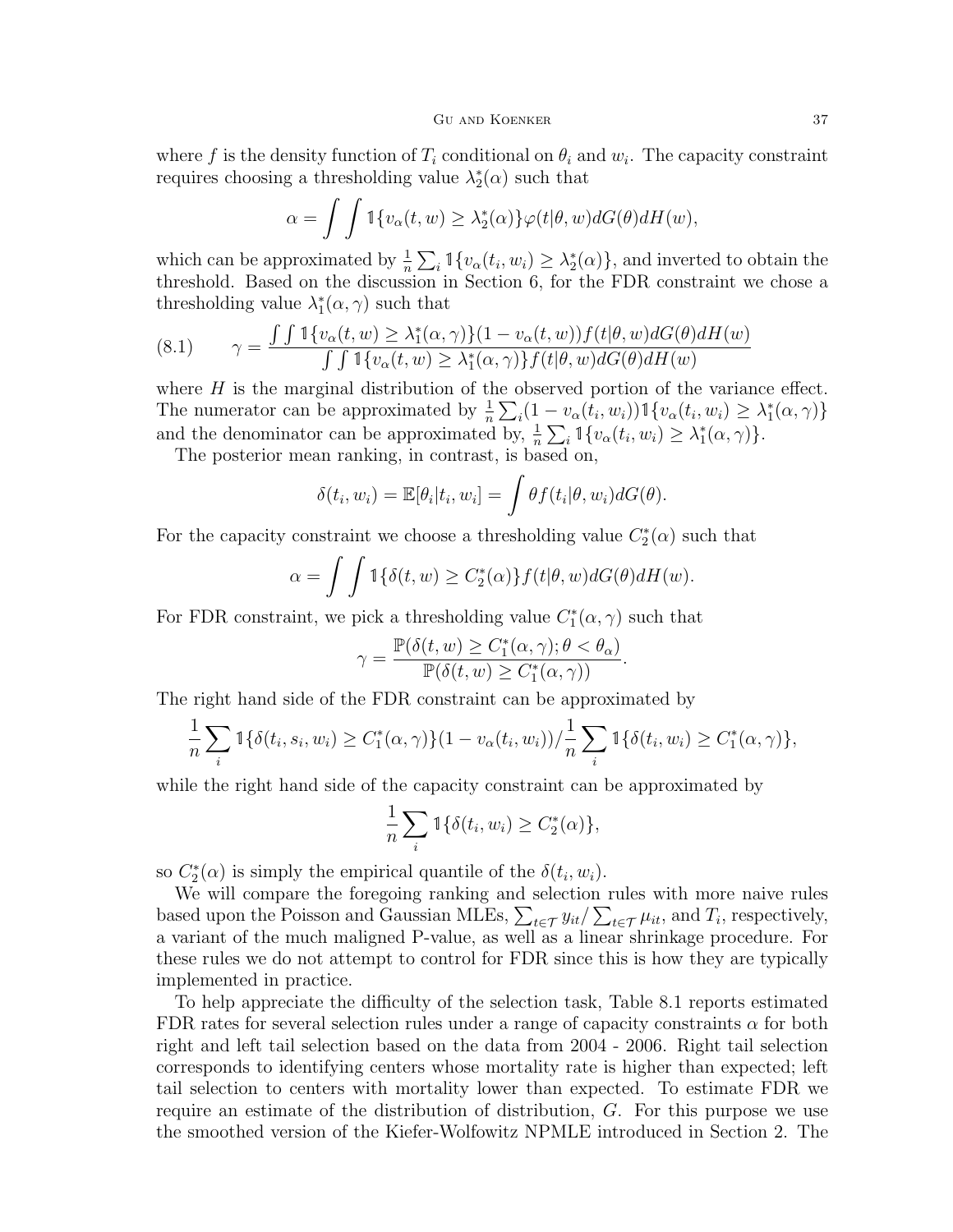38 Invidious Comparisons

|       |              | $\alpha = 15\%$ | $\alpha = 20\%$ | $\alpha=25\%$                     |
|-------|--------------|-----------------|-----------------|-----------------------------------|
|       |              |                 |                 |                                   |
| 0.544 | 0.481        | 0.436           | 0.403           | 0.352                             |
| 0.545 | 0.485        | 0.440           | 0.406           | 0.355                             |
| 0.532 | 0.475        | 0.432           | 0.399           | 0.349                             |
| 0.521 | 0.473        | 0.429           | 0.398           | 0.349                             |
| 0.521 | 0.473        | 0.429           | 0.398           | 0.349                             |
| 0.517 | 0.472        | 0.428           | 0.398           | 0.349                             |
| 0.517 | 0.471        | 0.428           | 0.397           | 0.349                             |
|       |              |                 |                 |                                   |
| 0.611 | 0.565        | 0.481           | 0.449           | 0.393                             |
| 0.600 | 0.561        | 0.478           | 0.448           | 0.393                             |
| 0.620 | 0.565        | 0.477           | 0.450           | 0.393                             |
| 0.595 | 0.552        | 0.472           | 0.445           | 0.391                             |
| 0.595 | 0.552        | 0.472           | 0.445           | 0.391                             |
| 0.592 | 0.552        | 0.473           | 0.445           | 0.391                             |
| 0.589 | 0.550        | 0.471           | 0.444           | 0.390                             |
|       | 1<br>$\circ$ | EDD             |                 | $\Gamma$ atim atası<br>ററവ<br>വഡഭ |

Table 8.1. FDR Estimates: 2004-2006

biweight bandwidth for the smoothing was chosen as the mean absolute deviation from the median of the discrete NPMLE,  $\hat{G}$ . The assessment of FDR reported in Table 8.1 reflects the considerable uncertainty associated with the selected set of centers deemed by the capacity constraint to be in the upper (or lower)  $\alpha$  quantile based upon our estimate of the distribution, G, of unobserved quality.

The MLE rule ranks centers based on their Gaussian MLE,  $T_i$ , while the Poisson-MLE rule ranks on  $\sum_t y_{it}/\sum_t \mu_{it}$ , which is the MLE of  $\rho_i$  from the Poisson model. Pvalue ranks centers based on the variance stabilizing transformation from the Poisson model under the null hypothesis  $\rho_i = 1$  and  $\rho_i > 1$  as the alternative hypothesis for right selection and  $\rho_i < 1$  for the left selection. All these rules ignore the compound decision perspective of the problem entirely.

Among the compound decision rules, we consider the linear (James-Stein) shrinkage rule,  $\hat{\mu}_{\theta} + (T_i - \hat{\mu}_{\theta})\hat{\sigma}_{\theta}^2/(\hat{\sigma}_{\theta}^2 + 1/w_i)$  which is the posterior mean of  $\theta_i$  based on the model  $T_i \sim \mathcal{N}(\theta_i, 1/w_i)$  assuming that the latent variable  $\theta_i$  follows a Gaussian distribution with mean  $\mu_{\theta}$  and variance  $\sigma_{\theta}^2$ . We also consider the Efron and Morris (1973) estimator which is a slight modification of the James-Stein estimator.

Finally, PM and TP are the posterior mean of  $\theta$  and posterior tail probability of  $\theta \geq \theta_{\alpha}$ , for right selection, and  $\theta \leq \theta_{\alpha}$  for left selection based on our estimated  $\hat{G}$ . For both left and right tail selection, as  $\alpha$  increases, the FDR rate decreases, indicating the selection task becomes easier. All rules that account for the compound decision perspective of the problem have slightly lower FDRs than those that consider each center individually.

The Kidney Epidemiology and Cost Center (2018) assigns ratings of five stars down to one star to centers in the proportions  $\{0.22, 0.30, 0.35, 0.09, 0.04\}$  respectively. We will abbreviate these ratings to the conventional academic scale of A-F. To illustrate the conflict between the selection criteria we plot in Figure 8.1 the centers selected for the grade A (Five star, which consists 22% of the centers that suppose to have their true mortality rate being the lowest) category with and without FDR control. Centers are characterized by pairs,  $(T_i, w_i)$ , consisting of their weighted mean standarized mortality,  $T_i$ , and their estimate of the precision,  $w_i$ , of these mortality estimates.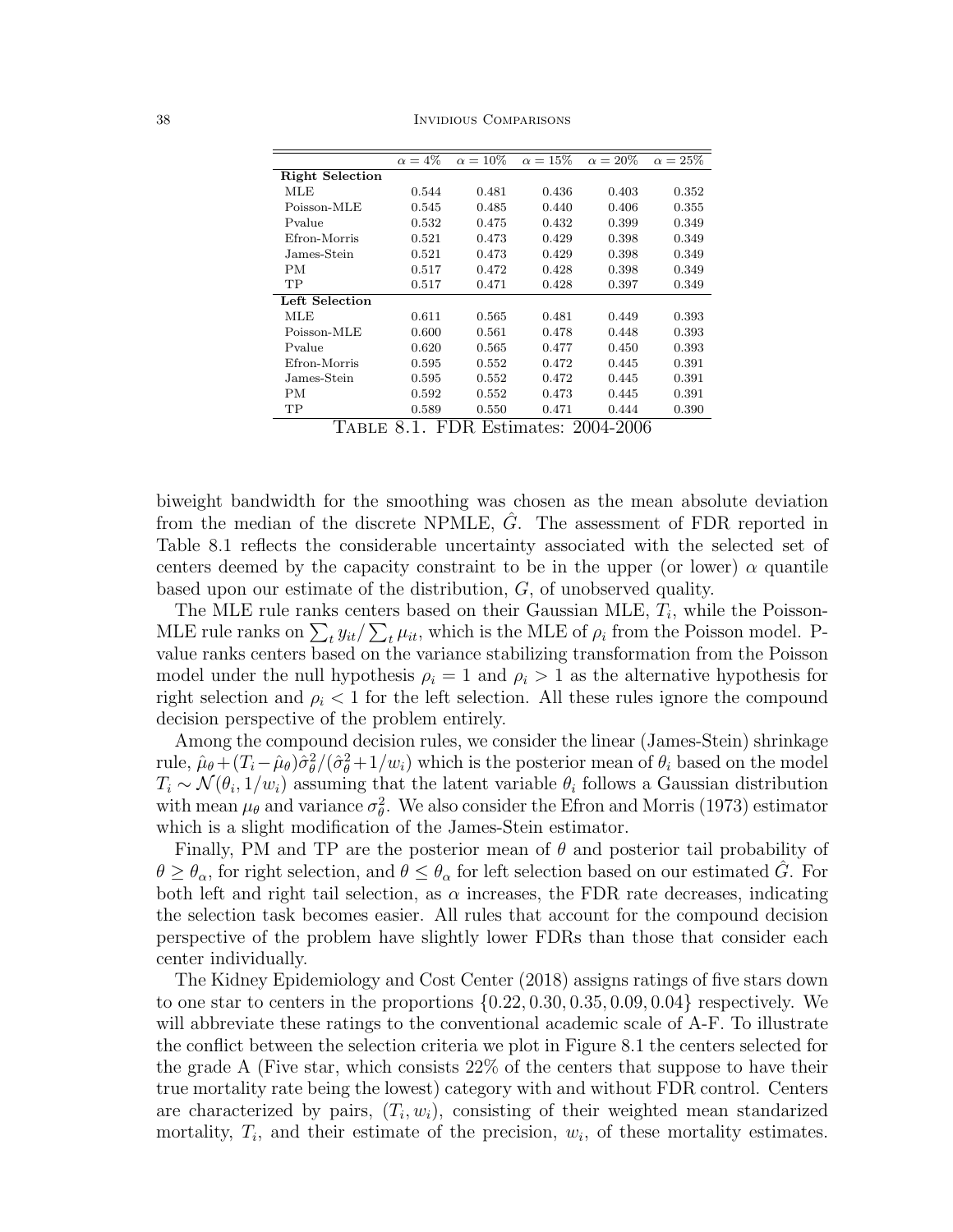In each plot the solid curves represent the decision boundaries of the selection rule under comparison. Centers with low mortality and relatively high precision appear toward the northwest in each figure.

Panel (a) of the figure compares the posterior tail probability selection with the MLE, or fixed effect, selection. The selection boundary for the MLE is the (red) vertical line, since the MLE ignores the precision of the estimates entirely. The selection boundary for the tail probability rule is indicated by the (blue) curve. A few centers with high precision excluded by the MLE rule are selected by the TP rule, and on the contrary a few centers with low precision are selected by the MLE rule, but excluded by the TP criterion. Panel (b) imposes FDR control with  $\gamma = 0.20$  on the TP selection with an estimated thresholding value implied by the FDR constraint using the smoothed NPMLE. The MLE selection is the same as in Panel (a) without the FDR control. We see that under TP rule with FDR control, the number of selected centers is reduced considerably. Instead of selecting 711 centers allowed by the capacity constraint, it selects only 230 centers. In comparison, the MLE rule under capacity constraint has an estimated FDR rate at 0.431. Panel (c) compares selected centers by the TP rule with those selected by a James-Stein linear shrinkage rule. Now the TP rule tolerates a few more low precision centers, while it is the James-Stein rule that demands higher precision to be selected. Finally, in Panel (d) we again subject the TP rule to FDR control of 20 percent, while the James-Stein rule continues to adhere only to the capacity constraint. The TP boundary scales back substantially, suggesting that a large proportion of the extra selections made by James-Stein linear shrinkage rules are likely to be false discoveries. In fact, the estimated FDR rate of the James-Stein rule under just capacity constraint is also 0.431, the same as that of the MLE rule.

Given the longtitudinal structure of the Dialysis data, it would be possible to consider the models in Section 5 that allow for unobserved variance heterogeneity. We refrain from doing so partly due to space considerations and because we are reluctant to assume stationarity of random effects over longer time horizons.

8.1. Temporal Stability, Ranking and Selection. Given the longitudinal nature of the data, it is natural to ask, "How stable are rankings over time, and isn't there some temporal dependence in the observed data that should be accounted for?" Perhaps surprisingly, the year-to-year dependence in the observed mortality is quite weak. In Figure 8.2 we plot a histogram of estimated  $AR(1)$  coefficients for the 3230 centers; it is roughly centered at zero and slightly skewed to the left. We do not draw the conclusion from this that there is no temporal dependence in the observed  $y_{it}$ , but only that there is considerable heterogeneity in the nature of this dependence with roughly as many centers exhibiting negative serial dependence as those with positive dependence. Our approach of considering brief, 3-5 year, windows of presumed stability in center performance is consistent with the procedures of the official ranking agency. In each of these windows we can compute a ranking according to one of the criteria introduced above, and it is of interest to see how much stability there is in these rankings.

To address this question we consider rankings based on the posterior tail probability criterion for three year windows. In each of the 5 3-year windows we assign centers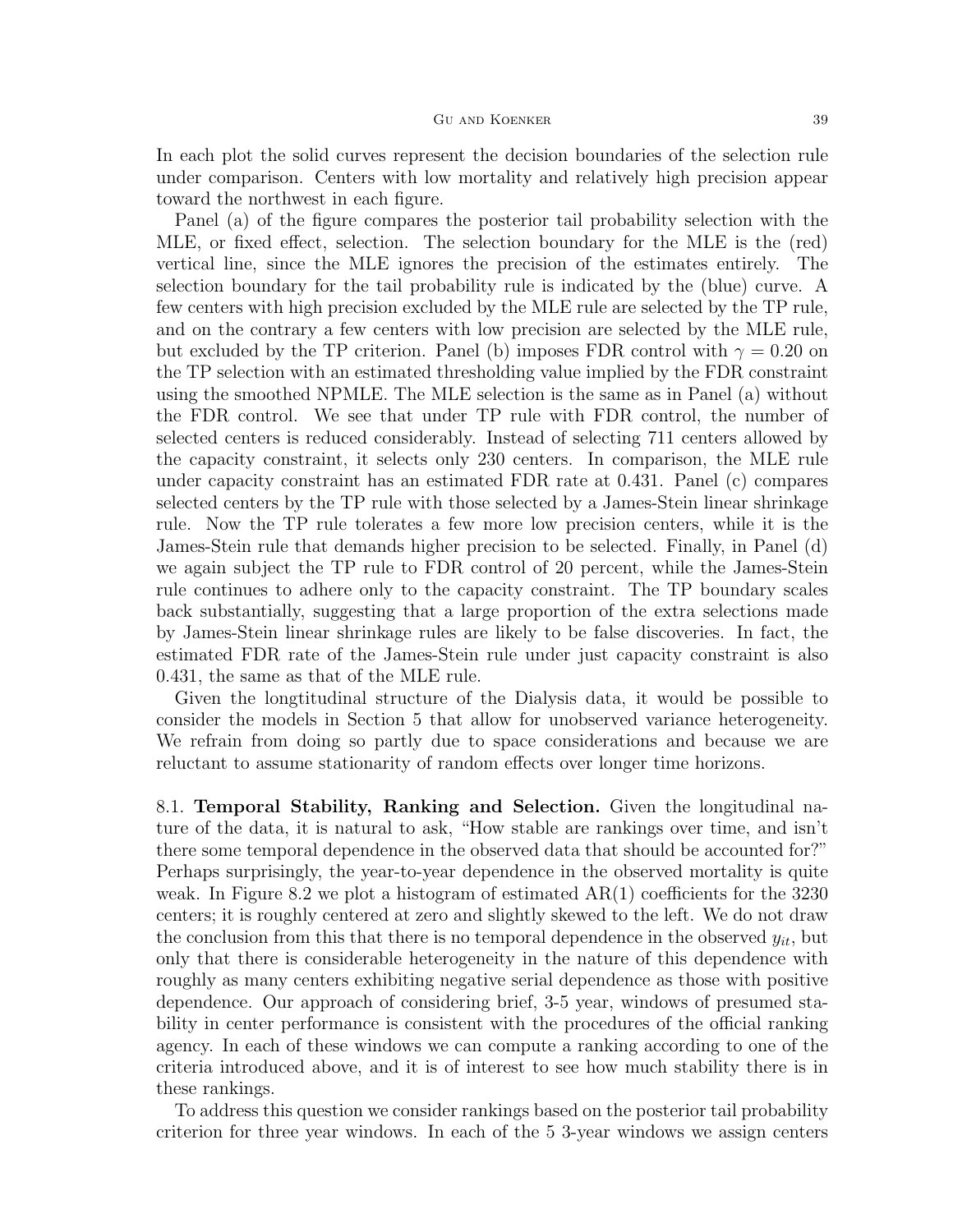

FIGURE 8.1. Contrasting Selections for A-rated centers: The two upper panels compare posterior tail probability selection with MLE (fixed effects) selection, while the lower panels compare TP selection with James-Stein (linear shrinkage) selection. Left panels impose capacity control only, while the right panels impose 20 percent FDR control for the TP rule. The estimated FDR rate for both the MLE and James-Stein selection under capacity constraint, using the smoothed NPMLE estimator for  $G$ , is 0.431. Comparisons are based on the 2004-2006 data.

letter grades, A-F, with proportions  $\{0.22, 0.30, 0.35, 0.09, 0.04\}$  respectively. Table 8.2 reports the estimated transition matrix between these categories, so entry  $i, j$  in the matrix represents the estimated probability of a center in state  $i$  moving to state j in the next period.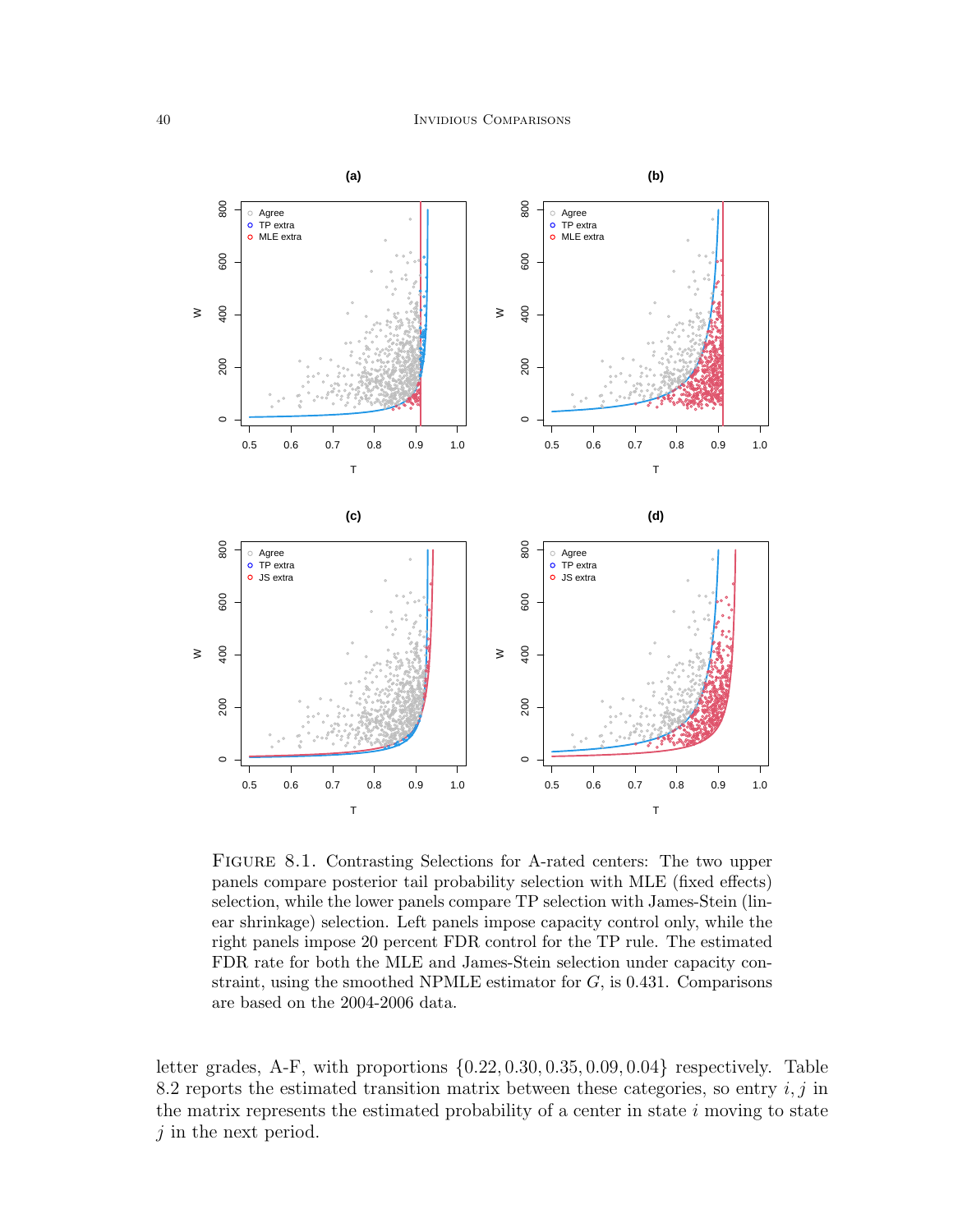

FIGURE 8.2. Histogram of estimated  $AR(1)$  coefficients for 3230 Dialysis centers based on annual data 2004-2017

|                                   |  | A R C D F |  |
|-----------------------------------|--|-----------|--|
| A 0.441 0.328 0.201 0.024 0.006   |  |           |  |
| B 0.247 0.360 0.327 0.059 0.007   |  |           |  |
| $C$ 0.122 0.286 0.440 0.112 0.040 |  |           |  |
| D 0.062 0.181 0.441 0.210 0.106   |  |           |  |
| $F$ 0.021 0.085 0.346 0.219 0.329 |  |           |  |

Table 8.2. Estimated First Order Markov Transition Matrix: Entry  $i, j$  of the matrix estimates the probability of a transition from state i to state  $j$  based on posterior tail probability rankings for 3-year longitudinal grouping of the center data.

It is obviously difficult to maintain an "A" rating for more than a couple of periods, but centers with poor performance are also likely to move into the middle of the rankings. Although, as we have seen, there is no guarantee that the posterior tail probability criterion yields a nested ranking, nestedness does hold in this particular application. Posterior mean ranking yields similar transition behavior. The high degree of mobility between rating categories reenforces our conclusion that ranking and selection into rating categories is subject to considerable uncertainty.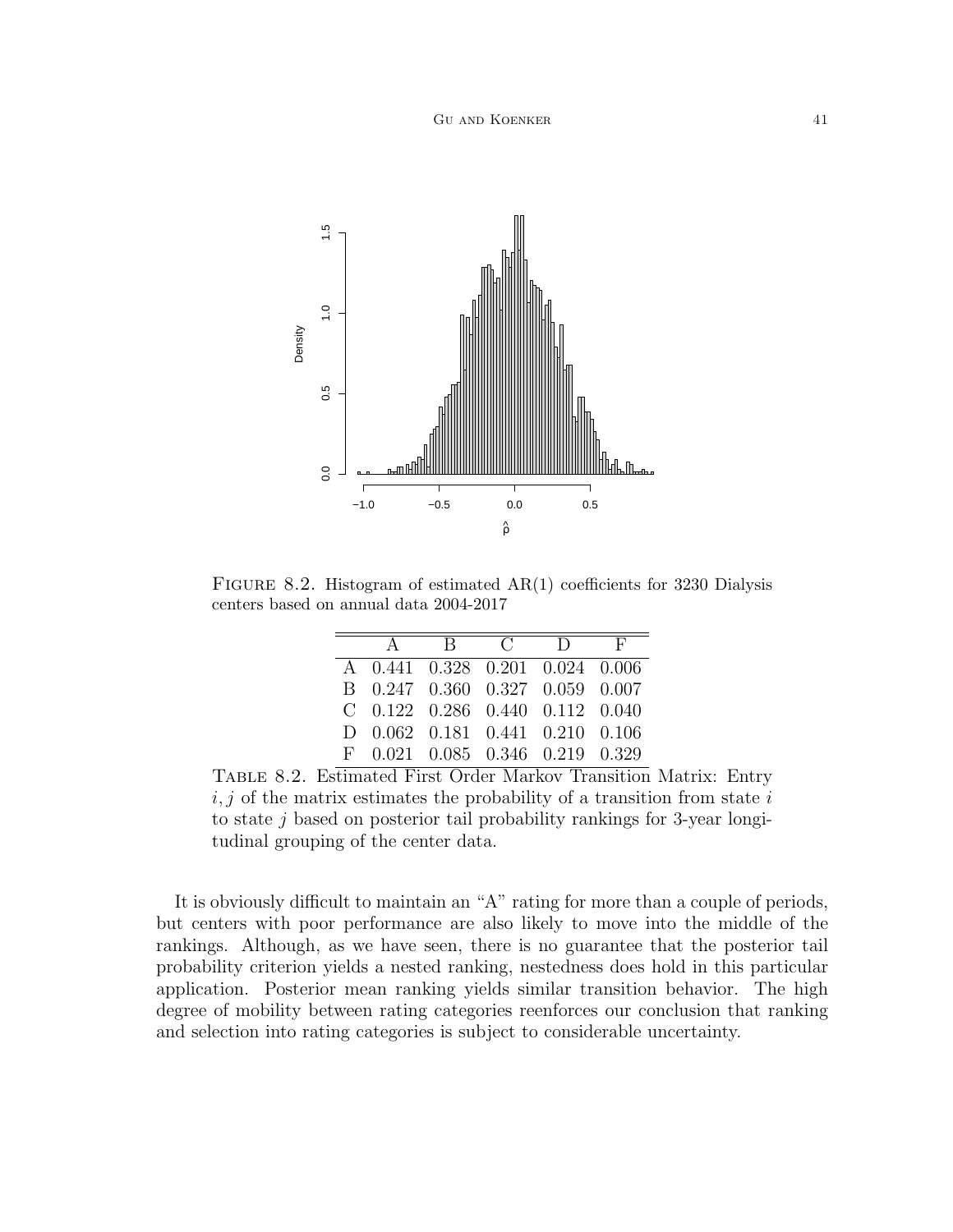# 42 Invidious Comparisons

# 9. Conclusions

Robbins's compound decision framework is well suited to ranking and selection problems, and nonparametric maximum likelihood estimation of mixture models offers a powerful tool for implementing empirical Bayes rules for such problems. Posterior tail probability selection rules perform better than posterior mean rules when precision is heterogeneous. Ranking and selection is especially difficult in Gaussian settings where classical linear shrinkage methods are most appropriate. Nonparametric empirical Bayes methods can substantially improve upon selection methods based on linear shrinkage and traditional p-values when the latent mixing distribution is not Gaussian both in terms of power and false discovery rate.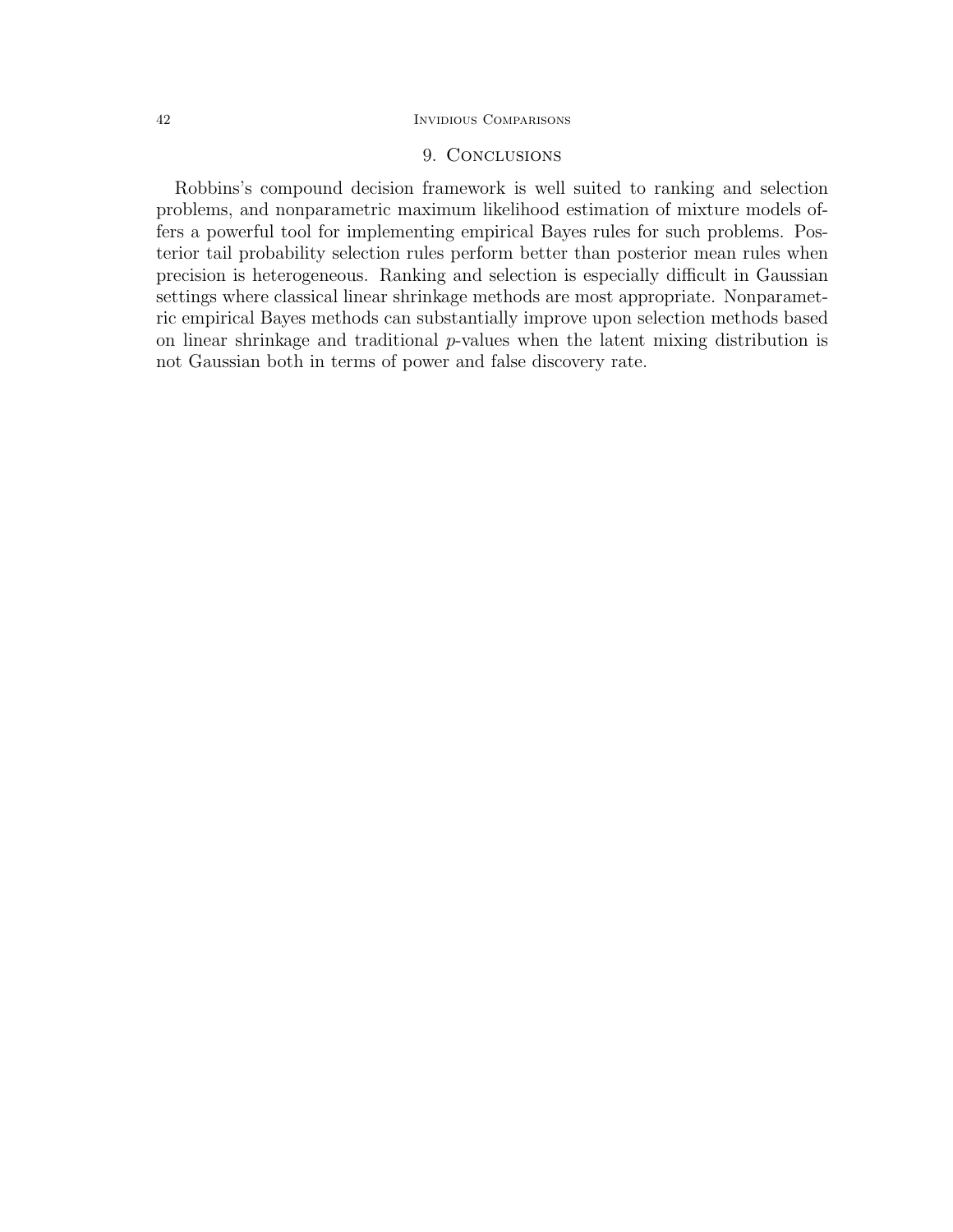#### GU AND KOENKER 59

#### **REFERENCES**

- Andrews, I., T. Kitagawa, and A. McCloskey (2020): "Inference on Winners," Available from: https://www.cemmap.ac.uk/publication/inference-on-winners-4.
- ARMSTRONG, T. B., M. KOLESÁR, AND M. PLAGBORG-MØLLER (2020): "Robust Empirical Bayes Confidence Intervals," Available from: https://arxiv.org/abs/2004.03448.
- Athey, S., G. Imbens, J. Metzger, and E. Munro (2019): "Using Wasserstein Generative Adversarial Networks for the Design of Monte Carlo Simulations," Available from: http://arxiv. org/pdf/1909.02210.
- BAHADUR, R. (1950): "On a problem in the theory of k populations," Annals of Mathematical Statistics, 21, 362–375.
- BAHADUR, R. R., AND H. ROBBINS (1950): "The Problem of the Greater Mean," The Annals of Mathematical Statistics, 21, 469–487.
- Basu, P., T. Cai, K. Das, and W. Sun (2018): "Weighted False Discovery Rate Control in Large-Scale Multiple Testing," Journal of the American Statistical Association, 113, 1172–1183.
- BECHHOFER, R., J. KIEFER, AND M. SOBEL (1968): Sequential Identification and Ranking Procedures. University of Chicago Press.
- Bechhofer, R. E. (1954): "A Single-Sample Multiple Decision Procedure for Ranking Means of Normal Populations with known Variances," The Annals of Mathematical Statistics, 25, 16–39.
- Benjamini, Y., and Y. Hochberg (1995): "Controlling the False Discovery Rate: A Practical and Powerful Approach to Multiple Testing," Journal of Royal Statistical Society, Series B, 57, 289–300.
- BERGER, J. O., AND J. DEELY (1988): "A Bayesian Approach to Ranking and Selection of Related Means With Alternatives to Analysis-of-Variance Methodology," Journal of the American Statistical Association, 83, 364–373.
- Boyd, S., C. Cortes, M. Mohri, and A. Radovanovic (2012): "Accuracy at the Top," in Advances in Neural Information Processing Systems 25, ed. by F. Pereira, C. J. C. Burges, L. Bottou, and K. Q. Weinberger, pp. 953–961. Curran Associates, Inc.
- Cao, H., W. Sun, and M. R. Kosorok (2013): "The optimal power puzzle: scrutiny of the monotone likelihood ratio assumption in multiple testing," Biometrika, 100(2), 495–502.
- CHETTY, R., J. FRIEDMAN, AND J. ROCKOFF (2014a): "Measuring the impacts of teachers I: Evaluating bias in teacher value-added estimates," American Economic Review, 104, 2593–2632.
- (2014b): "Measuring the impacts of teachers II: Teacher value-added and student outcomes in adulthood," American Economic Review, 104, 2633–2679.
- CHETTY, R., AND N. HENDREN (2018): "The impacts of neighborhoods on intergenerational mobility II: County-level estimates," The Quarterly Journal of Economics, 133(3), 1163–1228.
- CHETTY, R., N. HENDREN, P. KLINE, AND E. SAEZ (2014): "Where is the land of opportunity? The geography of intergenerational mobility in the united states," The Quarterly Journal of Economics, 129, 1553–1624.
- EFRON, B. (2011): "Tweedie's Formula and Selection Bias," Journal of the American Statistical Association, 106, 1602–1614.
- Efron, B. (2016): "Empirical Bayes deconvolution estimates," Biometrika, 103, 1–20.
- (2019): "Bayes, Oracle Bayes and Empirical Bayes," Statistical Science, 34, 177–201.
- Efron, B., and C. Morris (1973): "Stein's Estimation Rule and Its Competitiors An Empirical Bayes Approach," Journal of the American Statistical Association, 68, 117–130.
- Efron, B., R. Tibshirani, J. Storey, and V. Tusher (2001): "Empirical Bayes Analysis of Microarray Experiments," J. American Statistical Association, 96, 1151–1160.
- GELMAN, A., AND P. N. PRICE (1999): "All maps of parameter estimates are misleading," Statistics in Medicine, 18, 3221–3234.
- Genovese, C., and L. Wasserman (2002): "Operating Characteristic and Extensions of the False Discovery Rate Procedure," Journal of the Royal Statistical Society, Series B, 64, 499–517.
- Gilraine, M., J. Gu, and R. McMillan (2020): "A New Method for Estimating Teacher Value-Added," NBER Working Paper Series Number 27094.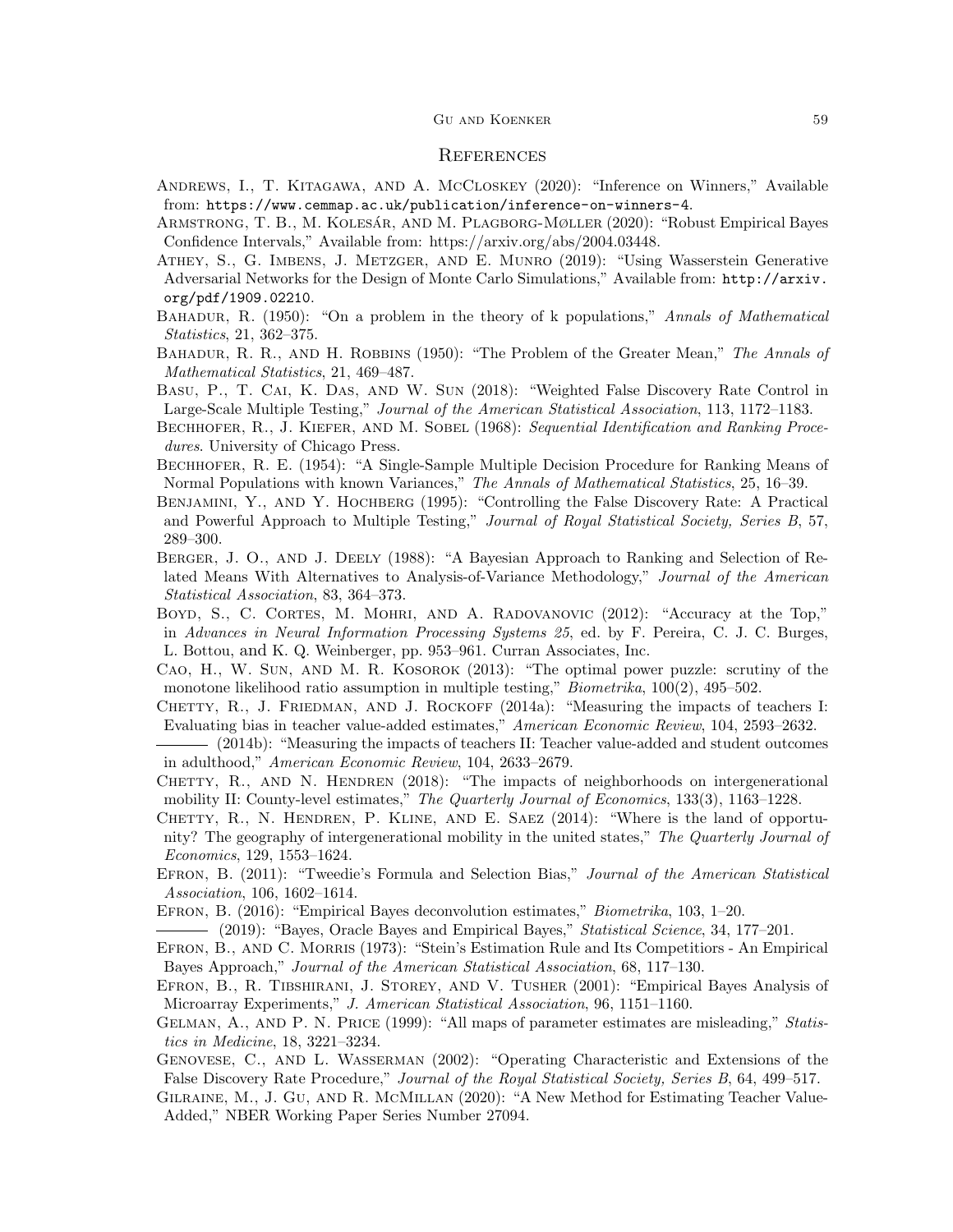- GOEL, P. K., AND H. RUBIN (1977): "On Selecting a Subset Containing the Best Population-A Bayesian Approach," The Annals of Statistics, 5, 969–983.
- GOLDSTEIN, H., AND D. J. SPIEGELHALTER (1996): "League tables and their limitations: Statistical issues in comparisons of institutional performance, (with discussion)," Journal of the Royal Statistical Society: Series A, 159, 385–443.
- Gu, J., and R. Koenker (2016a): "On a Problem of Robbins," International Statistical Review, 84, 224–244.
- Gu, J., and R. Koenker (2016b): "Unobserved Heterogeneity in Income Dynamics: An Empirical Bayes Perspective," J. of Economic and Business Statistics, forthcoming.
- (2017): "Empirical Bayesball Remixed: Empirical Bayes Methods for Longitudinal Data," Journal of Applied Econometrics, 32, 575–599.
- GUO, X., AND X. HE (2020): "Inference on Selected Subgroups in Clinical Trials," Journal of the American Statistical Association, pp. 1–19.
- Gupta, S. (1956): "On a decision rule for a problem in ranking means," Mimeograph Series No. 150, Institute of Statistics, University of North Carolina, Chapel Hill.
- Gupta, S. S., and S. Panchapakesan (1979): Multiple Decision Procedures: Theory and Methodology of Selecting and Ranking Populations. Wiley.
- Hanushek, E. A. (2011): "The economic value of higher teacher quality," Economics of Education review, 30(3), 466–479.
- Heckman, J., and B. Singer (1984): "A Method for Minimizing the Impact of Distributional Assumptions in Econometric Models for Duration Data," Econometrica, 52, 63–132.
- Henderson, N., and M. Newton (2016): "Making the cut: improved ranking and selection for large-scale inference," Journal of the Royal Statistical Society, Series B, 78(4), 781–804.
- Jiang, W. (2020): "On general maximum likelihood empirical Bayes estimation of heteroscedastic iid normal means," Electronic Journal of Statistics, 14(1), 2272–2297.
- Jiang, W., and C.-H. Zhang (2021): "Compound Empirical Bayes Interval Estimation," preprint. KIDNEY EPIDEMIOLOGY AND COST CENTER (2018): "Technical Notes on the Dialysis Facility Compare Quality of Patient Care Star Rating Methodology for the October 2018 Release," University of Michigan, School of Public Health.
- Kiefer, J., and J. Wolfowitz (1956): "Consistency of the Maximum Likelihood Estimator in the Presence of Infinitely Many Incidental Parameters," The Annals of Mathematical Statistics, 27, 887–906.
- Kline, P., and C. Walters (2021): "Reasonable Doubt: Experimental Detection of Job-Level Employment Discrimination," Econometrica, 89, 565–592.
- Koenker, R. (2020): "Empirical Bayes Confidence Intervals: An R Vinaigrette," available from http://www.econ.uiuc.edu/~roger/research/ebayes/cieb.pdf.
- Koenker, R., and J. Gu (2015–2021): "REBayes: An R Package for Empirical Bayes Methods," Available from https://cran.r-project.org/package=REBayes.
- Koenker, R., and J. Gu (2017): "REBayes: An R Package for Empirical Bayes Mixture Methods," Journal of Statistical Software, 82, 1–26.
- (2019): "Comment: Minimalist G-Modeling," Statistical Science, 34, 209–213.

Koenker, R., and I. Mizera (2014): "Convex Optimization, Shape Constraints, Compound Decisions and Empirical Bayes Rules," J. of Am. Stat. Assoc., 109, 674–685.

- LAIRD, N. M., AND T. A. LOUIS (1989): "Empirical Bayes Ranking Methods," Journal of Educational Statistics, 14, 29–46.
- (1991): "Smoothing the non-parametric estimate of a prior distribution by roughening," Computational Statistics & Data Analysis, 12, 27–37.
- LIN, R., T. LOUIS, S. PADDOCK, AND G. RIDGEWAY (2006): "Loss Function Based Ranking in Two-Stage, Hierarchical Models," Bayesian Analysis, 1, 915–946.
- (2009): "Ranking USRDS provider specific SMRs from 1998-2001," Health Service Outcomes Research Methodology, 9, 22–38.
- LINDSAY, B. (1995): "Mixture Models: Theory, Geometry and Applications," in NSF-CBMS regional conference series in probability and statistics.